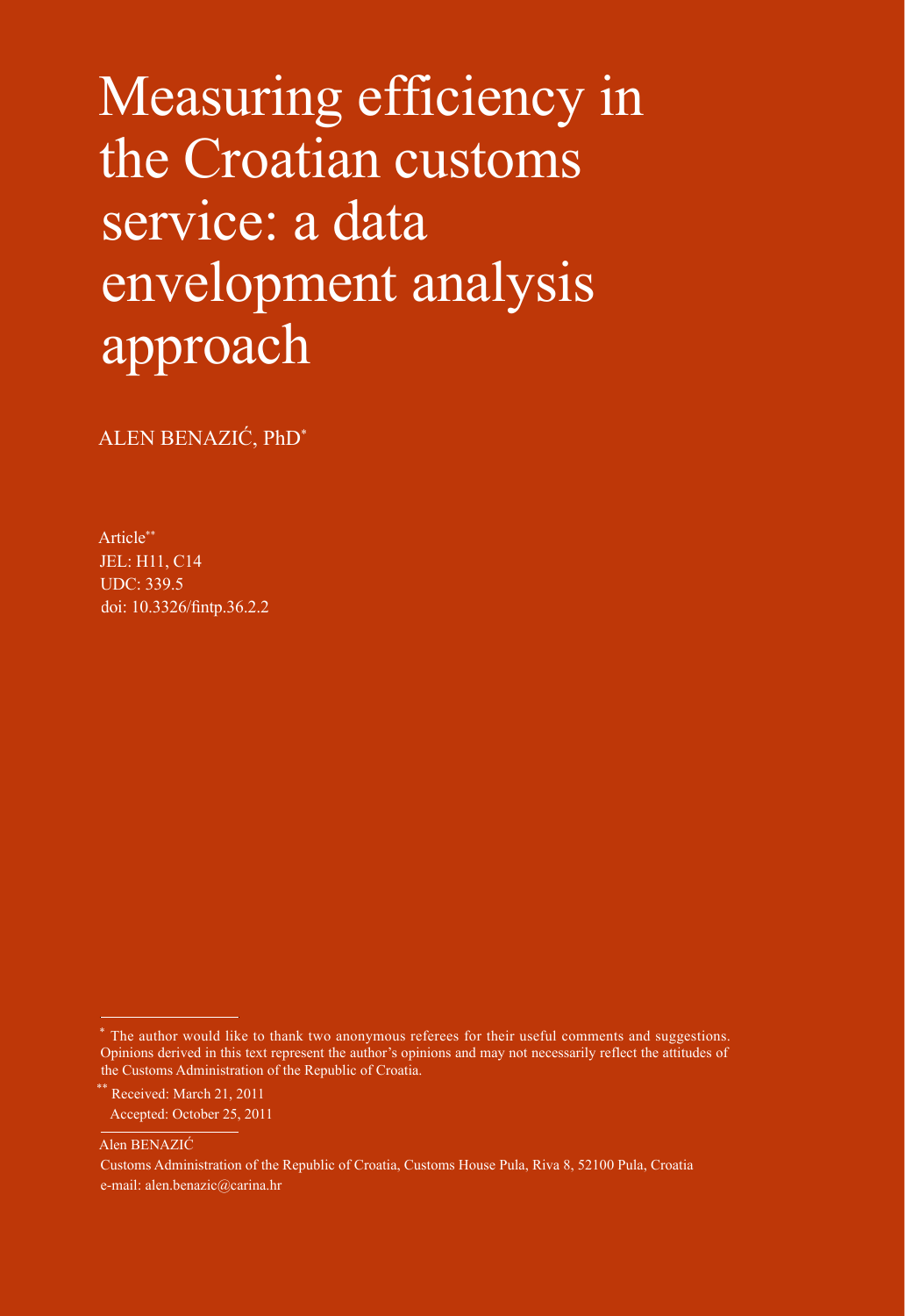#### 140 **Abstract**

*The concept of efficiency in the public services is more complex than the concept of efficiency in the private, profit-oriented sector. Consequently, the measurement of efficiency in the public services is very complex and implies more effort in the identification of relevant outputs and inputs. One of the segments of the public service system in the Republic of Croatia is the Customs Administration, which is an important regulator of Croatian international trade and freight traffic, and also a significant tax authority. This research is focused on determining the relative efficiency of regional organizational units of the Customs Administration on the basis of its most relevant inputs and outputs. Conclusions were made by the processing of data obtained directly from the Customs Administration by using the method of data envelopment analysis. The results obtained, in the end, indicate the need to establish new and different territorial organizational structure for the Customs Administration.*

*Keywords: efficiency, public services, customs service, inputs, outputs, data envelopment analysis, Croatia*

#### **1 introduction**

Organizational design is aimed to contribute to the efficient fulfilment of organizational goals. Thus, efficiency means "doing things right", and it is an essential factor for the existence and success of the organisation (Hodge, Anthony and Gales, 2003). However, although the importance of efficiency is recognized, its measurement in public organizations is more complex than in the private sector. In economics, there are two definitions of efficiency (Flynn, 1997):

- *Productive efficiency* is measured by the average cost of producing goods and services.
- *Allocative efficiency* is measured by the extent to which the economic system produces that mix of goods and services that reflects people's preferences as expressed by their consumption decisions.

Productive efficiency means the organizational ability to achieve maximum output with a given quantity of input. Whereas in the private sector inputs and outputs are expressed in financial terms, identification of inputs, and, especially, outputs in the public sector is much more complex.

In many cases in the public sector, *effectiveness*, which can be defined *as capacity to achieve goals*, gains a greater importance than efficiency (Pusić, 1999). Economic actors seek to structure their relationships – their firms – as efficiently as possible, and the economic system as a whole operates to weed out those that fail. Political actors, on the other hand, are typically not concerned with efficiency in the usual economic sense, and the political system clearly does not weed out the inefficient (Williamson et al., 1995). The political system is oriented primarily to the achievement of goals defined in the political process, regardless of the costbenefit ratio.

36 (2) 139-178 (2012) FINANCIAL THEORY<br>PRACTICE 36 (2) 139-178 (2012) PRACTICE financial theory and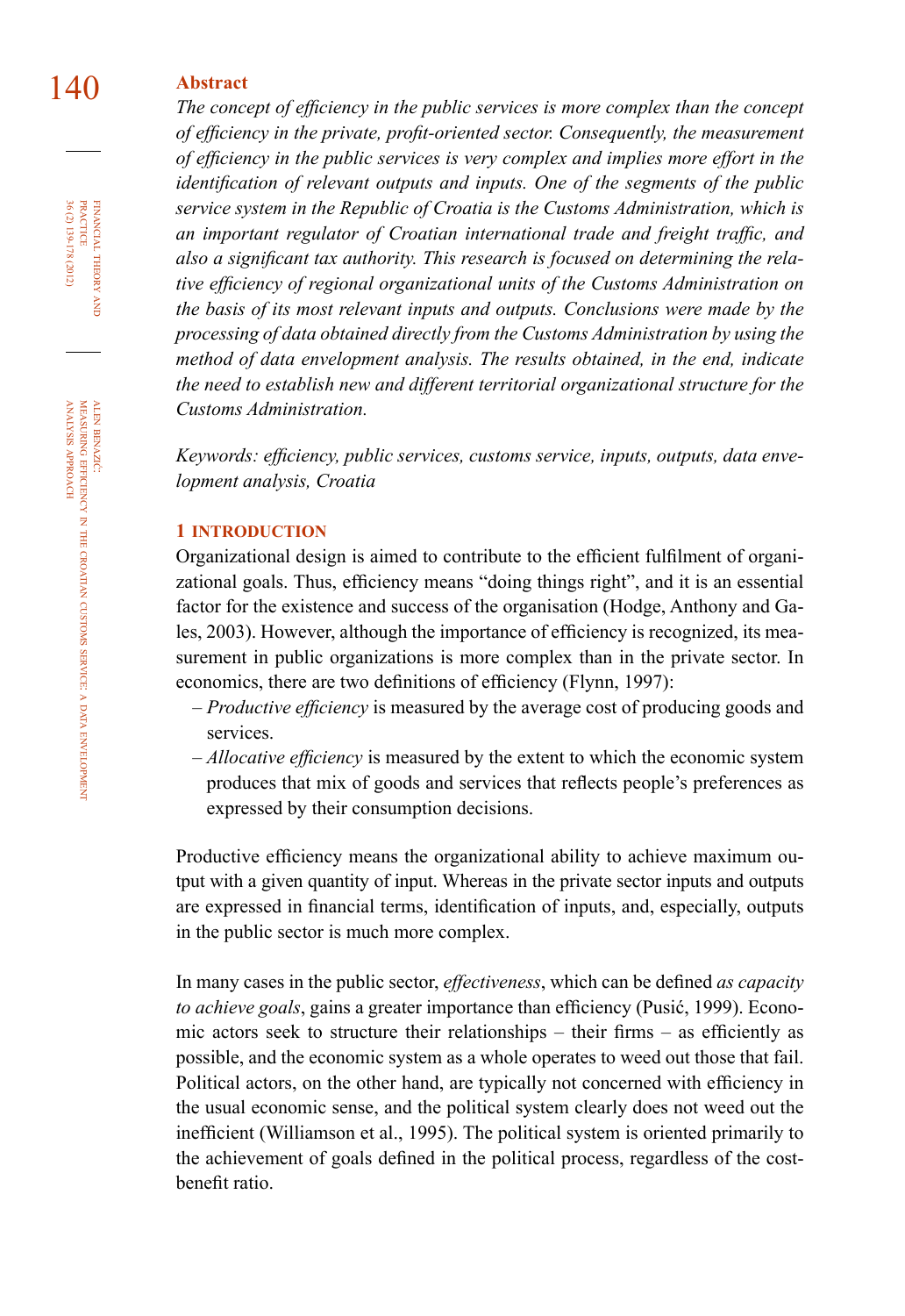In the public services there is no direct correlation between revenues and expenses  $\frac{141}{14}$ (Von Mises, 2005). Public services spend financial resources, collected mainly in the taxation process. In the other hand, tax and customs revenues are not "products'' of the administration, because their source is in legislation, not in tax and customs administration activities.

The assessment of the performance of the public sector has long been a topic of interest to economists, public administration scholars and management scientists (Fox, 2002). It is partly motivated by the challenge of agreeing on an appropriate definition of performance in the public sector. Furthermore, it partly derives from the proclaimed consequences of the different competitive conditions, objectives and constraints facing public sector managers and specific ownership structures in the public sector. At the end, even when agreement on how to specify the services being provided is reached, the services are frequently unpriced, and conventional measuring techniques do not provide opportunities to evaluate the effectiveness.

Different approaches concerning data and methodological framework have been used for measuring efficiency (Mandl, Dearx and Ilzkovitz, 2008). Recently, an approach based on the concept of *efficiency frontier* has been applied. This approach could be implemented by applying multiple methods. The first of these methods is *parametric*, the frontier functions of which require the *ex-ante* definition of the functional form of efficient frontier. On the other hand, *non-parametric* methods construct an efficiency frontier using input/output data for the whole sample following a mathematical programming method.

A number of international researches have been conducted dealing with the assessment of the productivity or efficiency of the public sector (Boyle, 2006). Some of the studies have examined the productivity of government and compared the productivity of whole public sectors of different countries. In one such study Afonso, Schuknecht and Tanzi (2003) have carried out an international comparison of public sector efficiency based on the public sector performance (PSP) and efficiency (PSE) indicators. These indicators comprise a composite and seven sub-indicators. Four of them are "opportunity'' sub-indicators that take into account administrative, education and health outcomes and the quality of public infrastructure and those that support the rule of law and a level playing-field in a market economy. Three other indicators reflect the standard "Musgravian'' tasks for government: allocation, distribution and stabilization. After defining indicators, the efficiency is measured via the non-parametric frontier technique.

Other studies focus on sectors and may be country-based or oriented to an international sectoral comparison. Aristovnik (2009) compared the public spending efficiency in health care and education in the new EU member states and Croatia by applying and comparing the results of two non-parametric methods. These two sectors are often the object of research aimed at determining efficiency in the pu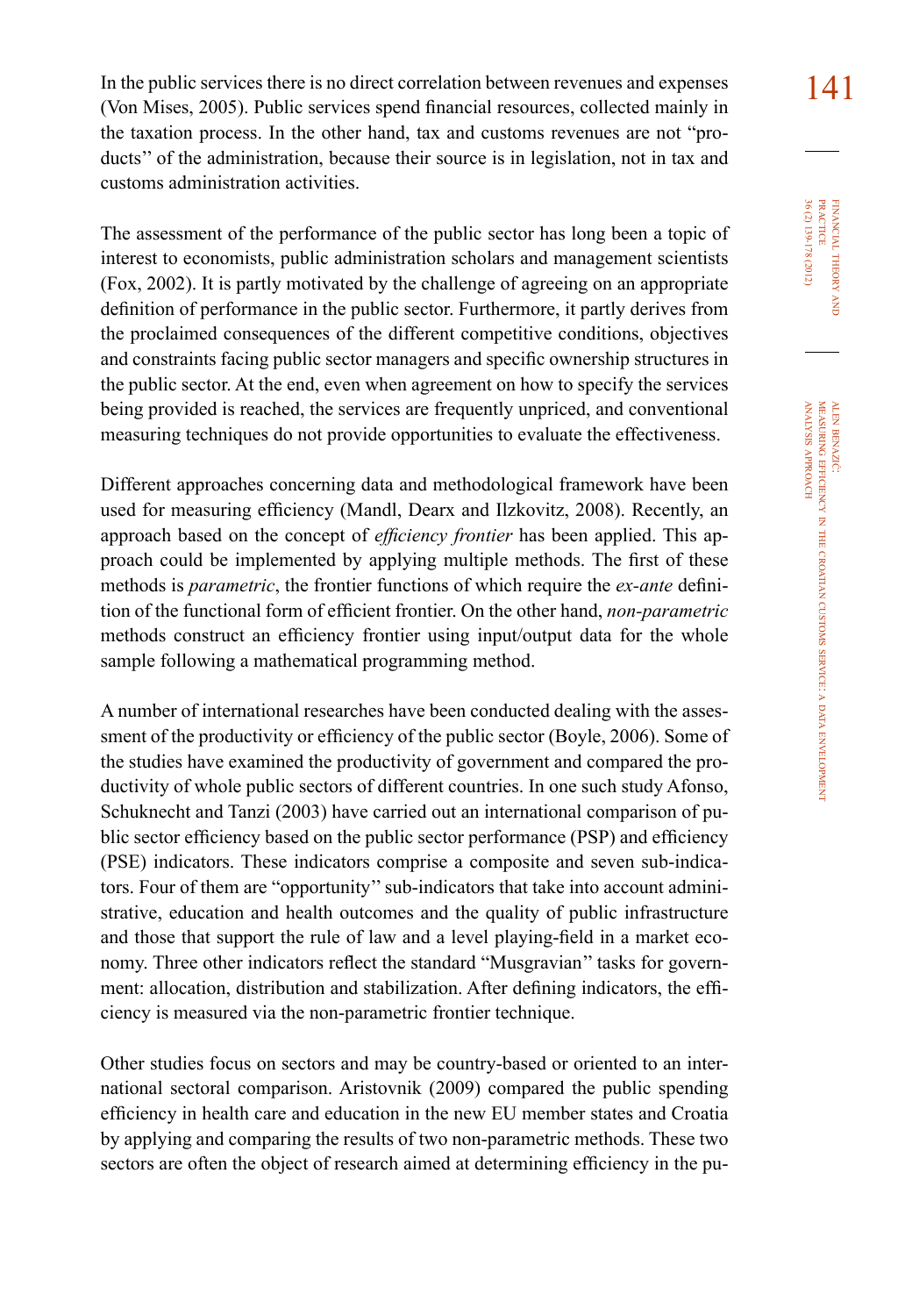142 blic sector. In addition, in the literature there are a number of investigations into local government efficiency and the efficiency of other segments of the public sector, such as infrastructure, security or social care.

> On the other hand, at the micro level, productivity measurement in the public sector can also take place at the level of the organization and from a "bottom up'' or service-user perspective (Boyle, 2007). The World Bank has adopted this approach with regard to assessing some aspects of the effects of regulation with the development of their Doing Business database, where three indicators from the database are particularly relevant to the assessment of public administration quality and productivity. These indicators are: (1) taxes that companies must pay in a given year, and the administrative burden associated with paying taxes; (2) procedures required for business in the construction industry to build a standardised warehouse; and (3) the steps that an entrepreneur must take to incorporate and register a new firm.

> Customs services have developed their own systems to measure efficiency. The European Commission has established its Measurement of Results (MoR) project for the customs services of member states. Work on measuring the results of customs activities performed by member states is underway and the results achieved enable member states to compare their performance to the Community standard and act to improved customs operations where necessary. However, no model has yet been presented to enable a comprehensive assessment of efficiency in customs services, either in Croatia or at the international level.

> This paper is concentrated on research into the relative efficiency of the Croatian Customs Service's organizational units. For this purpose, dimensions of customs service efficiency, and relevant inputs and outputs were identified. Data have been collected directly in the Croatian Customs Service, and Data Envelopment Analysis is used for the purpose of data processing and quantifying relative efficiency.

#### **2 dimensions of customs services' efficiency**

Radical changes within international relations and economy, new scientific and technological developments and the strengthening of civil society, have irretrievably changed the relations between society and public services, and responsibility criteria in public sector. Dynamic organizational environment and pressures on public spending have increased the sensitivity of the public services to achieving effectiveness and efficiency, with a permanent commitment to serving the public interests and respect for democratic norms achieved.

In such conditions customs administrations, being relevant regulatory operators in international trade and goods movements, accept more important and complex tasks. To begin with, customs administrations are expected to facilitate and accelerate international trade and transport. Furthermore, they are expected to manage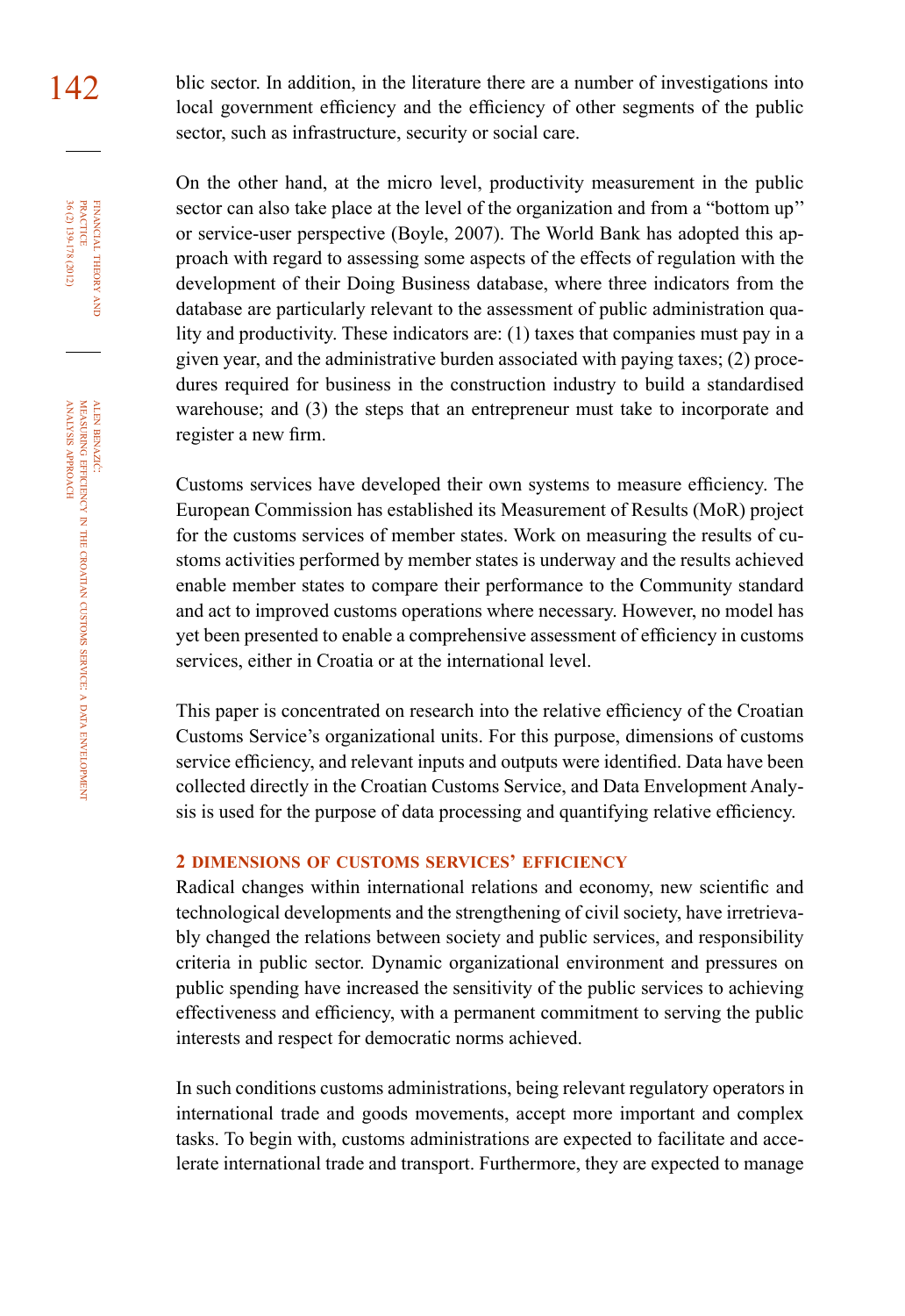and control supply chains and protect the economy and society. Such tasks and  $143$ recent processes of the world business system demand additional elasticity and flexibility of customs administrations' organizational structures, while quality planned and implemented organizanional changes are becoming one of the basic factors of their long-term success. Due to the need for harmonization with the European customs and excise system and trends in international trade and transport, the Croatian customs service is now one of the first public administrative organizations in Croatia to have implemented significant organizational changes.

Customs services' roles are changing in a global, changing world, but there is wide agreement about their main tasks. Thus, modern customs services are expected to increase public revenues, provide domestic producers with protection, provide supply-chain security, prevent the importation of prohibited or unsafe imports and combat the trade of narcotics through implementation of laws that are in line with World Trade Organization commitments (De Wulf et al., 2005). According to the missions of modern customs services, it is possible to determine their main tasks as follows: *protection* of national and/or European *financial interests*, *protection and advancement of international trade*, *protection of society* on national and international levels.

The mission of the Croatian customs service (Carinska uprava, 2010) is harmonized with these goals, and includes *collecting public revenues by creating efficient and economic customs procedures, the strengthening of customs controls and protecting the interests of the Republic of Croatia and its citizens*.

From the main functions of the customs service derive relevant outputs, which must be known for measuring efficiency. On the other hand, according to the definition of efficiency as *output-to-input ratio*, it is important to determine the main inputs of the customs service.

#### **2.1 protection of financial interests**

One of the most important functions of the modern customs service is *taxation*, i.e. the protection of financial interests. Although customs revenues are decreasing due to the liberalization of international trade and reduction of tariffs, customs services still retain an important role in financing public needs. Therefore, measuring revenue leakages gives information to customs services about effectiveness and efficiency in collecting taxes. The core indicators used to identify slack in revenue generation include:

- collected taxes on imports compared with potential revenue collection to identify the "gap'',
- share of total imports exempted from taxes,
- fraud in recording valuation, weight or rules of origin.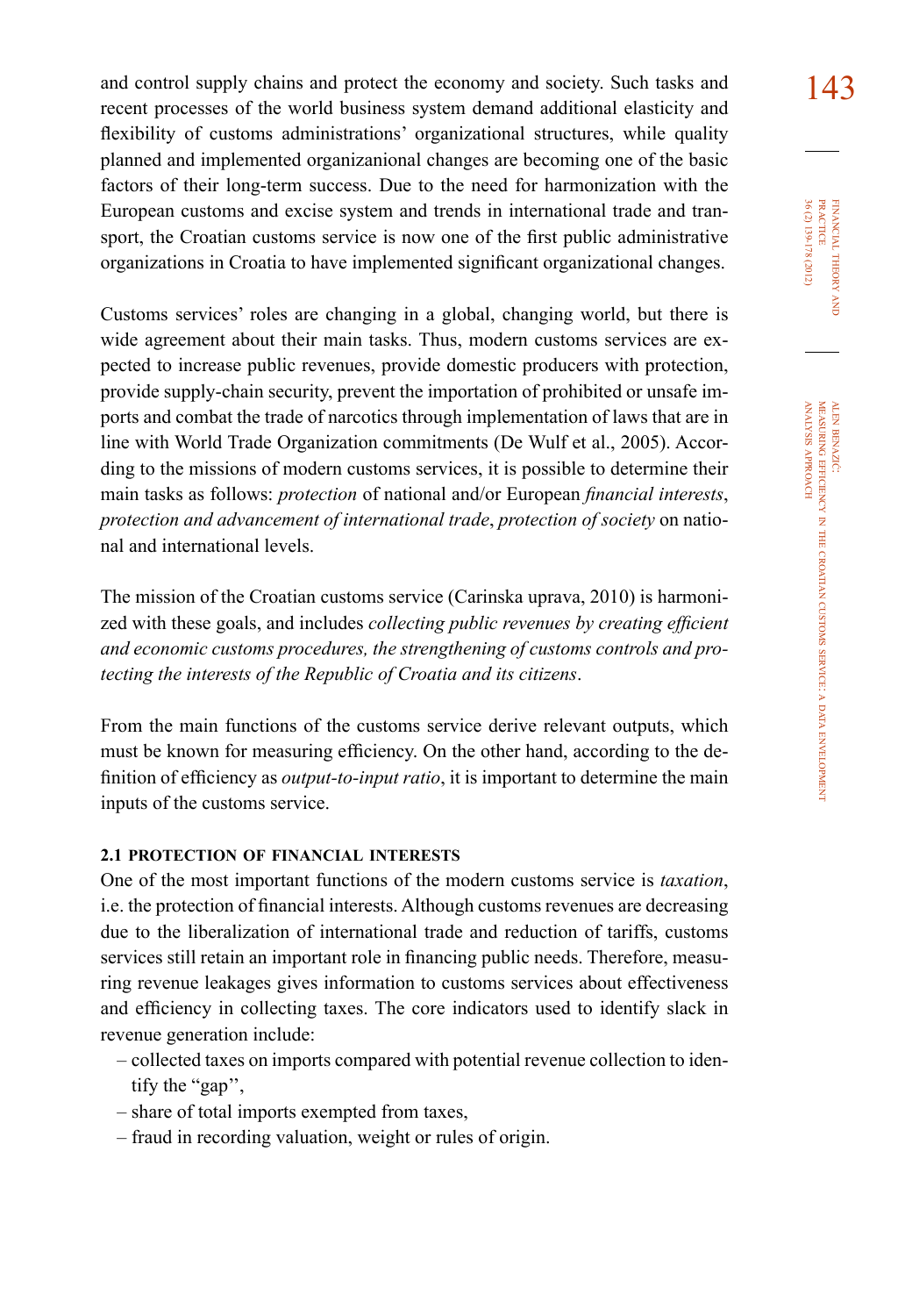144 Customs duties and taxes are obligations prescribed by legislation, and represent a relevant imposition to obligors. That is the reason that some private sector organizations permanently search for new forms to reduce or evade tax obligations. The most important categories of customs duty evasion during the import of goods are (Đurđević, 2006):

- *smuggling of goods over borders* the most common form of customs duty evasion, which means taking a certain kind of commodity without declaring it to the competent customs service,
- *fraudulent declaration of information relevant to customs*  given that the amounts of customs duties that importers have to pay depend on a great many features of goods, such as kind, quality, quantity, country of origin, value, etc., this is the basis for manipulation by reporting false information.

By administrative capacity development, a customs service reduces the risk of customs and tax evasion. Conversely, by implementation and enforcement of customs and tax legislation, a customs service creates the conditions for the operations of public administration as a whole and the realization of projects that are financed from state budget.

Customs and taxation procedures impose particular expenses on the tax payers. These expenses are called *costs of customs clearance and taxation*, which consist of (Bratić, 2004):

- *administrative costs of customs clearance and taxation* costs of customs administration arising from the tax and customs legislation implementation and enforcement,
- *compliance costs* costs of tax payers that arise from customs and tax compliance, i.e. costs incurred by procedures and a customs administration's demands.

Administrative costs are measured as a share in total revenues, or share in GDP, and largely depend on the efficiency of the customs service. On the other hand, compliance costs cannot be precisely measured, and they are subject to estimation.

Costs of customs clearance and taxation have a negative impact on international trade intensity, which could slacken the economic growth of a particular country (Verwaal and Donkers, 2001). Partly, customs service could make an impact on those costs by simplifications and using electronic customs procedures.

The Croatian customs service collects three main categories of public revenues: (1) customs duties, (2) excises, and (3) value added tax imposed on imported goods. The total share of public duties levied by the Croatian customs service is over 30%. That indicates the great importance of the customs service in protecting the financial interests of the Republic of Croatia.

financial

FINANCIAL THEORY<br>PRACTICE 36 (2) 139-178 (2012)

36 (2) 139-178 (2012) PRACTICE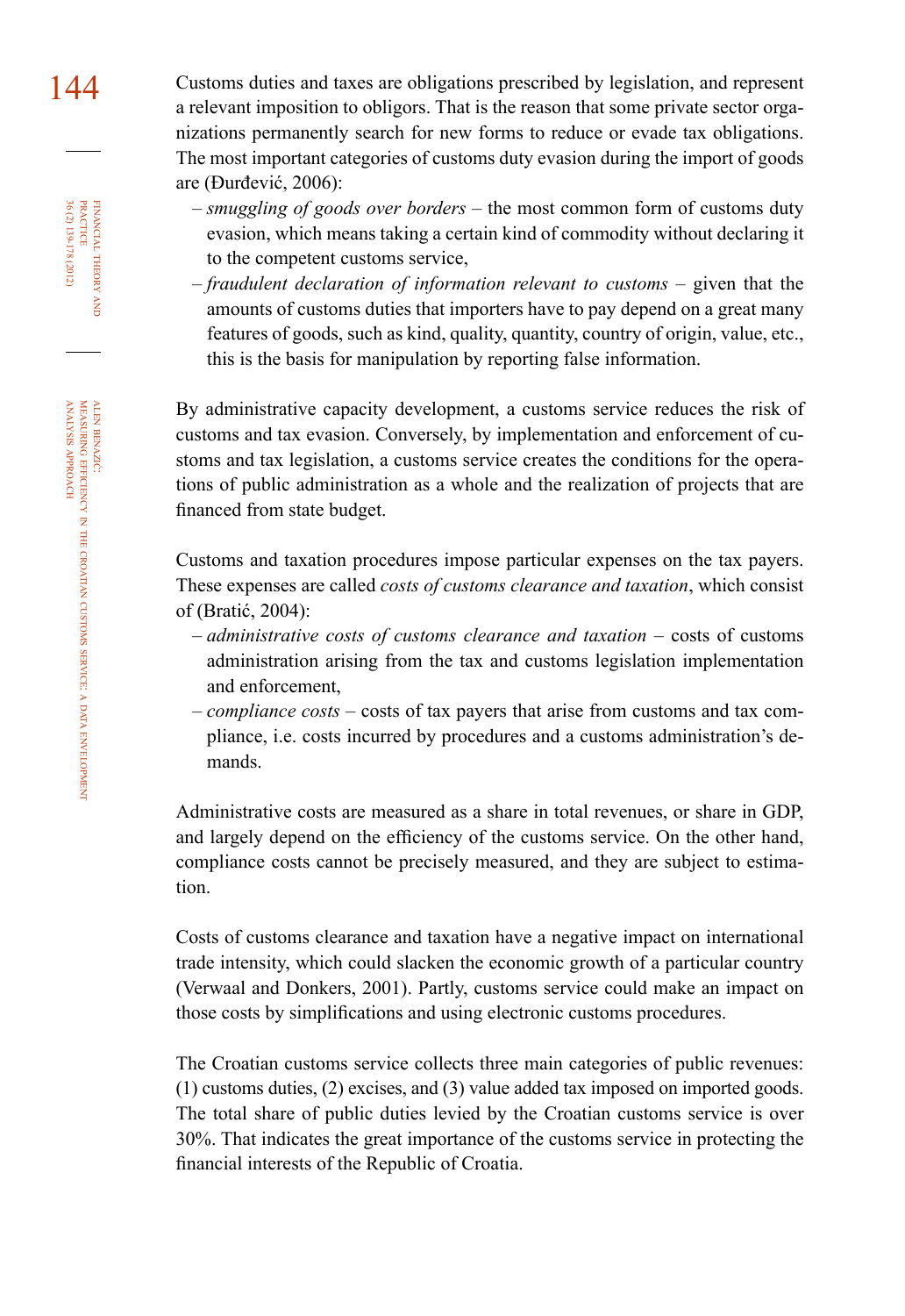#### **2.2 protection and improvement of international trade** 145

Participation in international trade has become one of the key factors in the international competitiveness of nations. Conditions in the business environment in past decades have changed under the influence of (OECD, 2003):

- *relevant growth of trade volume* as the result of elimination of tariffs and other barriers to trade, i.e. consequence of trade liberalization,
- *growth of trade complexity*  under the influence of globalization, many different countries organize production of commodities, and many of them have concluded treaties that regulate international trade flows,
- *increased speed of trade*  information technology and technological development in general allow the application of "just in time'' production, which requires fast and seamless cross-border movement of goods.

Such conditions set up new challenges and demands on the customs services. They are responsible for effective and efficient border management to facilitate trade, and thus become major contributors to the international competitiveness of nations (De Wulf et al., 2005). Customs services should not be a "brake'', but their own organizational structures have to respond to the challenges. As a result of their activities stakeholders expect safer, more reliable and faster progress of international trade, together with reduced transactional costs for the business community. In other words, customs services have to *protect and improve international trade,* which includes: international trade managing, facilitating, and monitoring.

*International trade managing* implies adjustment and processing of prescribed customs procedures relating to commodities that are objects of cross-border traffic, considering their categories, kinds, qualities, quantities, values, purposes, and other relevant features. That also includes cooperation between customs services and the trading community, i.e. implies consultations regarding treatment of commodities and efficient processing of customs procedures. A customs service is a "partner to the economy'' and it could often lead companies to recognize where their weak points are, where the chains of communication are interrupted and how customs procedures can be simplified and accelerated and thus made even more cost-effective (Federal Ministry of Finance, 2002).

*International trade facilitating* is one of the topics on which the World Trade Organization and World Customs Organization put a great deal of emphasis. The term "trade facilitation'' is defined by WCO as *the simplification and harmonization of international trade procedures*, where procedures are *the activities, practices and formalities involved in collecting, presenting, communicating and processing data required for the movement of goods in international trade* (Grainger, 2004). This implies adapting processes and procedures to the requirements of international trade, reducing the number of physical controls of shipments, simplification and acceleration of customs procedures. In order to protect and improve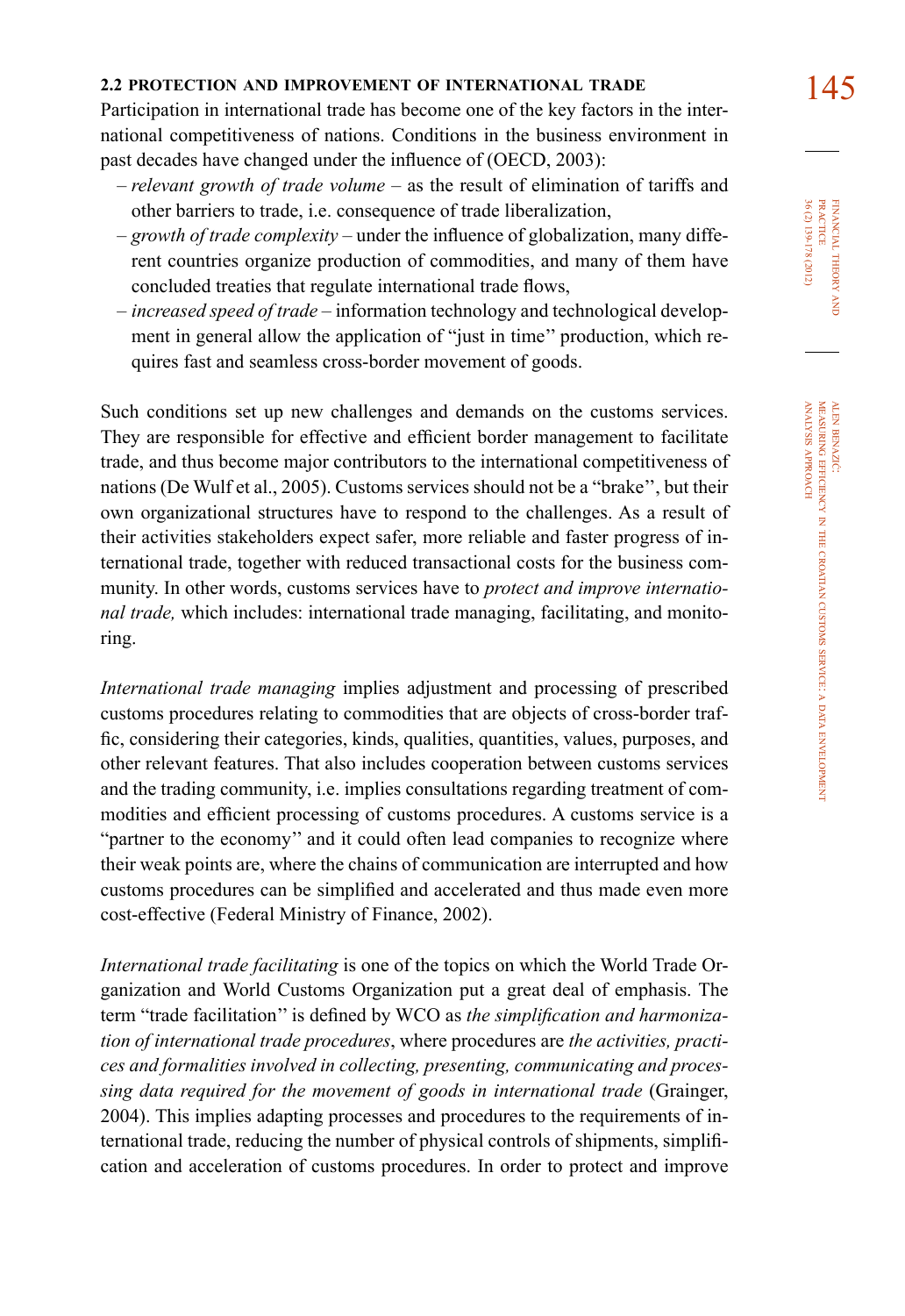146 international trade the International Convention on the simplification and harmonization of Customs procedures was adopted. It established principles for simplification and harmonization of customs procedures in order to develop international trade and exchange and support international cooperation. The Convention aims to:

- *–* eliminate the divergence between the customs procedures and practices of contracting parties that can hamper international trade and other international exchanges,
- *–* meet the needs of international trade and the customs for facilitation, simplification and harmonization of customs procedures and practices,
- *–* ensure appropriate standards of customs control,
- *–* enable the customs services to respond to major changes in business and administrative methods and techniques.

Trade facilitation is an important issue in both emerging and developed economies as it can contribute to export growth, improve the competitiveness of a country's goods and services in the global market, attract foreign direct investment and increase the participation of small and medium size enterprises in international trade (United Nations, 2002).

In a dynamic economy, the *time* needed for foreign trade transactions greatly affects the competitiveness of companies. Therefore, customs services strive to shorten the time of customs procedures in order to reduce transactional costs. Contemporary business conditions require the development of simpler procedures that reduce time and efforts to file the customs declarations. One of the effective responses is the implementation of procedures at the final destination of commodities or at the recipient's place of business. In addition, customs services perform external audits, which enable some controls, once conducted at the customs offices, to be processed when commodities are already cleared.

Information technologies and modern monitoring devices enable simplification and acceleration of customs procedures. They allow the speeding up of physical controls and faster data exchange between customs and other participants in international trade.

International trade is conducted according to certain rules that are imposed by national and international regulations. However, some participants do not respect the mentioned rules, and thus unfairly achieve more favourable positions in the international market. To prevent this, modern customs services monitor international trade. Thus, they inhibit and prevent illegal conduct and the avoidance of the obligations prescribed by various regulations. There is an evident growth of opportunities for illegal conduct caused by the increased volume, speed and complexity of international trade. Therefore, customs services have to improve their

financial

FINANCIAL THEORY<br>PRACTICE 36 (2) 139-178 (2012)

36 (2) 139-178 (2012) PRACTICE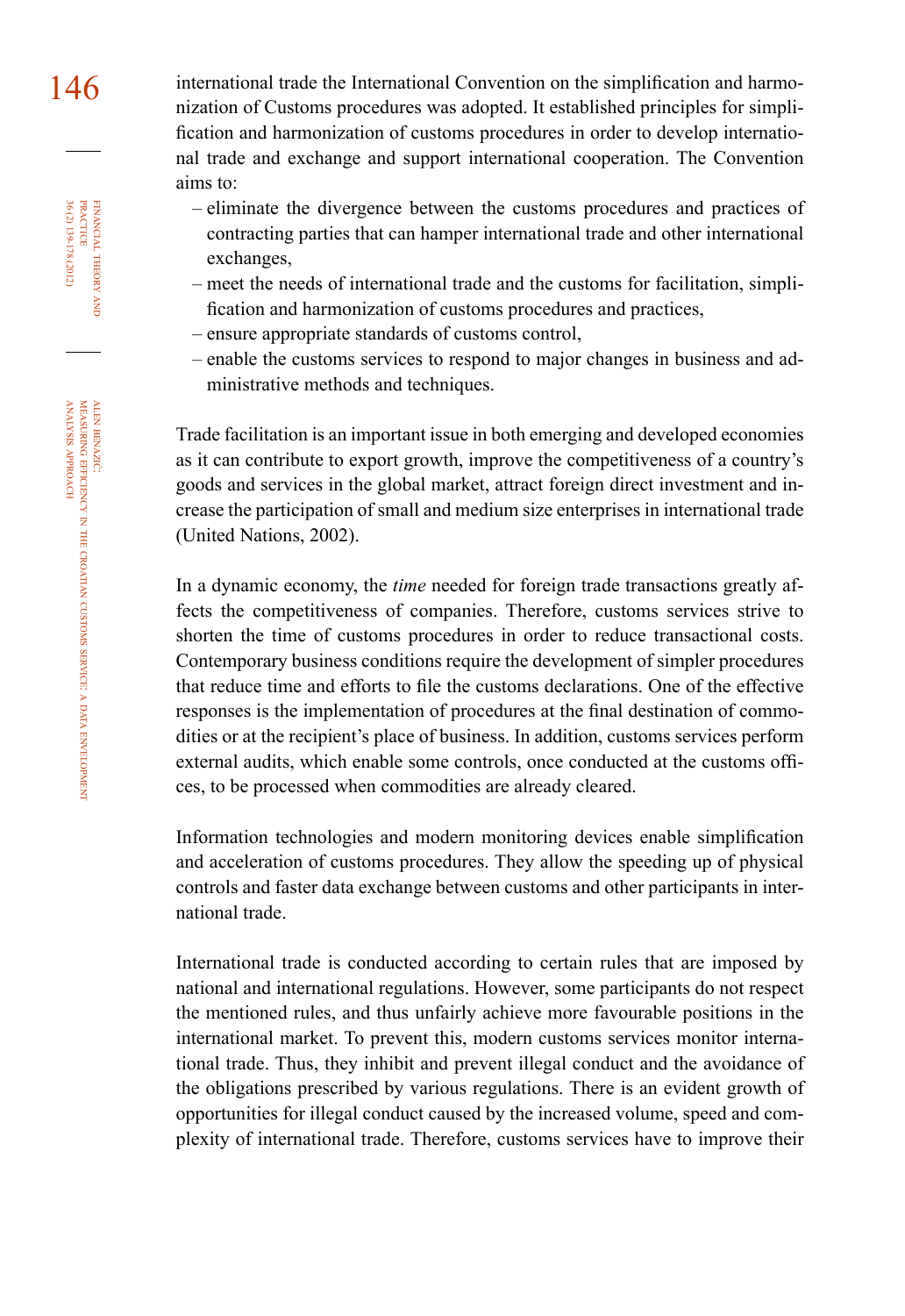#### **2.3 protection of society**

In contrast to the pursuit of facilitating and accelerating international trade, customs services decide if goods may be imported, exported, or passed through certain countries in transit on the basis on the national and international regulations. Even in times of extensive foreign trade liberalization, restrictions are necessary for, inter alia, protecting security interests. So, in addition to the acceleration of customs procedures, modern customs services at the same time prohibit, or stop the entry of certain commodities. They also carry out a "stop function'' when goods are exported that may not be exported to certain countries, such as countries that are at war, or countries against which international sanctions have been taken.

Public health and safety have become fundamental issues in every country. Considering the position of the customs services, through their presence at frontiers and the control of movement of goods, they represent the first line of defense against organized crime and other forms of threats to the society. The safety of society can be increased if potential threats are identified as early as at the bordercrossing stage (Norwegian Customs and Excise, 2005). Customs services have built up a unique body of knowledge concerning international trade and commerce. They have the competence, methods and access to information that can contribute to reducing the risk connected with crossing of frontiers. Thus, protection of society is carried out by:

- *–* combating every form of smuggling, especially smuggling of drugs, explosive substances and endangered plant and animal species,
- *–* surveillance of the movement of harmful and toxic waste,
- *–* surveillance of the traffic in strategic civil and military products, radioactive materials and the cultural heritage,
- *–* performing surveillance and protection of seas,
- *–* supporting the combat against illegal migration and unlawful employment.

Customs services' activities, inter alia, enforce legislation related to the quality of life such as the fields of health care and the environment. In addition, greater emphasis is placed on the goods and substances that can be used for terrorist purposes.

Effective controls prevent the entry of goods that do not meet quality standards for the market of certain country. Thereby, consumers are protected against consuming low quality commodities. On the other hand, producers are protected of unfair competition. Customs services are also involved in combating counterfeited products trafficking (Federal Ministry of Finance, 2002). In cooperation with trademark owners, the customs services confiscate and destroy counterfeited pro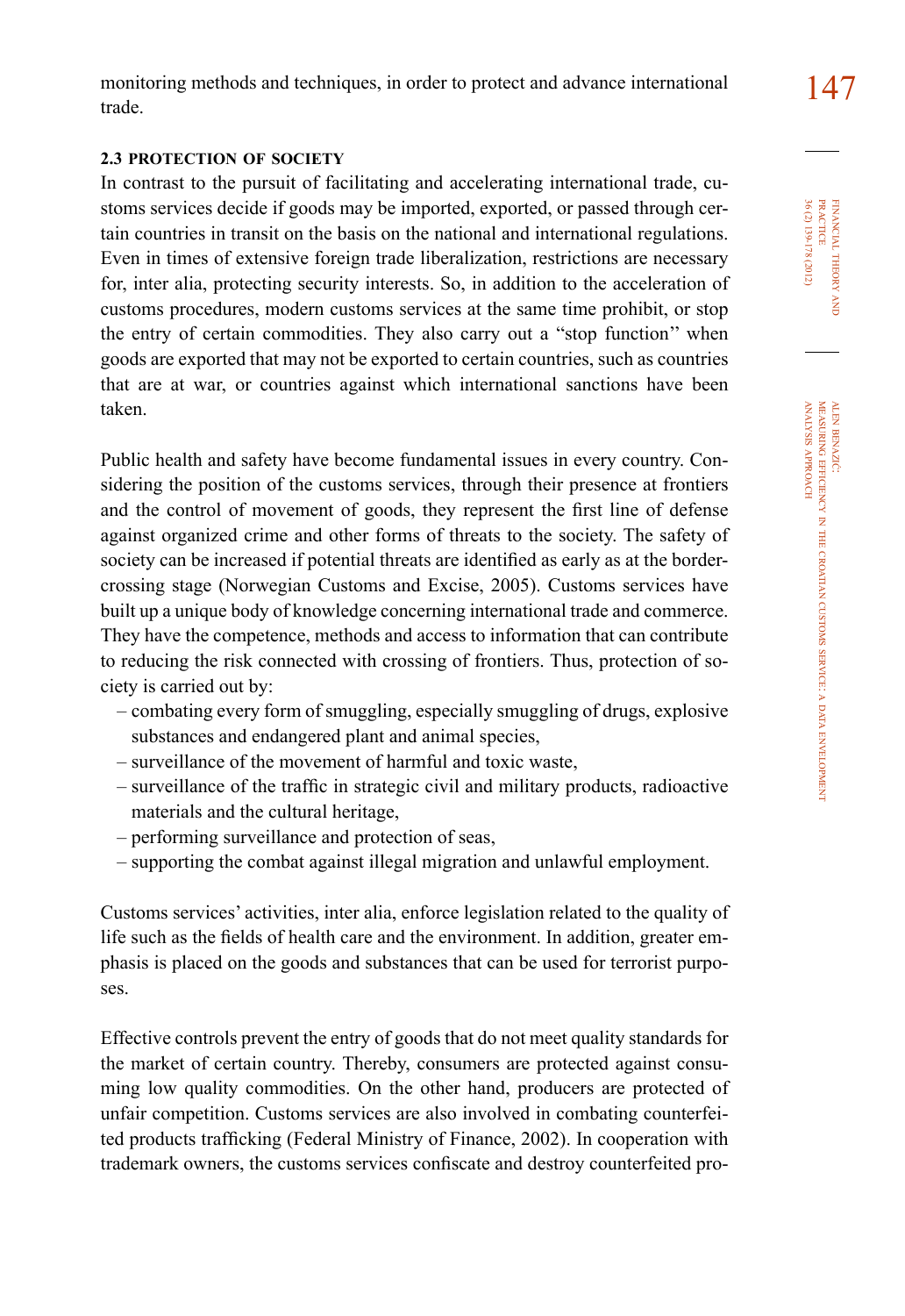148 ducts. Thus, customs services protect consumers from inferior quality products that could endanger human health, while at the same time protecting the economy from financial damage.

> By the implementation of various international conventions considering public health, environment and quality of life, customs services obtain not only national, but international and even global dimensions. Thus, they must have the administrative capacity to identify shipments that contain certain prohibited goods or products that could endanger human safety.

#### **2.4 inputs and outputs of the customs services**

From the functions described it is possible to recognize the social purpose of the customs services. In other words, by meeting the main functions, customs services achieve their *outcome* that represents an *impact on society of a particular public sector activity* (Smith, 1996). Thus, outcome is different from the *output* which indicates *quantity of the good or service provided*, without reference to its broader social impact. While outcome measurement is closely tied up with the concept of effectiveness, measuring outputs refers to efficiency.

Customs service use inputs similar to those of other organizations. In general, human and financial resources, assets and information can be highlighted. By business processes it transforms various types of requests and customs and tax declarations submitted by different persons and entities into specific outputs. These are processed tax and customs procedures, collected public revenues, detected offences, seized and stopped goods, as shown in figure 1.

#### **Figure 1**

*Model of efficiency of customs service*



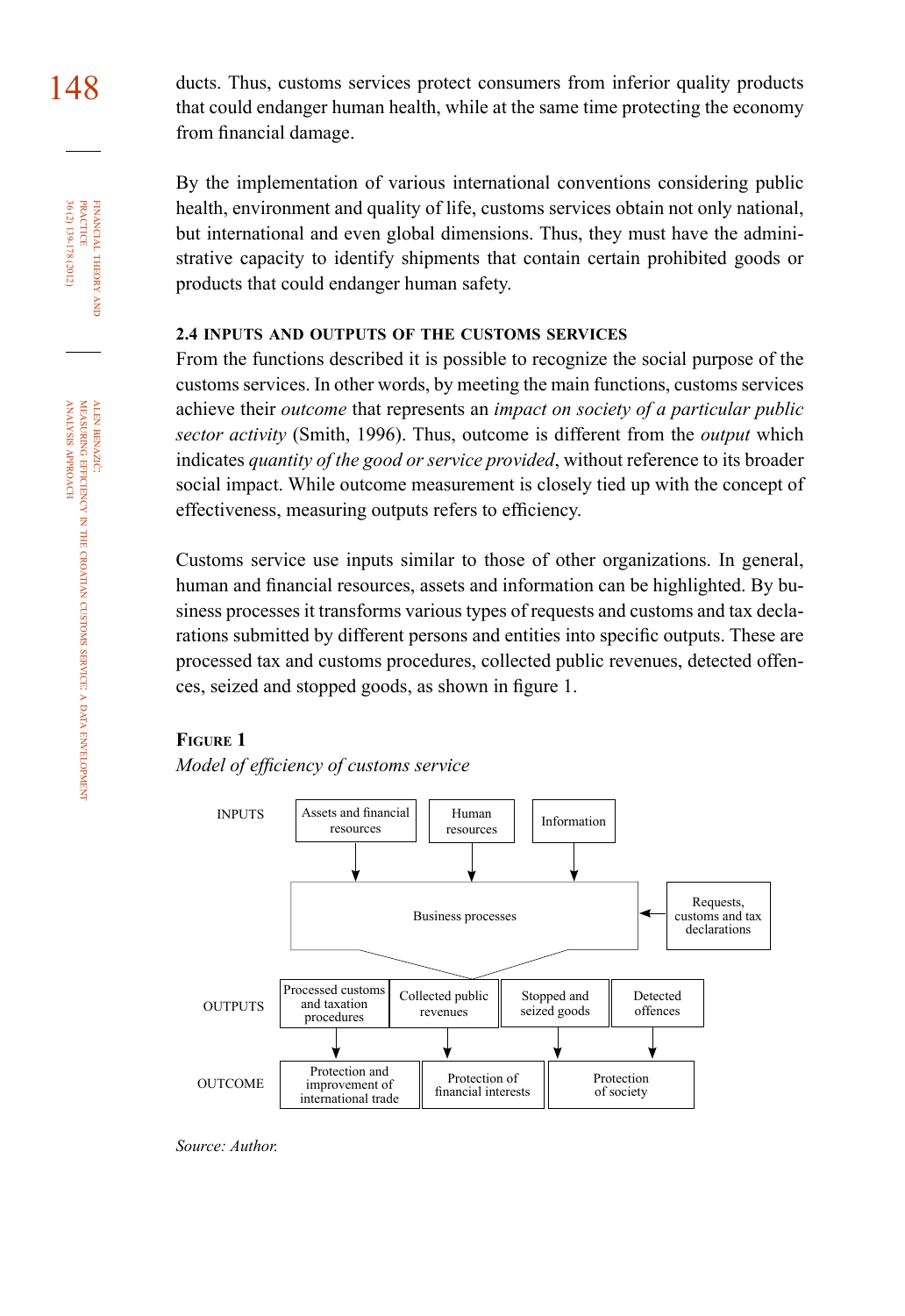Human resources are the basis for building strategy of organization, and all other 149 resources arise from their activities (Marušić, 2001). Their skills, capabilities, quality and ethics are among the most important determinants of organizational efficiency, including customs services. In other words, human resources are the basis of the administrative capacity of every customs system, and they are the most important and unavoidable factor that affect all aspects of customs service's organization.

*Financial resources* are needed to achieve the preconditions for the purchase of necessary assets and other material resources and the recruitment of human resources in customs service. In Croatia, financial resources for the customs service are provided by the state budget.

*Assets and material resources* are constituted by different kinds of buildings and equipment such as information technology and office equipment, vehicles, vessels, aircrafts, detection equipment, etc. that customs officers use for the fulfilment of their tasks. The most important detection devices are x-ray scanners, particle detection instruments, densimeters, radioactive material detection instruments, endoscopes, etc. These detection devices are a great support to customs officers in performing their controls.

In the knowledge society *information* is a very important input. The basis on which to obtain quality information is a quality information system capable of collecting and processing large amount of data in order to select those that are important for the direction of the customs service's resources.

Figure 1 shows that the customs service has got more relevant outputs, and for the purposes of this research were selected as follows: processed customs and tax declarations, collected public revenues, value of stopped and seized goods, and detected offences according to the law.

*Processed customs and tax declarations* are a direct indicator of executed procedures, regardless of the value of a foreign trade transaction. It is simple and reliable indicator of customs service's load and capacity, because every submitted declaration requires the implementation of a certain procedure, regardless of the value, category and quantity of goods that are the object of procedure.

*Nominal amount of collected revenues* indicates how much and what form of public revenues a certain customs service has collected during a defined period. This is one of the main indicators of a customs service's performance, which is pointed out by almost every customs service. It indicates a customs service's administra-

<sup>&</sup>lt;sup>1</sup> Certainly, in the cases of *risky shipments* that are selected in risk management process, levels and methods of control may vary, i.e. such declarations need to be checked more. That implies that the customs service has to employ more resources in processing such declarations.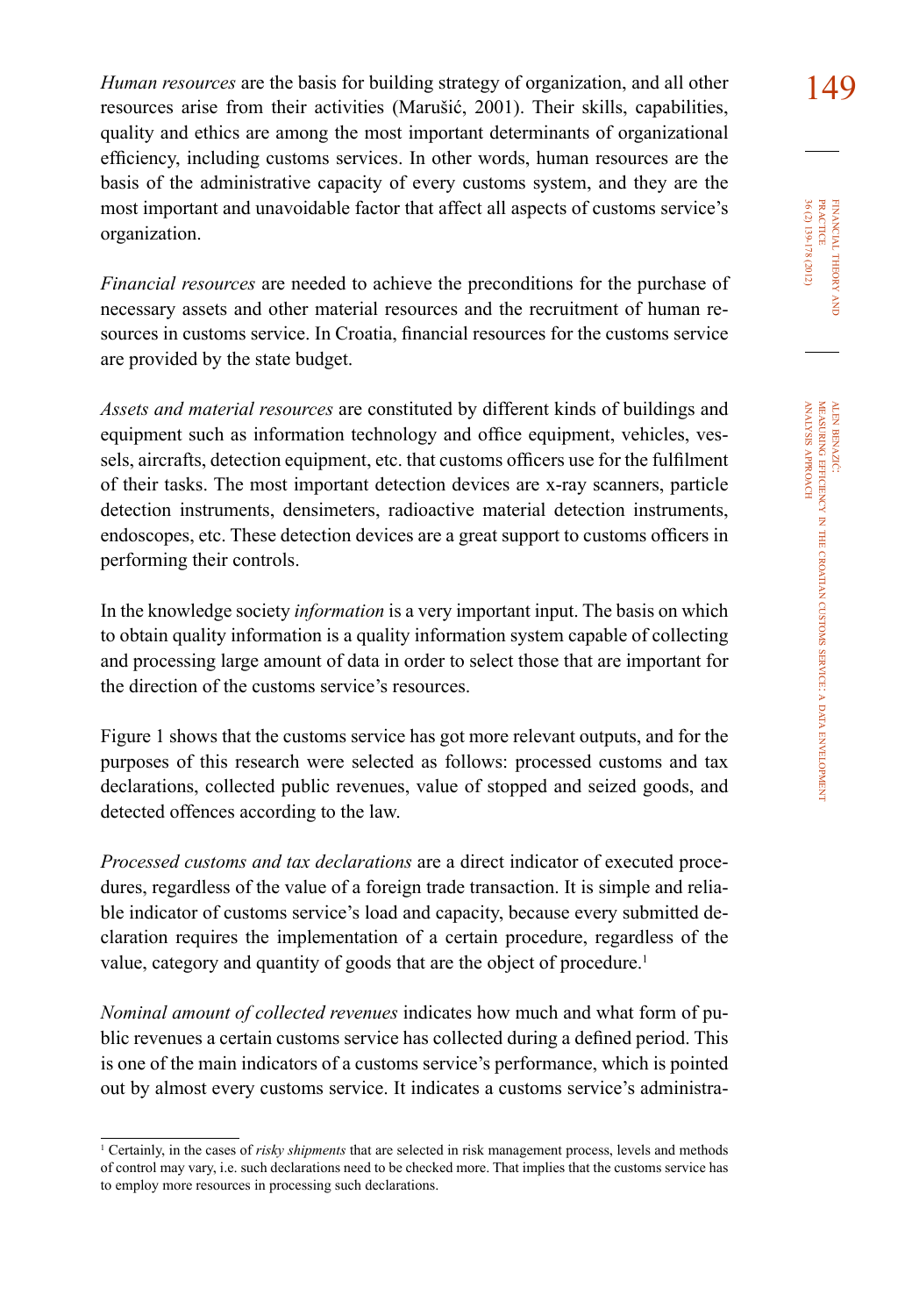150 tive capacity to collect public revenues, and implies its importance for state budget.

> *Value of stopped and seized goods* is an indicator of a customs service's capacity for the recognition of dangerous goods, endangered species or goods that may be used for purposes that harm society. The capacity to detect prohibited or restricted goods is one of the most important issues of customs service performance.

> Customs service enforces national and international legislation. The main legal fields in which customs service has got a great role are customs legislation, taxation, trade regulation, money laundering and legislation that regulates specific issues of safety. In the present conditions, many subjects in the customs procedure, in order to achieve advantages, take some actions that do not comply with the legislation. Furthermore, some subjects or organizations are always engaged in criminal activities. Therefore, the ability to detect irregularities in customs procedures ensures that all functions of customs service are accomplished. Thus, the *number of detected offences* is a comprehensive indicator related to all the previously described functions of a customs service.

#### **3 definition of efficiency: <sup>a</sup> data envelopment analysis approach**

Data envelopment analysis (DEA) so named because it "envelops" observations in order to identify a "frontier" that is used to evaluate observations representing the performances of all of the entities that are to be evaluated (Cooper, Seiford and Tone, 2006).

In case of one input and one output, efficiency could be mathematically displayed as *output-to-input ratio*. This ratio is adequate for organizations the efficiency of which depends solely on quantitative indicators. However, public services deal with more than one input and output, and such a ratio is not appropriate.

Uses of data envelopment analysis have involved a wide range of different kinds of entities that include not only business firms but also government and non-profit agencies. The starting point of DEA is the general definition of efficiency called "Pareto optimality" which is as follows: *Pareto optimum is a welfare maximum defined as a position from which it is impossible to improve anyone's welfare by altering production or exchange without impairing someone else's welfare.* Thus, efficiency of a decision making unit (DMU) in DEA is as follows: *the performance of a DMU is efficient if and only if it is not possible to improve any input or output without worsening any other input and output*.

DEA defines the ratio between all weighted relevant outputs and inputs, so it could be presented by following equation (Šegota, 2003):

financial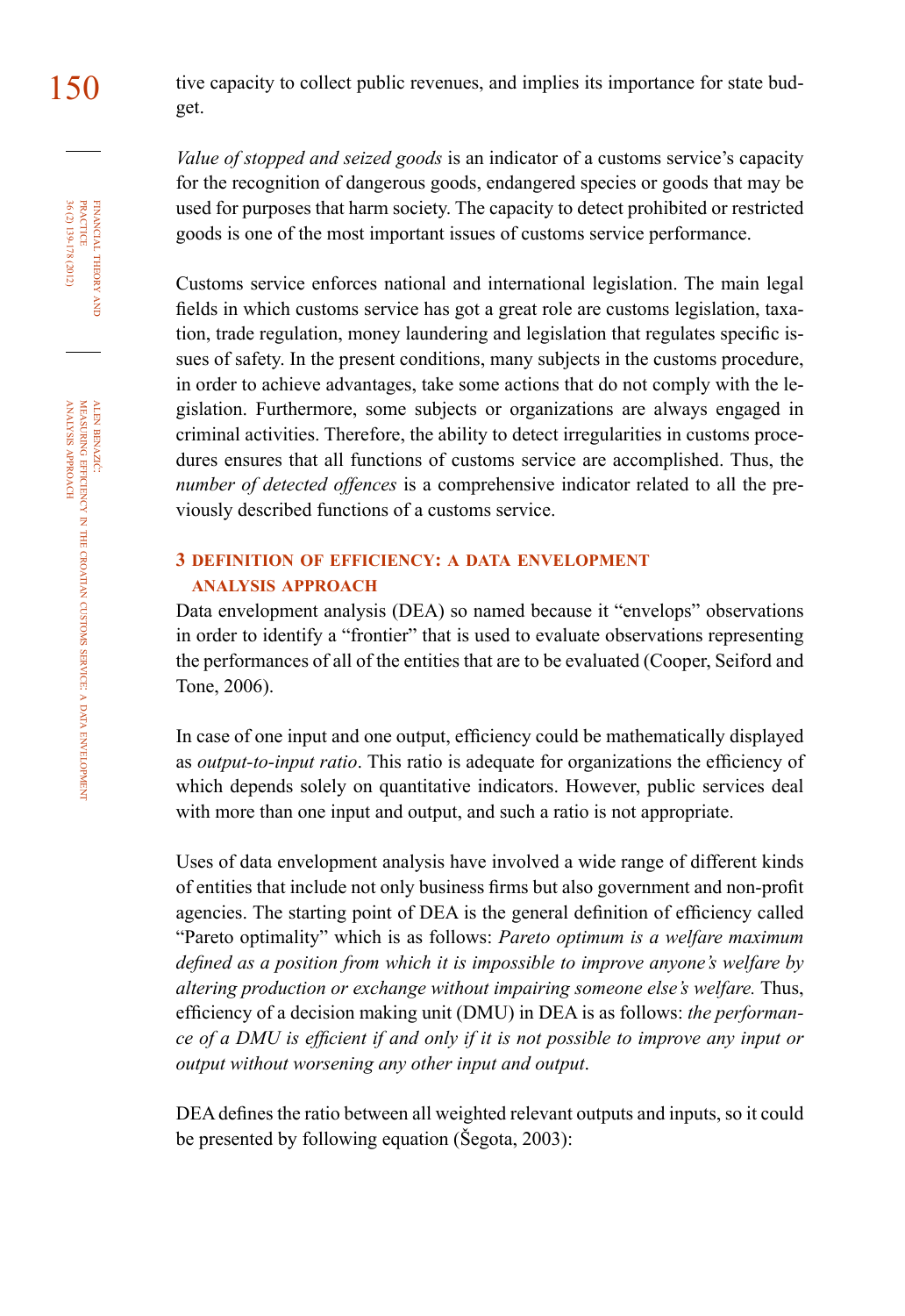financial

theory FINANCIAL THEORY AND<br>PRACTICE<br>BOL 139-178 (2012) 36 (2) 139-178 (2012) practice

$$
efficiency = \frac{\sum_{r=1}^{s} u_r y_r}{\sum_{i=1}^{m} v_i x_i}
$$

where:

*y<sub>r</sub>* – amount of output *r*,  $x_i$  – amount of input *i*,  $u_x$  – weight assigned to input *i*, *u<sub>r</sub>* – *weight assigned to output r,*  $v_i$  – *weight assigned to inpus*  $s$  – *total number of output r,*  $m$  – *total number of input i. s – total number of output r, m – total number of input i.*

 *– amount of input i,*

Weighted output-to-input ratios of similar DMUs are mutually compared based on of equivalent inputs and outputs. In such way, it is possible to perceive the extent to which one DMU is close to the achievement of its production possibilities, i.e. to obtain information if particular a DMU is efficient when it is compared with similar DMUs.

This non-parametric methodology, as application of linear programming, combines information about relevant organizational inputs and outputs and forms a simple measure of efficiency without prior identification of input and output weights.

#### **4 data envelopment analysis models**

Data envelopment analysis was initially introduced by Charnes, Cooper and Rhodes in 1978. They proposed the basic DEA model, which was named the CCR model. Since the very beginning of DEA studies, various extensions of the CCR model have been proposed. Some representative extensions of he CCR model are the BCC (Banker-Charnes-Cooper) model, the "Additive model", models with restricted multipliers, etc.

Besides, many DEA models could be input and output oriented. The objective of *input-oriented* models is to minimize inputs while producing at least the given output levels. On the other hand, *output-oriented* models attempt to maximize outputs while using no more than the observed amount of any input. This paper will consider CCR, BCC and NCN input-oriented models.

#### **4.1 ccr model**

CCR model represents the measure of efficiency which is obtained as the *maximum of weighted outputs-to-weighted inputs ratio*. To obtain values for the input weights  $v_i$  and output weights  $u_i$  as variables, the following fractional programming problem needs to be solved (Cooper, Seiford and Tone, 2006):

$$
(FP0) max \theta = \frac{u_1 y_{10} + u_2 y_{20} + \dots + u_s y_{s0}}{v_1 x_{10} + v_2 x_{20} + \dots + v_m x_{m0}}
$$
 (1)

data

envelopment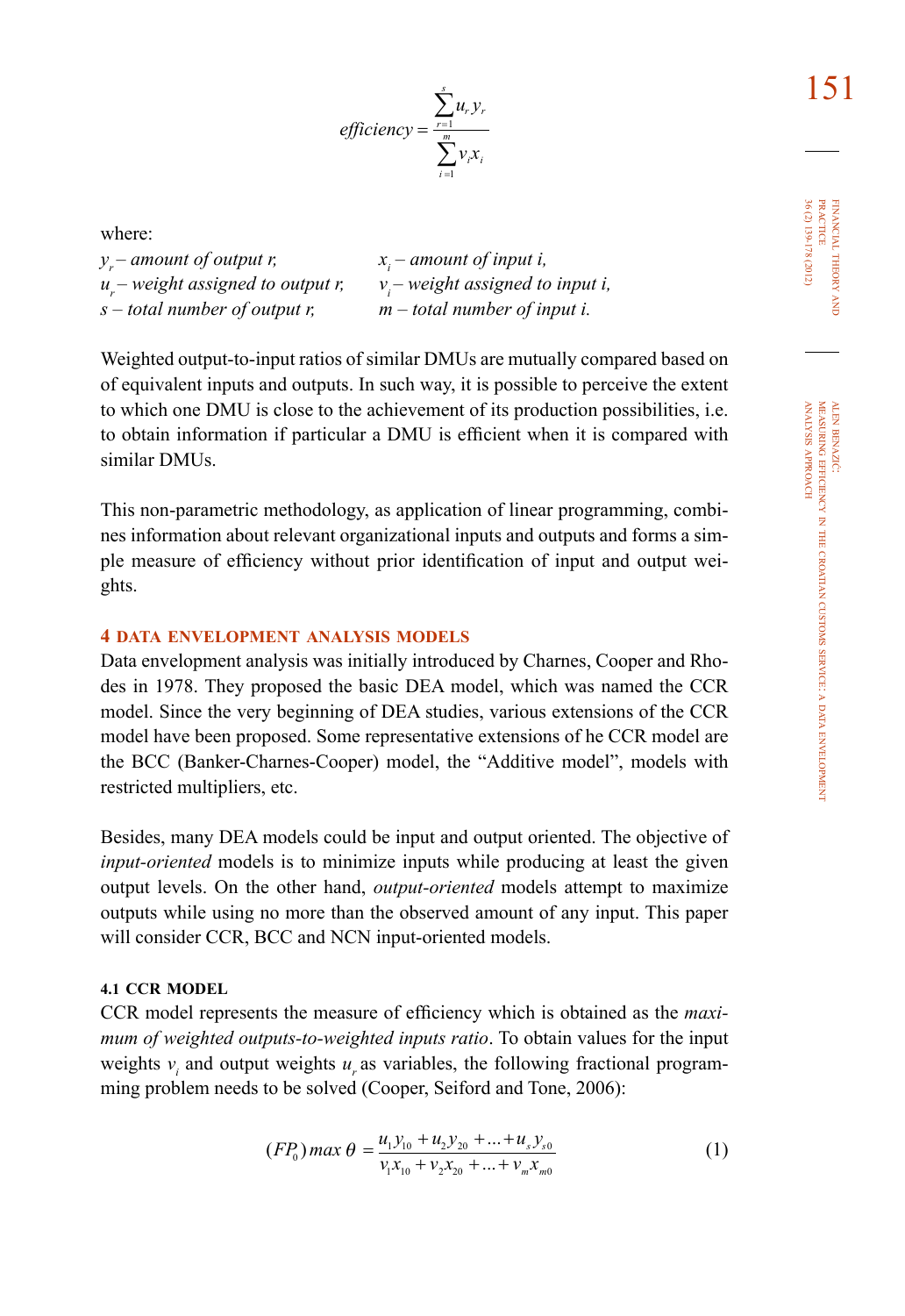subject to: 
$$
\frac{u_1 y_{1j} + u_2 y_{2j} + \dots + u_s y_{sj}}{v_1 x_{1j} + v_2 x_{2j} + \dots + v_m x_{mj}} \le 1 \quad (j = 1, ..., n)
$$
 (2)

$$
v_p, v_2, \ldots v_m \ge 0 \tag{3}
$$

$$
u_p, u_p, \ldots, u_s \ge 0 \tag{4}
$$

where:

| $n$ – total number of DMUs, | $(v_i)$ $(i = 1,, m)$ – input weights,         |
|-----------------------------|------------------------------------------------|
| $m$ – equivalent inputs,    | $(u_r)$ $(r = 1, \ldots, s)$ – output weights, |

*s –* equivalent outputs.

The constraints mean that the ratio of "virtual output" vs. "virtual input" should not exceed 1 for every DMU. The objective is to obtain weights  $u_r$  and  $v_i$  that maximize the ratio of  $DMU<sub>0</sub>$  of the DMU being evaluated. By virtue of the constraints, the optimal objective value  $\theta^*$  is at most 1. This is based on the assumption that DMU is inefficient if it cannot be efficient in spite its own choice. On the other hand, if optimal value  $\theta^* = \max \theta = 1$ , the DMU is efficient.

Optimal value  $\theta^*$  does not depend on the units of measurement of the DMU's inputs and outputs if these units are the same for all DMUs (Neralić, 1992).

Presented fractional program  $(FP_0)$  could be replaced by the following linear pro- $\operatorname{gram}(LP_0)$ :

$$
(LP_0) \max \theta = \mu_1 y_{10} + \dots + \mu_s y_{s0}
$$
 (5)

subject to:

$$
v_1 x_{10} + \dots + v_m x_{m0} = 1 \tag{6}
$$

$$
\mu_1 y_{1j} + \dots + \mu_s y_{sj} \le v_1 x_{1j} + \dots + v_m x_{mj} \quad (j = 1, \dots, n) \tag{7}
$$

$$
v_1, v_2, \dots, v_m \ge 0
$$
  
\n
$$
\mu_1, \mu_2, \dots, \mu_s \ge 0
$$
\n(8)

*DMU*<sub>0</sub> is CCR-efficient if  $\theta^* = 1$  and here there exists at least one optimal  $(v^*, u^*)$ with  $v^*$  i  $u^*$  greater than zero. Otherwise,  $DMU_0$  is CCR-inefficient. CCR-inefficiency means that  $\theta^* < 1$  or  $\theta^* = 1$  and at least one element of  $(v^*, u^*)$  is zero for every optimal solution of  $(LP_0)$ .

When DMU<sub>0</sub> has  $\theta^*$  < 1, then there must be at least one constraint or DMU in (7) for which the weight  $(v^*, u^*)$  produces equality between the left and right sides since otherwise  $\theta^*$  could be enlarged.

Based on the information about DMUs' performances, DEA forms *the efficient frontier*. CCR-efficient DMUs lie on the efficient frontier, and they compose the *reference set* or *peer group* to the inefficient DMUs. The set of such  $j \in \{1,...,n\}$ , is

financial

36 (2) 139-178 (2012) PRACTICE

FINANCIAL THEORY<br>PRACTICE<br>36 (2) 139-178 (2012)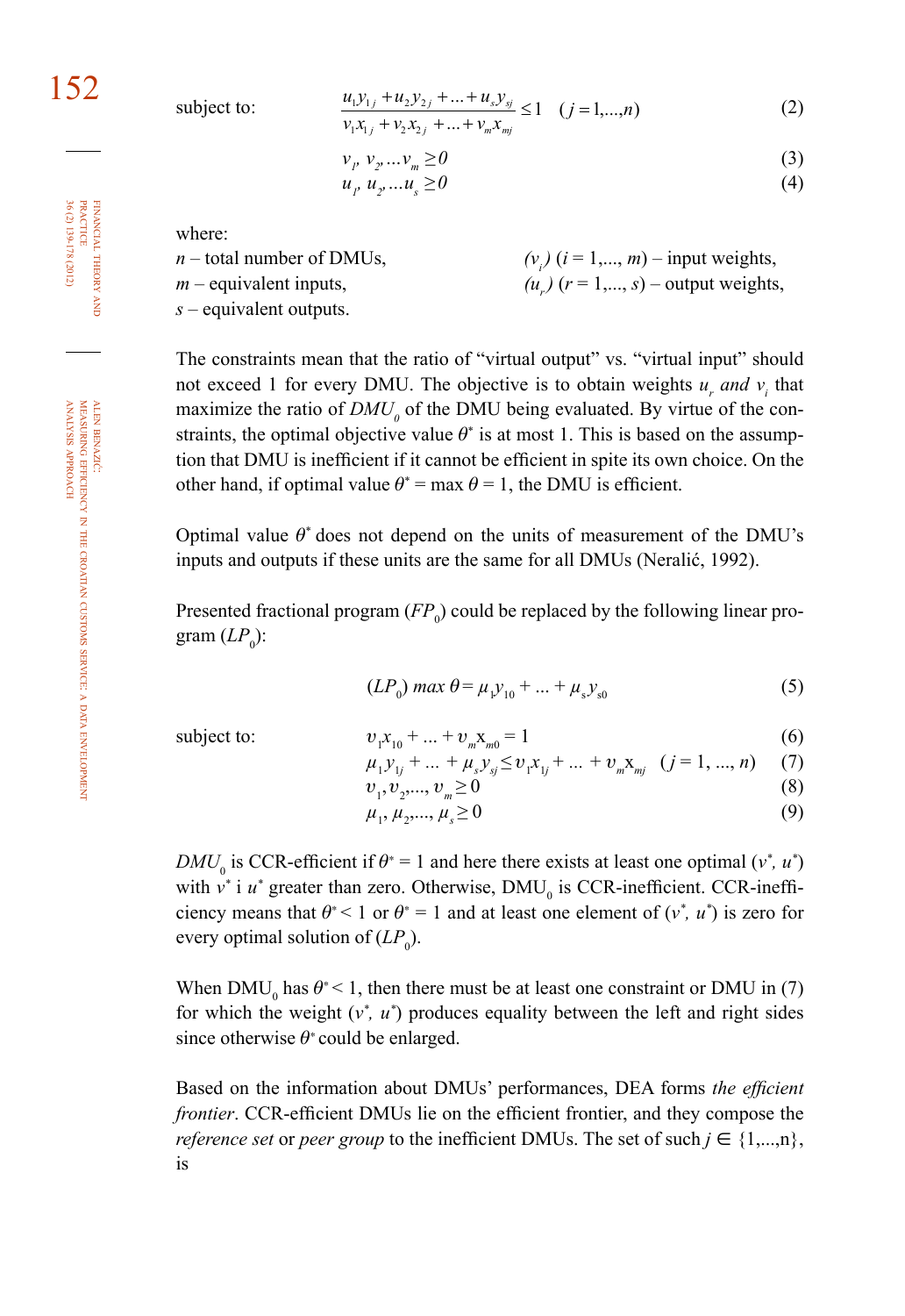$$
E_0 = \left\{ j : \sum_{r=1}^{s} u_r^* y_{rj} = \sum_{i=1}^{m} v_i^* x_{ij} \right\}
$$
 (10)

The subset  $E_0$  of  $E_0$ , represents *reference set*, and the set spanned by  $E_0$  is the *efficient frontier*. At the same time,  $(v^*, u^*)$  obtained as an optimal solution for  $(LP_0)$ results in a set of optimal weights for the  $DMU_0$ . The ratio scale is evaluated by:

$$
\theta^* = \frac{\sum_{r=1}^s u_r^* y_{r0}}{\sum_{i=1}^m v_i^* x_{i0}}
$$
(11)

From  $(5)$ , the denominator in  $(11)$  is 1 and hence

$$
\theta^* = \sum_{r=1}^s u_r^* y_{r0} \tag{12}
$$

Variable  $v_i^*$  is the optimal weight for the input unit *i*, and variable  $u_r^*$  is the optimal weight for the output unit *r*. These variables determine the relative contribution of  $x_{i0}$ , and  $y_{r0}$  to overall value of  $\theta^*$ .

Assuming *semipositivity* (Cooper, Seiford and Tone, 2006), arranging the data sets in matrices  $X = (x_j)$  and  $Y = (y_j)$  *production possibility set P* could be defined by

$$
P = \{(x, y)|x \ge X\lambda, y \le Y\lambda, \lambda \ge 0\},\tag{13}
$$

where  $\lambda$  is the semipositive vector in  $R^n$ .

CCR model could be expressed in vector-matrix notation by the following linear program:

$$
(LP_0) \max_{\nu, u} u \nu_0 \tag{14}
$$

$$
subject to \t\t\t w_0
$$

$$
vx_0 = 1
$$
  
\n
$$
-vX + uY \le 0
$$
\n(15)

$$
v \ge 0, u \ge 0 \tag{17}
$$

The corresponding dual program  $(DLP_0)$  is

 $(DLP_0)$   $\displaystyle \min_{\theta,\lambda}\theta$ (18)

subject to 
$$
\theta x_0 - X\lambda \ge 0
$$
 (19)

$$
X\lambda \geq y_0 \tag{20}
$$

$$
\lambda \geq 0 \tag{21}
$$

financial

36 (2) 139-178 (2012) practice

theory

envelopment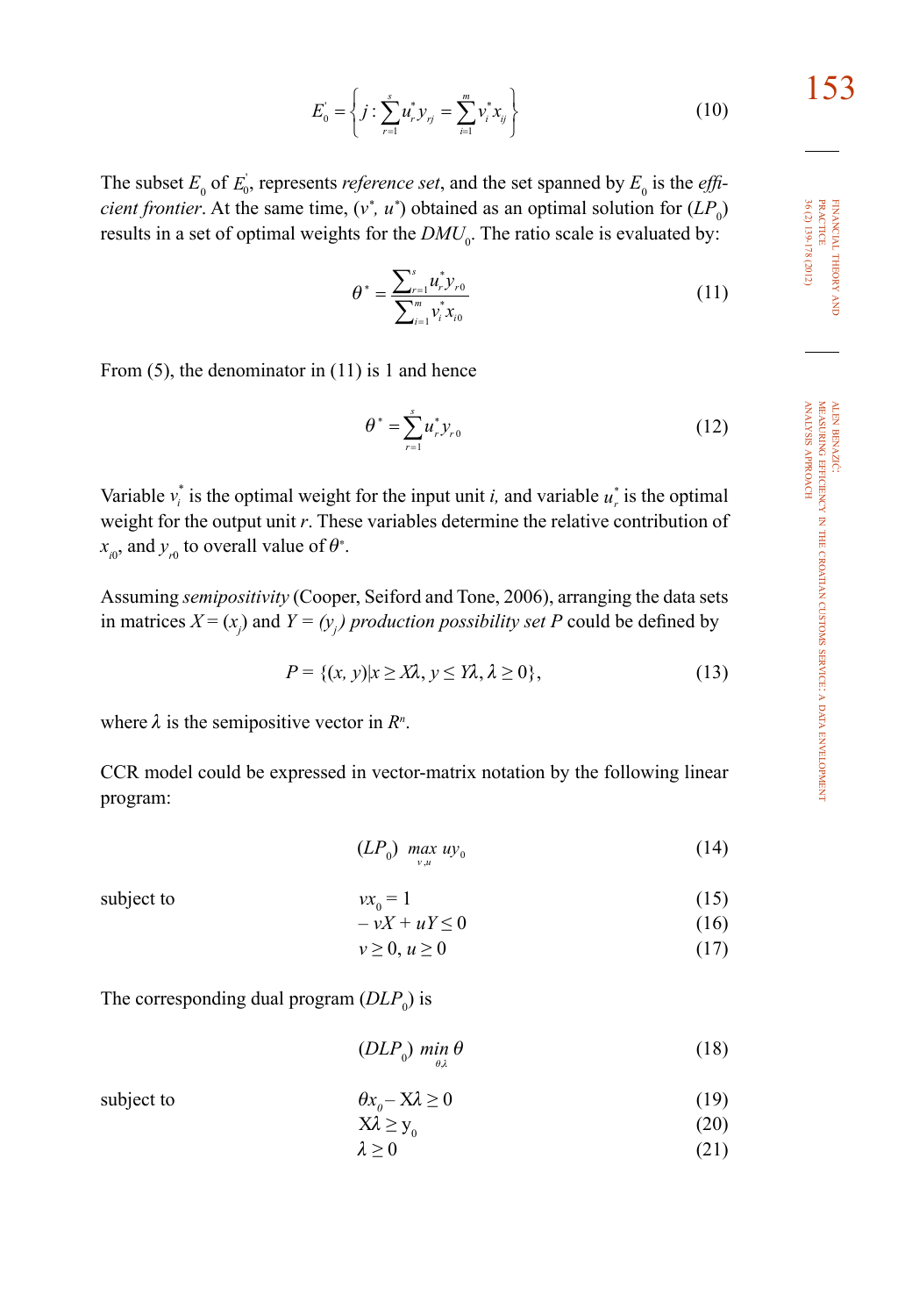service: a

data

envelopment

154 Dual linear program  $(DLP_0)$  has a feasible solution  $\theta = 1$ ,  $\lambda_0 = 1$ ,  $\lambda_j = 0$  (j  $\neq 0$ ). Optimal value  $\theta$ , denoted by  $\theta^*$ , is not greater than 1. Due to the semipositive assumption for the data, the constraint (20), forces  $\lambda$  to be non-zero, and from constraint (19)  $\theta$  must be greater than zero. Hence,  $0 < \theta^* \le 1$ .

> To define *input excesses*  $s^- \in \mathbb{R}^m$  and output shortfalls  $s^+ \in \mathbb{R}^s$ , and identify them as "slack" vectors the following need to be solved

$$
s^- = \theta x_0 - X\lambda \tag{22}
$$

$$
s^+ = Y\lambda - y_0 \tag{23}
$$

with  $s \geq 0$ ,  $s^+ \geq 0$  for any feasible solution  $(\theta, \lambda)$  of dual linear program  $(DLP_0)$ .

To discover possible input excesses and output shortfalls, the following two-phase LP problem needs to be solved. In a *first phase,* a dual linear program needs to be solved. If objective value is  $\theta^*$ , by the duality theorem of linear programming, it is equal to the optimal objective value of linear program  $(LP_0)$  and is the CCR-efficiency value. In a *second phase*, knowing optimal values of  $\theta^*$ , it is possible to solve the following linear program  $(\lambda, s^-, s^+)$  as variables:

$$
\max_{\lambda, s^-; s^+} a x \omega = e s^- + e s^+ \tag{24}
$$

subject to *s–*

$$
=\theta x_0 - X\lambda \tag{25}
$$

$$
s^{+} = Y\lambda - y_0
$$
  
\n
$$
\lambda \ge 0, s^{-} \ge 0, s^{+} \ge 0
$$
\n(26)

where 
$$
e = (1,...,1)
$$
 a vector of ones, so that  $es^- = \sum_{i=1}^m s_i^-$  and  $es^+ = \sum_{r=1}^s s_r^+$ .

The second phase finds a solution that maximizes the sum of input excesses and output shortfalls while keeping  $\theta = \theta^*$ . Objective term in (24) could be replaced with any weighted sum of input excesses and output shortfalls such as:

$$
\omega = \omega_x s^{\scriptscriptstyle +} + \omega_y s^{\scriptscriptstyle +} \tag{27}
$$

where the weights  $\omega_x$  and  $\omega_y$  are positive row vectors. This may result in different optimal solution for the second phase, and the objective term in (24) will identify some nonzero slacks with inefficiency, if and only if a nonzero value is obtained when the objective in (24) is replaced with (27). If an optimal solution  $(\theta^*, \lambda^*, s^*, \lambda^*)$  $s^{+*}$ ) of the two linear programs satisfies  $\theta^* = 1$  and is zero-slack, then the *DMU*<sub>0</sub> is called CCR-efficient. Otherwise,  $DMU_0$  is called CCR-inefficient.

For an inefficient  $DMU_0$  will be defined its reference set  $E_0$  based on the maxslack solution as obtained in two-phase linear program by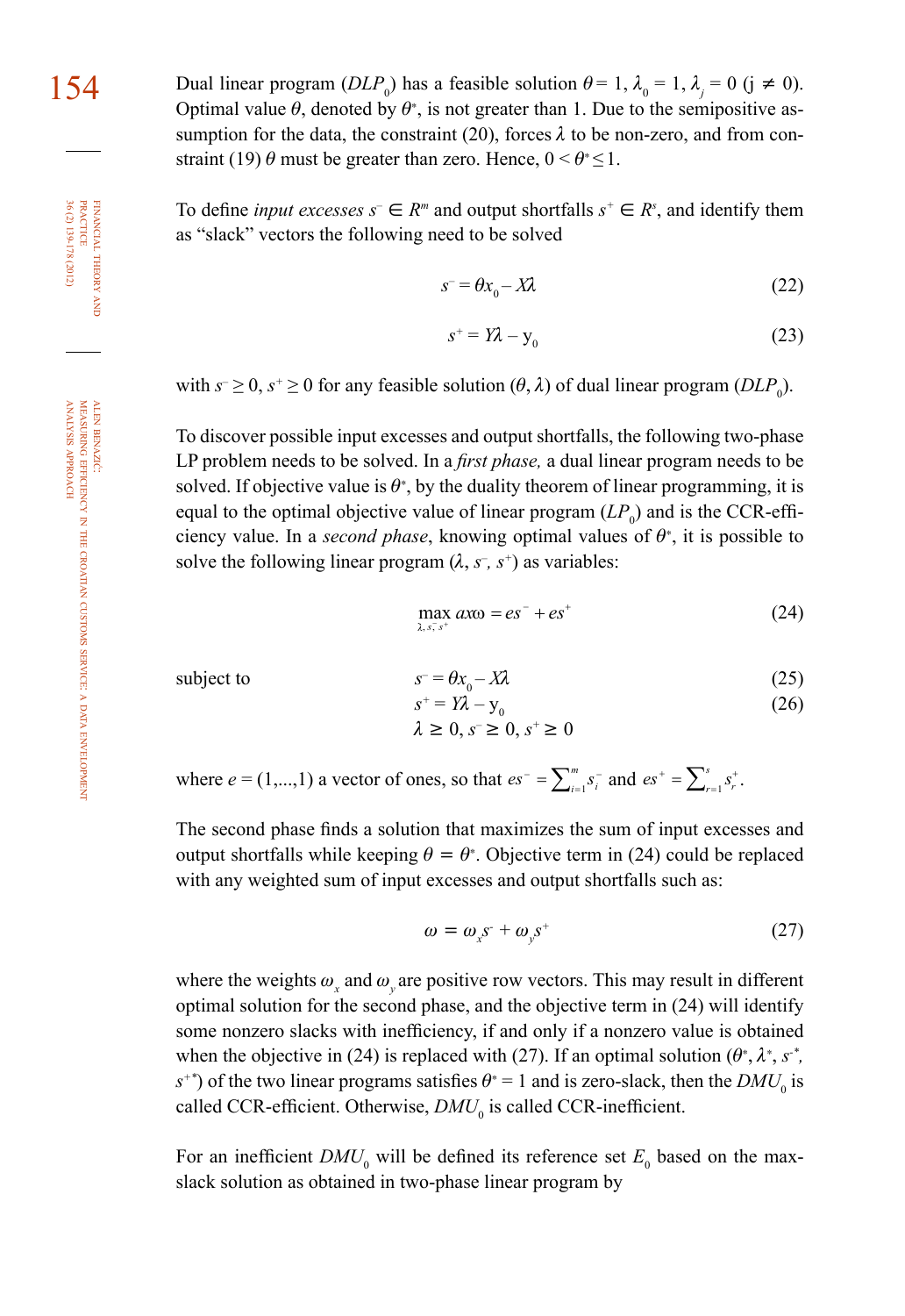$$
E_0 = \{j|\lambda_j^* > 0\} \ (j \in \{1, \dots, n\}) \tag{28}
$$

An optimal solution can be expressed as:

$$
\theta^* x_0 = \sum x_j \lambda_j^* + s^{-*}
$$
 (29)

$$
y_0 = \sum_{j \in E_0} y_j \lambda_j^* - s^{**} \tag{30}
$$

where  $j \in E_0$  means the index *j* is included in the set  $E_0$ . This can be interpreted as follows:

$$
x_0 \geq \theta^* x_0 - s^{-*} = \sum_{j \in E_0} x_j \lambda_j^* \tag{31}
$$

$$
y_0 \le y_0 + s^{**} = \sum_{j \in E_0} y_j \lambda_j^* \tag{32}
$$

The gross input improvement  $\Delta x_0$  and output improvement  $\Delta y_0$  can be calculated from:

$$
\Delta x_0 = x_0 - (\theta^* x_0 - s^{-*}) = (1 - \theta^*) x_0 + s^{-*}
$$
\n(33)

$$
\Delta y_0 = s^{**} \tag{34}
$$

Finally, the *CCR-projection* that represents the formula for input and output improvement, can be expressed by:

$$
\hat{x}_0 = x_0 - \Delta x_0 = \theta^* x_0 - s^{-*} \le x_0 \tag{35}
$$

$$
\hat{y}_0 = y_0 - \Delta y_0 = y_0 + s^{+*} \le y_0 \tag{36}
$$

Improved activity  $(\hat{x}_0, \hat{y}_0)$  projects analyzed  $DMU_0$  in reference set  $E_0$  and every nonnegative combination in set  $E_0$  is efficient.

#### **4.2 bcc model**

The CCR model is based on the assumption of constant returns to a scale of activities. Banker, Charnes and Cooper modified the CCR model by adding a constraint for the calculation of the variable returns-to-scale. The new model is called the BCC model. The main differences between two models are presented in figure 2.

financial

36 (2) 139-178 (2012) practice

theory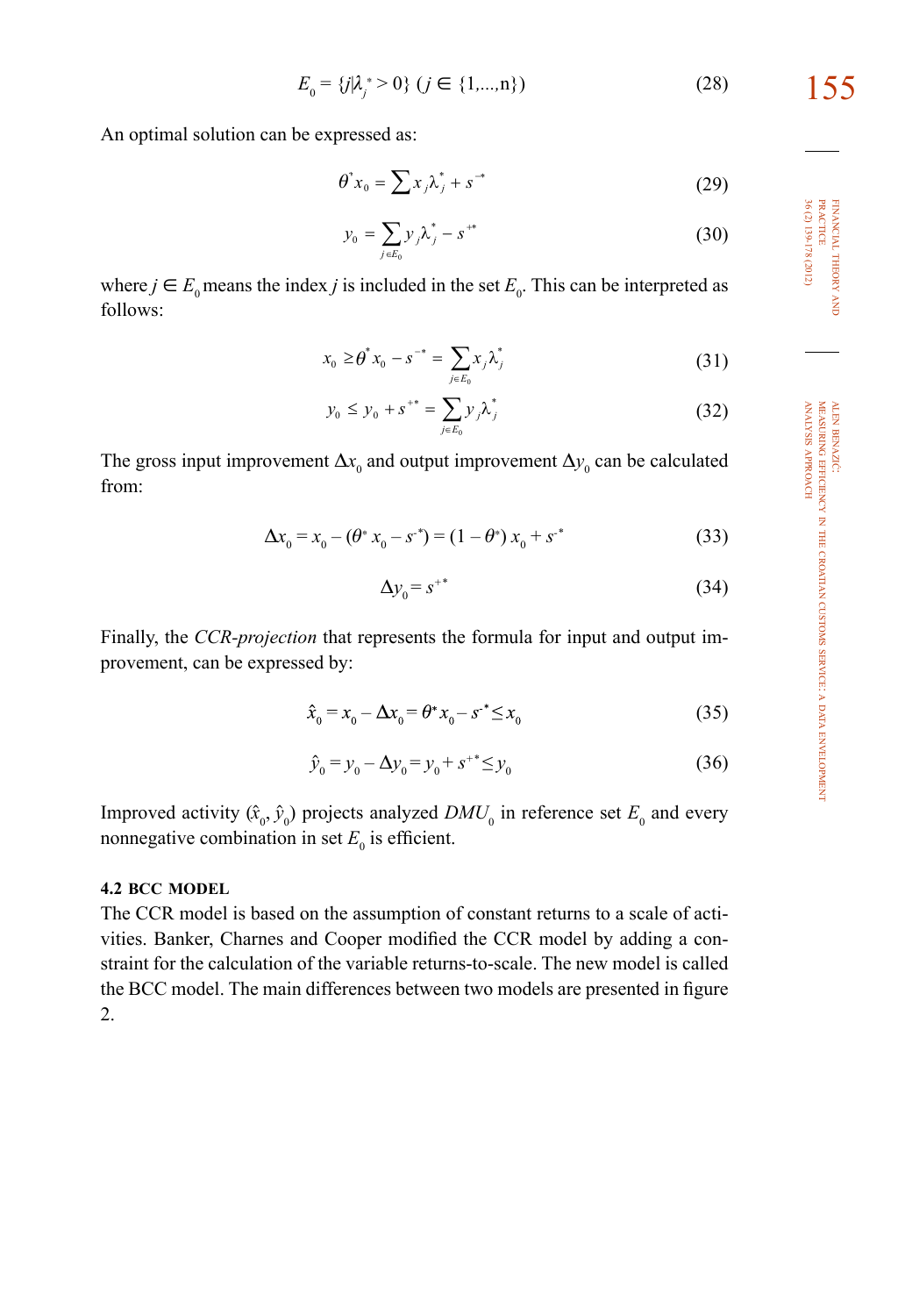#### 156 **Figure 2** *Differences between CCR and BCC models*



*Source: Cooper, Seiford and Tone (2006).*

Banker, Charnes and Cooper defined the production possibility set  $P<sub>B</sub>$  by:

$$
P_B = \{(x, y)|x \ge X\lambda, y \le Y\lambda, e\lambda = 1, \lambda \ge 0\}
$$
\n(37)

where  $X = (x_j) \in R^{m \times n}$  and  $Y = (y_j) \in R^{s \times n}$  are a given data set,  $\lambda \in R^n$  and *e* is row vector with all elements equal to 1. The BCC model differs from the CCR model only in adjunction of the condition  $e\lambda = \sum_{j=1}^{n} \lambda_j = 1$ . Together with the condition  $\lambda j \geq 0$ , for all *j*, this imposes a convexity condition on allowable ways in which the observations for the *n* DMUs may be combined.

*The input-oriented BCC model* evaluates the efficiency of DMUs by solving the following linear program:

 $(BCC_0)$   $\min_{\theta_B} \theta_B$  (38)

subject to  $\theta_B x_0 - \theta_B x_0 - \theta_B x_0$ 

 $\theta_{B} x_{0} - X\lambda \ge 0$  (39)

$$
Y\lambda \geq y_0 \tag{40}
$$

$$
e\lambda = 1 \tag{41}
$$
\n
$$
\lambda \ge 0 \tag{42}
$$

where  $\theta_{R}$  is a scalar.

Corresponding dual program of this linear program  $(BCC<sub>0</sub>)$  is:

$$
\max_{\mathbf{v}, u, u_o} z = u \mathbf{v}_o - u_o \tag{43}
$$

financial

FINANCIAL THEORY<br>PRACTICE 36 (2) 139-178 (2012)

36 (2) 139-178 (2012) PRACTICE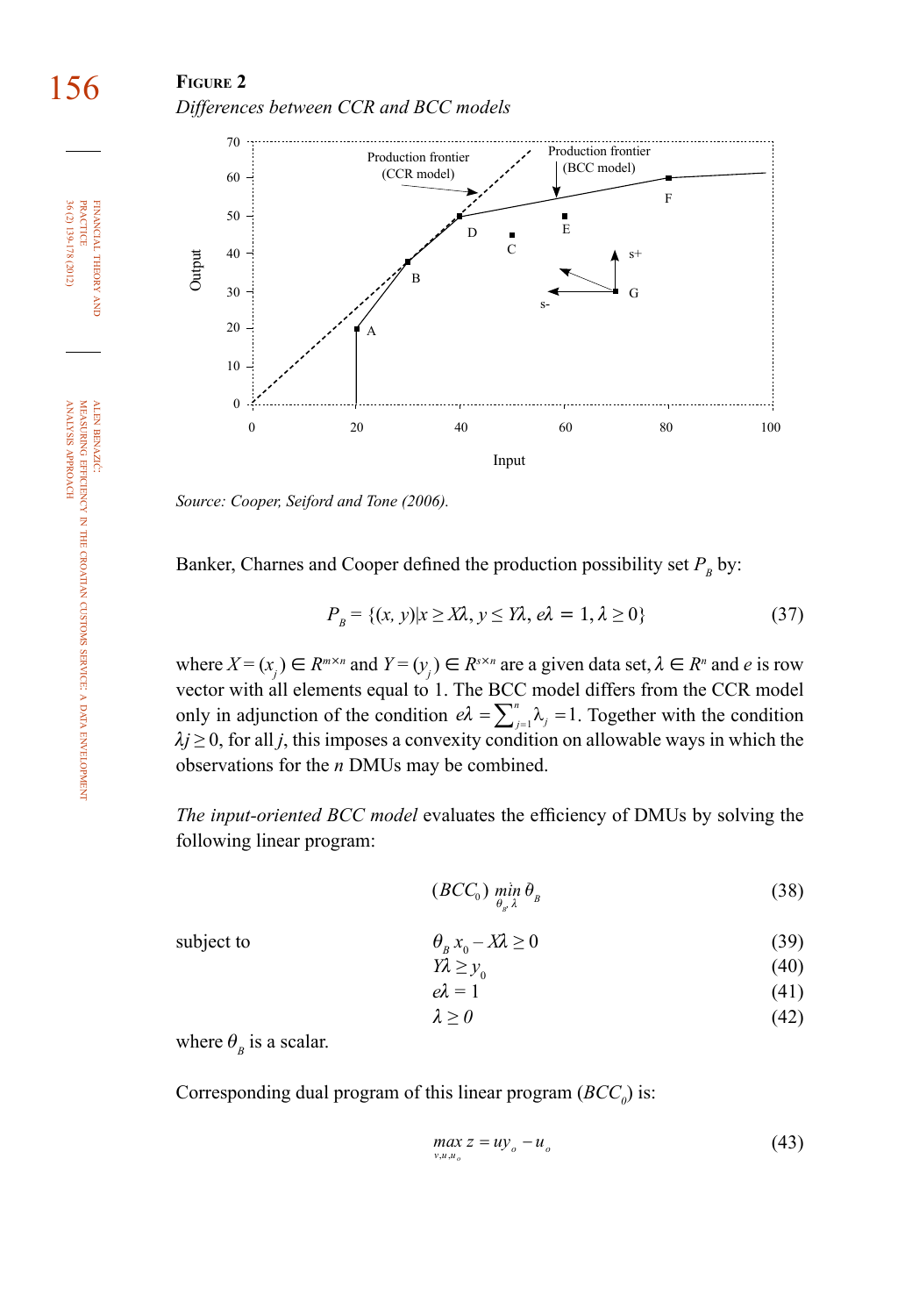subject to 
$$
vx_0 = 1
$$
 (44) 157

$$
-vX + uY - u0e \le 0 \tag{45}
$$

$$
v \ge 0, u \ge 0 \tag{46}
$$

In previous program, scalars  $z$  i  $u_0$  may be positive, negative or zero, and  $u_0$  is a dual variable associated with constraint  $e\lambda = 1$ , which represents a variable that does not appear in the CCR model.

The primal program (*BCC*<sub>0</sub>) is solved in *two-phase procedure*. In the first phase,  $\theta$ <sub>e</sub> is minimized, and, in the second, the sum of the input excesses and output shortfalls is maximized, keeping  $\theta_B = \theta_B^*$ .

DMU is *BCC-efficient* if optimal solution  $(\theta_p^*, \lambda^*, s^*, s^{**})$  for  $(BCC_0)$  satisfies  $\theta_{B}^{*} = 1$  and has no slack ( $s^{*} = 0$ ,  $s^{*} = 0$ ). Otherwise, it is *BCC-inefficient*.

For a *BCC-inefficient* DMU it is possible to define *reference set*  $E_0$  based on the optimal solution  $\lambda^*$  by:

$$
E_0 = \{ j \mid \lambda_j^* > 0 \} \ (j \in \{1, \dots, n\}) \tag{47}
$$

If there are multiple optimal solutions, it is possible to choose any one to find that:

$$
\theta_{B}^{*} x_{o} = \sum_{j \in E_{o}} \lambda_{j}^{*} x_{j} + s^{-*}
$$
\n(48)

$$
y_o = \sum_{j \in E_o} \lambda_j^* y_j - s^{**} \tag{49}
$$

Thus, formula for improvement via *BCC-projection* is expressed as follows:

$$
\hat{x}_o \Longleftarrow \theta_b^* x_o - s^{-*} \tag{50}
$$

$$
\hat{y}_o \Leftarrow y_o + s^{**} \tag{51}
$$

This results in improved activity  $(\hat{x}_0, \hat{y}_0)$  which is *BCC-efficient*.

#### **4.3 bon-controllable variable (ncn) model**

CCR and BCC are basic DEA models and after the initial applications, models have been extended and adjusted to specific situations. Thus, new models were defined with characteristics customized to satisfy specific research needs.

CCR and BCC models are based on the assumption that all inputs and outputs can be varied at the discretion of DMU management. However, in certain cases there may exist "non-discretionary variables", that are not subject to management con-

financial

36 (2) 139-178 (2012) practice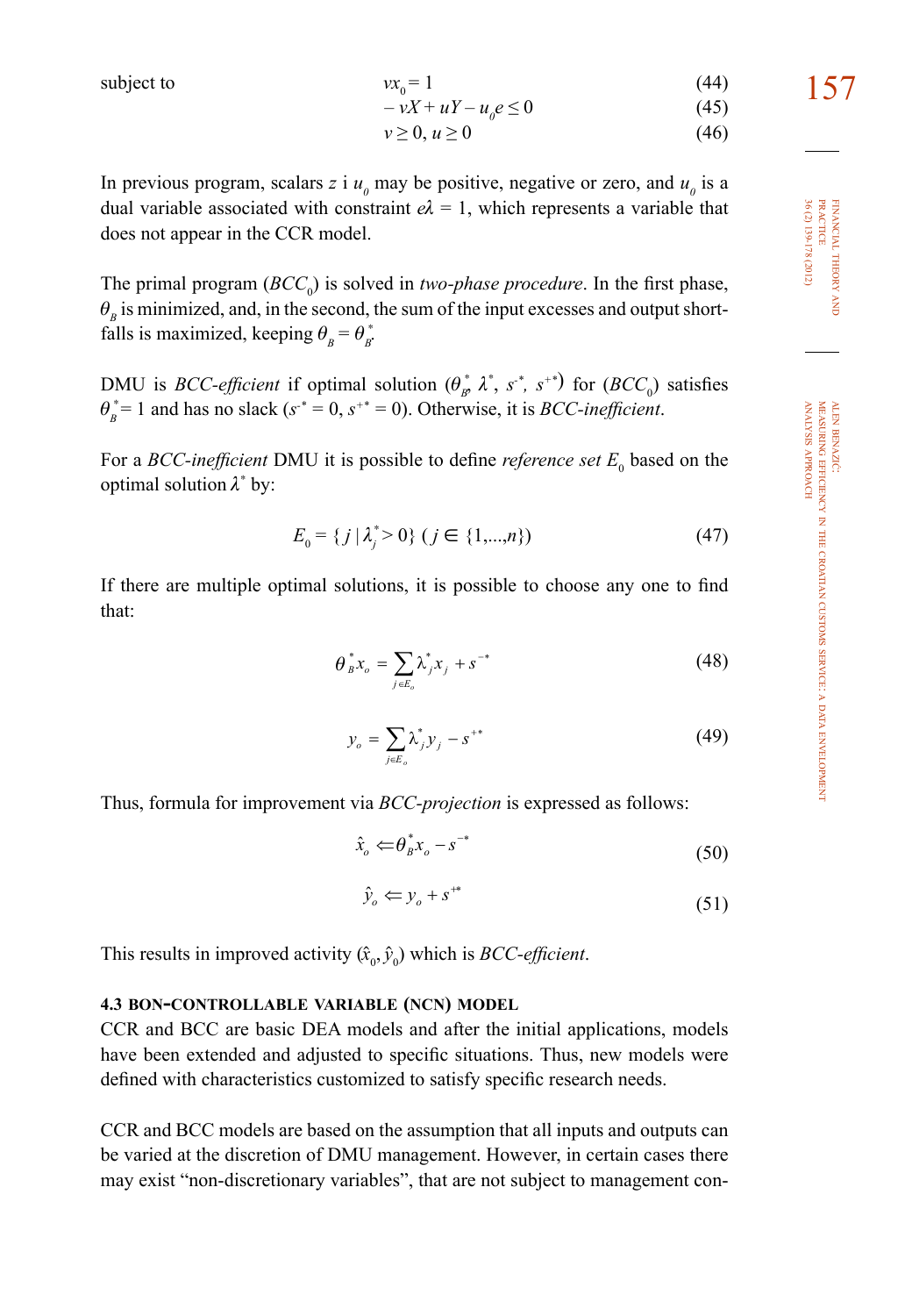158 trol, but also need to be considered. There are a few approaches to the problem of non-discretionary, or non-controllable variables. For purpose of this research, one approach will be presented. That is the *NCN model*, which can be expressed as follows:

$$
(NCN)\,\min_{\theta,\lambda}\theta\tag{52}
$$

subject to  $\theta x_o^C \geq X^C \lambda$ 

$$
y_o^C \le Y^C \lambda
$$
  
\n
$$
x_o^N = X^N \lambda
$$
  
\n
$$
y_o^N = Y^N \lambda
$$
  
\n
$$
L \le e\lambda \le U
$$
  
\n(54)

In this model a matrix-vector formulation is used in which  $X^C$  and  $Y^C$  refer to matrices of "controllable" variables and  $x_o^c$ ,  $y_o^c$  refer to the corresponding vectors of observed values for the  $DMU_0$  being evaluated. On the other hand, matrices  $X^N$  and *YN* refer to data on the non-controllable variables that are to be evaluated relative to the vectors  $x_o^N$ ,  $y_o^N$  for the same DMU. The last constraint imposes an upper bound *U*, and a lower bound *L*, on the variable choices with  $e\lambda = \sum_{j=1}^{n} \lambda_j$ .

 $\lambda \geq 0$ .

The NCN model represents an extension of CCR and BCC models and it evaluates relative efficiency including one or more non-controllable variables. Under the influence of constraint (53), CCR and BCC scores can be different than NCN scores for the same data. Hence, production possibility sets may be modified, too. Finally, the NCN-projection of non-controllable variable is the same as the original data.

#### **5 the assessment of a relative efficiency of croatian customs service's organizational units**

The organizational structure of the Customs Administration of the Republic of Croatia is based on a territorial division. There are 17 regional organizational units, i.e. customs houses. In this study DMUs are customs houses. They are established in the economic and transport hubs considering the scope, structure and flow of goods, and other economic interests. All customs houses have the same administrative powers, duties and tasks related to the implementation of customs procedures and taxation within their territorial jurisdiction.

#### **5.1 choice of dea model, the selection of input and output and efficiency assessment**

As can be seen before, the Customs Administration has several inputs and outputs which increases the complexity of assessing its effectiveness. No evident priority can be assigned to any output of the customs service. The reason is that all functions of customs service are very important and the ranking of outputs is not rational.

financial

FINANCIAL THEORY<br>PRACTICE 36 (2) 139-178 (2012)

36 (2) 139-178 (2012) PRACTICE

theory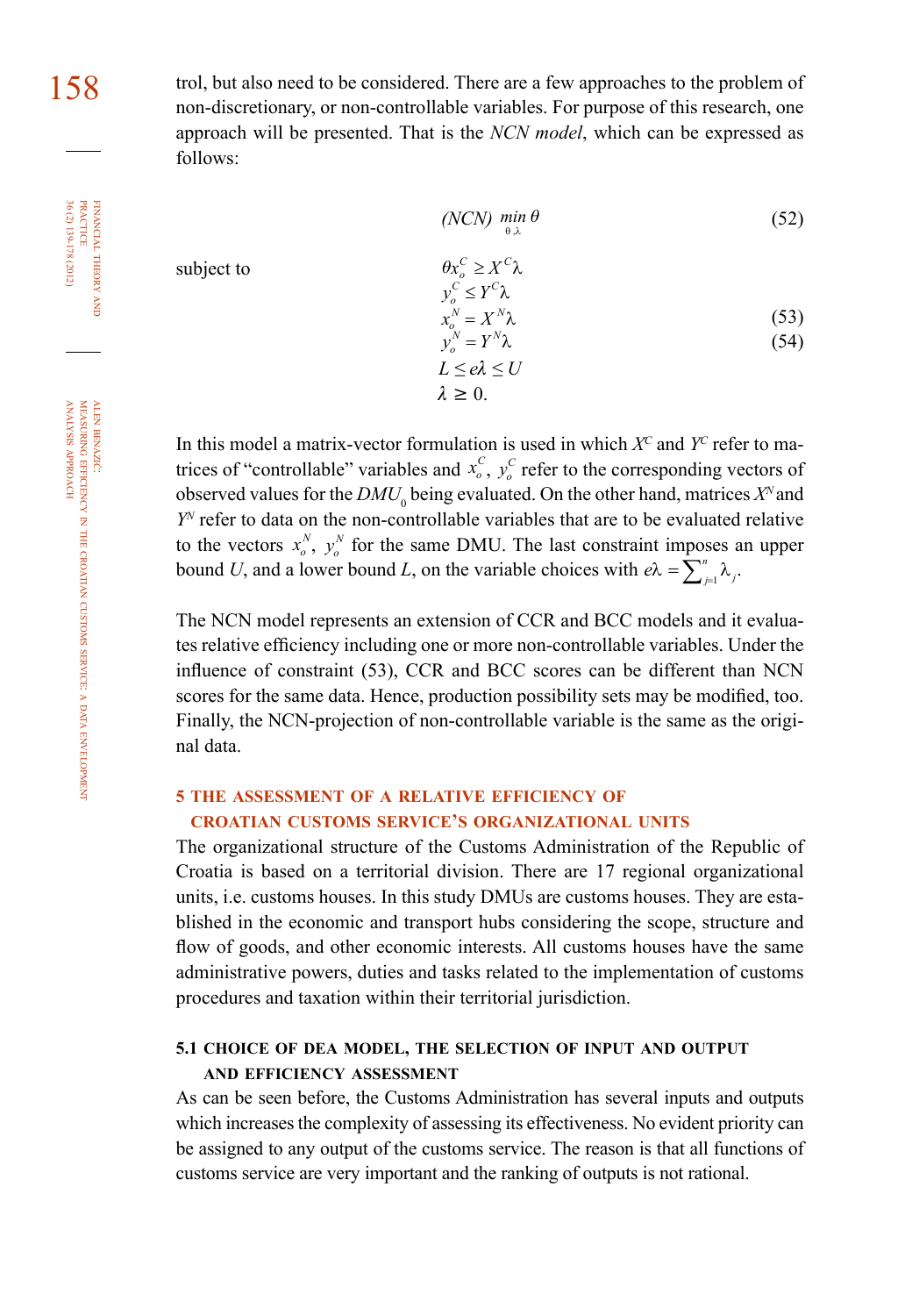When creating the model for the assessment of efficiency using DEA methodology, 159 it is necessary to take into account several elements. In this study, these elements are the orientation of the model, differences in returns-to-scale that DEA models assume and the number of analysed inputs and outputs. Anyway, in order to obtain reliable results, it is necessary to know the characteristics of business processes of the analysed DMUs.

At the beginning, it is necessary to define the orientation of the model, i.e. make a choice between input, output or input-output (mixed) oriented models. Given the time of this study, and the needed rationality in using inputs, for this research, the most suitable are input-oriented models. In addition, because of the expected accession of Croatia to the European Union, rationalization of inputs is already required.

DEA models assume constant or variable returns-to-scale. It is not possible to determine reliably which models are more suitable before the analysis, because the real characteristics of returns-to-scale are not known. This is the reason why authors of DEA recommend the application of both, constant and variable returnsto-scale models. When the results of both models coincide to a large extent, it is proper model that assumes constant returns-to-scale. Otherwise, a more suitable model is that which assumes variable returns-to-scale.

One of the limitations of DEA is the total number of inputs and outputs that can be included in the analysis. Specifically, it is advisable for the number of analyzed DMUs to be at least three times greater than the sum of inputs and outputs included in the analysis (Cooper, Seiford and Tone, 2006). Therefore, one of the main problems is the selection of relevant inputs and outputs that depict the best way the business processes of the analyzed DMUs. Based on previously conducted research, for this study the following inputs and outputs were selected: a) Inputs:

- *Number of employees –* employees are the most important resource and a fundamental factor of the administrative capacity of each customs house and have a great impact on quality of service.
- *Costs –* costs are an exact and systematically studied variable and as such represents a suitable and relevant input for analysis<sup>3</sup>.

<sup>&</sup>lt;sup>2</sup> One of the expected implications of accession of Croatia to the European Union is reduction of number of employees due to inclusion Croatian customs territory in European customs union and the disappearance of borders between Croatia and the EU.

<sup>&</sup>lt;sup>3</sup> The analysis included all costs of customs houses. Part of total costs, such as salaries, is not classified by customs houses and is recorded in the Head Office of the Customs Administration. For this reason, that part of the total costs is estimated for every customs house, based on total number and professional qualifications of employees. Such an estimation will ensure the correct application of DEA.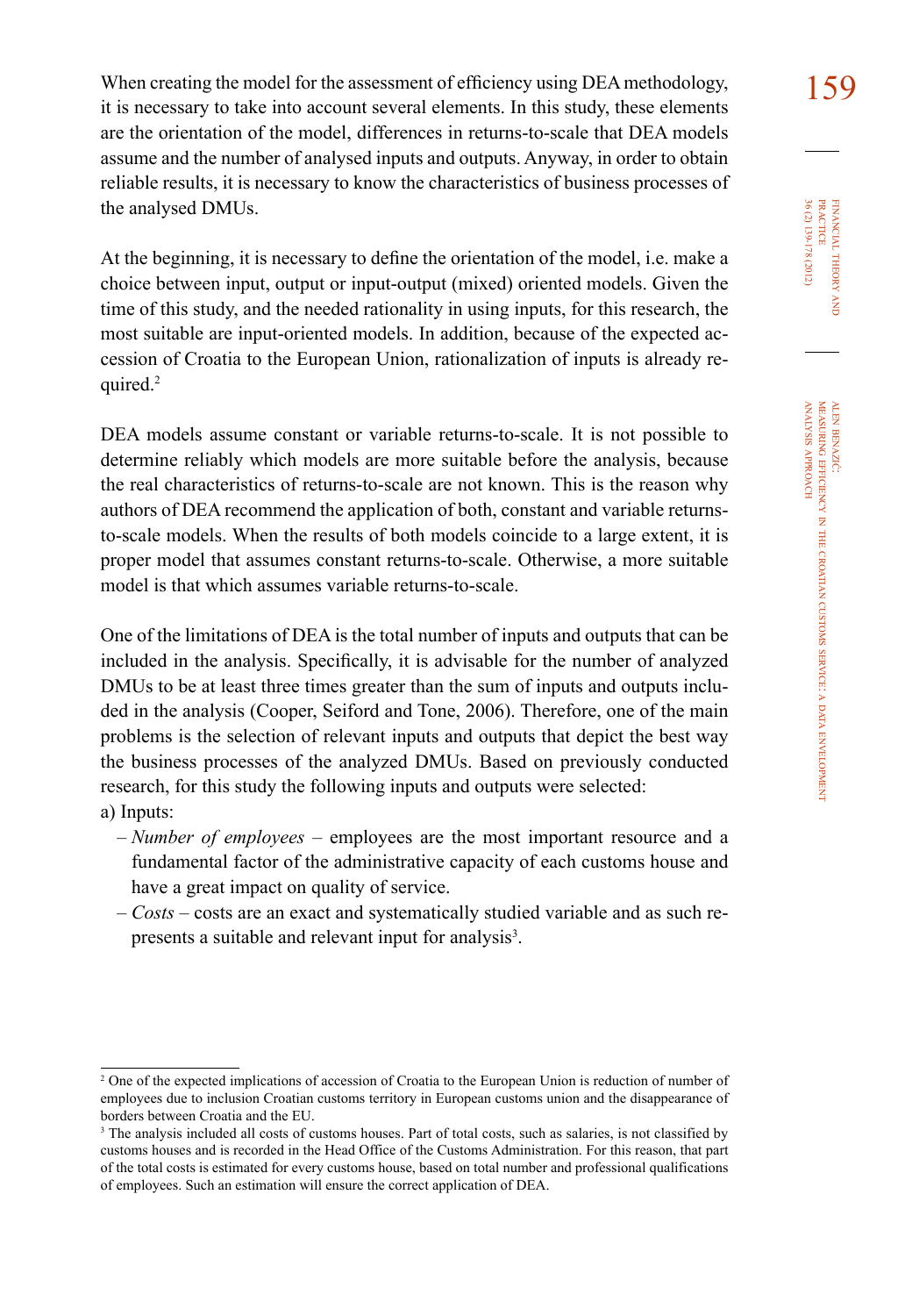- $160$  b) Outputs:
	- *Collected public revenues –* as in other countries, public revenues represent a relevant measure of achievement of the function of protecting the financial interests of the Republic of Croatia.
	- *Number of processed customs declarations –* represents the number of completed customs procedures as a reliable indicator of load and capacity of the customs houses in performing the function of promotion of international trade.
	- *Number of detected offences –* the most reliable measure of prevented abuses in the meeting of financial obligations and in international commerce and trade, thereby resulting in the execution of a function of protecting the safety of society.

#### **Table 1**

#### *Inputs and outputs of customs houses*

|                      |           | Inputs   |                   | Outputs                |           |
|----------------------|-----------|----------|-------------------|------------------------|-----------|
| <b>Customs house</b> | Number of | Costs    | Number of cus-    | <b>Public revenues</b> | Number of |
| (DMU)                | employees | (million | toms declarations | (million kuna)         | offences  |
|                      |           | kuna)    | (thousand)        |                        |           |
| Zagreb               | 478       | 68.6     | 1,070.3           | 20,524.1               | 1,666     |
| Koprivnica           | 76        | 11.5     | 40.8              | 910.2                  | 223       |
| Osijek               | 179       | 26.0     | 121.9             | 713.6                  | 315       |
| Rijeka               | 340       | 46.4     | 242.2             | 5,368.9                | 415       |
| Pula                 | 197       | 28.4     | 107.4             | 3,548.3                | 146       |
| Split                | 285       | 40.3     | 99.5              | 1,481.6                | 450       |
| Ploče                | 146       | 19.9     | 57.5              | 187.7                  | 126       |
| Zadar                | 75        | 11.0     | 24.5              | 895.1                  | 90        |
| Šibenik              | 63        | 9.4      | 13.2              | 535.7                  | 22        |
| Dubrovnik            | 145       | 19.6     | 7.4               | 83.7                   | 362       |
| Varaždin             | 285       | 41.6     | 370.7             | 2,411.0                | 675       |
| Krapina              | 166       | 23.2     | 260.7             | 3,628.6                | 438       |
| Slavonski Brod       | 154       | 23.4     | 123.2             | 308.2                  | 308       |
| Virovitica           | 44        | 6.6      | 15.3              | 74.8                   | 77        |
| Vukovar              | 266       | 37.7     | 136.2             | 466.6                  | 758       |
| Otočac               | 52        | 7.6      | 15.7              | 16.6                   | 65        |
| Karlovac             | 87        | 9.3      | 60.3              | 643.4                  | 114       |

*Source: Internal data of the Croatian Customs Service.*

Between all inputs and outputs, the *number of processed customs declarations* could be observed as a *non-controllable variable*. In fact, customs declarations are submitted by importers or exporters of goods and their number depends on international trade activity in a particular customs region. Therefore, the decisions of a particular customs house cannot affect the number of customs declarations submitted. However, this output should not be omitted from the analysis because it is an indicator of load and capacity of customs houses.

36 (2) 139-178 (2012) FINANCIAL THEORY<br>PRACTICE 36 (2) 139-178 (2012) PRACTICE financial theory and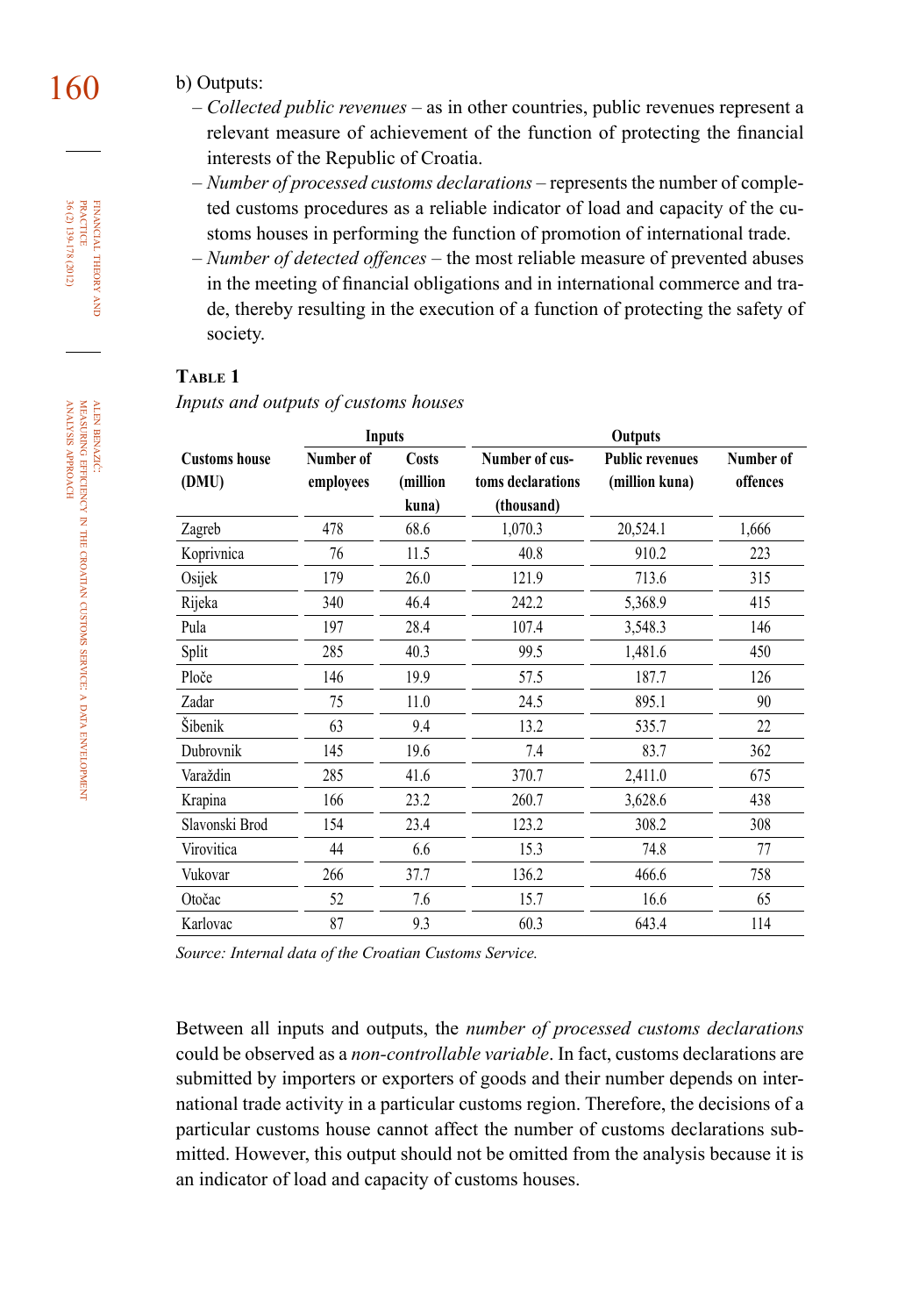For the purposes of this study, inputs and outputs of customs houses from  $2008$   $161$ will be analysed. 2008 was the year when the Croatian economy had not yet been hit by the world financial crisis and the last year when Croatian GDP grew. In addition, outputs were at the highest levels in the history of Croatian Customs Service. Data were collected directly in Croatian Customs Administration.

#### **Table 2**

| Relative efficiency of customs houses and reference sets (NCN-I-C model) |  |  |  |
|--------------------------------------------------------------------------|--|--|--|
|--------------------------------------------------------------------------|--|--|--|

| No.            | <b>DMU</b>            | <b>Score</b> | Rank         | Reference set (lambda) |              |
|----------------|-----------------------|--------------|--------------|------------------------|--------------|
| 1              | Zagreb                | 1            | 1            | Zagreb                 | 1            |
| $\overline{c}$ | Koprivnica            | $\mathbf{1}$ | 1            | Koprivnica             | 1            |
|                |                       |              |              | Zagreb                 | 0.0841       |
| 3              | Osijek                | 0.5626       | 13           | Koprivnica             | 0.3759       |
|                |                       |              |              | Vukovar                | 0.1197       |
|                |                       |              |              | Zagreb                 | 0.1687       |
| 4              | Rijeka                | 0.6061       | 11           | Koprivnica             | 0.2989       |
|                |                       |              |              | Pula                   | 0.4604       |
| 5              | Pula                  | $\mathbf{1}$ | $\mathbf{1}$ | Pula                   | 1            |
|                |                       |              |              | Zagreb                 | 0.0529       |
| 6              |                       | 0.5563       | 14           | Koprivnica             | 0.2931       |
|                | Split                 |              |              | Dubrovnik              | 0.3873       |
|                |                       |              |              | Vukovar                | 0.2061       |
| 7              | Ploče                 | 0.2833       | 17           | Zagreb                 | 0.0452       |
|                |                       |              |              | Vukovar                | 0.0670       |
| 8              | Zadar                 | $\mathbf{1}$ | $\mathbf{1}$ | Zadar                  | $\mathbf{1}$ |
| 9              | Šibenik               | $\mathbf{1}$ | $\mathbf{1}$ | Šibenik                | $\mathbf{1}$ |
| 10             | Dubrovnik             | $\mathbf{1}$ | $\mathbf{1}$ | Dubrovnik              | $\mathbf{1}$ |
| 11             | Varaždin              | 0.7054       | 9            | Zagreb                 | 0.3229       |
|                |                       |              |              | Koprivnica             | 0.6142       |
| 12             | Krapina               | 0.7934       | 8            | Zagreb                 | 0.2360       |
|                |                       |              |              | Vukovar                | 0.0591       |
| 13             | Slavonski Brod 0.6307 |              | 10           | Zagreb                 | 0.0873       |
|                |                       |              |              | Koprivnica             | 0.7287       |
|                |                       |              |              | Zagreb                 | 0.0016       |
| 14             | Virovitica            | 0.5949       | 12           | Koprivnica             | 0.3003       |
|                |                       |              |              | Vukovar                | 0.0098       |
| 15             | Vukovar               | $\mathbf{1}$ | $\mathbf{1}$ | Vukovar                | $\mathbf{1}$ |
|                |                       |              |              | Zagreb                 | 0.0051       |
| 16             | Otočac                | 0.4231       | 16           | Koprivnica             | 0.1160       |
|                |                       |              |              | Vukovar                | 0.0403       |
| 17             | Karlovac              | 0.5316       | 15           | Zagreb                 | 0.0517       |
|                |                       |              | Vukovar      | 0.0368                 |              |

*Source: Author's calculation.*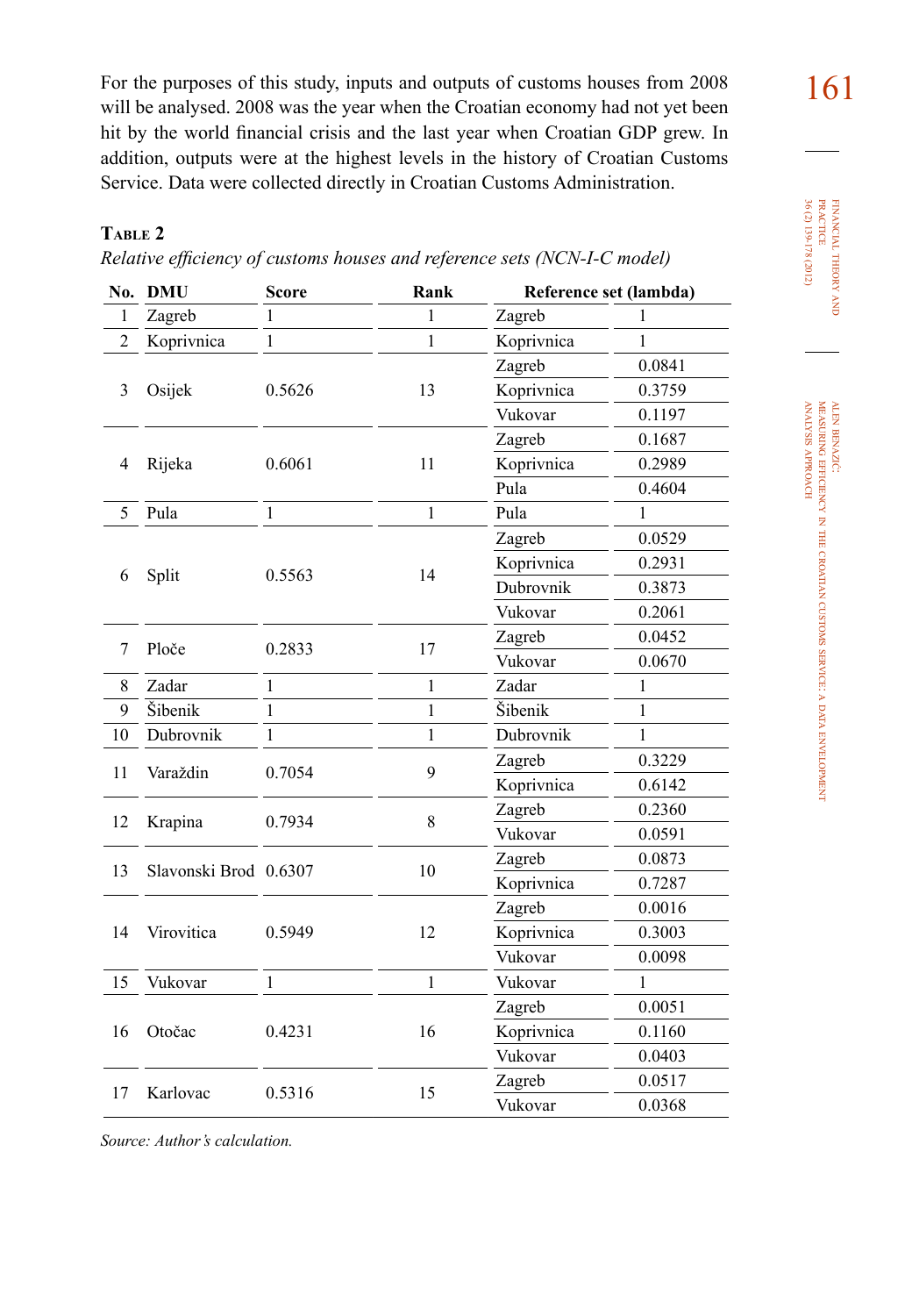162 Data from table 1 were analysed using "DEA Solver LV 3.0". Data were processed in two analyses, i.e. two models were applied. The first one was NCN inputoriented with constant returns-to-scale (NCN-I-C), and the second was NCN input-oriented with variable returns-to-scale (NCN-I-C). In table 2 the results calculated by applying NCN-I-C model are shown.

#### **Table 3**

*Relative efficiency of customs houses and reference sets (NCN-I-V model)*

| No.            | <b>DMU</b>     | <b>Score</b> | Rank         | Reference set (lambda) |              |
|----------------|----------------|--------------|--------------|------------------------|--------------|
| $\mathbf{1}$   | Zagreb         | 1            | 1            | Zagreb                 | 1            |
| $\overline{c}$ | Koprivnica     | $\mathbf{1}$ | 1            | Koprivnica             | $\mathbf{1}$ |
|                |                |              |              | Zagreb                 | 0.0836       |
| 3              | Osijek         | 0.5899       | 15           | Koprivnica             | 0.7204       |
|                |                |              |              | Virovitica             | 0.1960       |
|                |                |              |              | Zagreb                 | 0.1717       |
| 4              |                | 0.6088       | 14           | Koprivnica             | 0.2349       |
|                | Rijeka         |              |              | Pula                   | 0.4149       |
|                |                |              |              | Zadar                  | 0.1785       |
| 5              | Pula           | $\mathbf{1}$ | 1            | Pula                   | 1            |
|                |                |              |              | Zagreb                 | 0.0472       |
| 6              |                | 0.5569       | 16           | Koprivnica             | 0.4247       |
|                | Split          |              |              | Dubrovnik              | 0.3121       |
|                |                |              |              | Vukovar                | 0.2160       |
| 7              | Ploče          | 0.4587       | 17           | Zagreb                 | 0.0400       |
|                |                |              |              | Virovitica             | 0.9600       |
| 8              | Zadar          | 1            | $\mathbf{1}$ | Zadar                  | $\mathbf{1}$ |
| 9              | Šibenik        | $\mathbf{1}$ | $\mathbf{1}$ | Šibenik                | $\mathbf{1}$ |
| 10             | Dubrovnik      | 1            | 1            | Dubrovnik              | $\mathbf{1}$ |
|                |                |              |              | Zagreb                 | 0.3228       |
| 11             | Varaždin       | 0.7114       | 12           | Koprivnica             | 0.5826       |
|                |                |              |              | Virovitica             | 0.0945       |
| 12             | Krapina        | 0.9064       | 10           | Zagreb                 | 0.2326       |
|                |                |              |              | Virovitica             | 0.7674       |
|                |                |              |              | Zagreb                 | 0.0869       |
| 13             | Slavonski Brod | 0.6629       | 13           | Koprivnica             | 0.6363       |
|                |                |              |              | Virovitica             | 0.2768       |
| 14             | Virovitica     | $\mathbf{1}$ | $\mathbf{1}$ | Virovitica             | $\mathbf{1}$ |
| 15             | Vukovar        | 1            | 1            | Vukovar                | 1            |
| 16             | Otočac         | 0.8763       | 11           | Zagreb                 | 0.0004       |
|                |                |              |              | Virovitica             | 0.9996       |
| 17             | Karlovac       | 0.9996       | 9            | Zagreb                 | 0.0427       |
|                |                |              |              | Virovitica             | 0.9573       |

*Source: Author's calculation.*

alen benazić: measuring efficiency in the croatian customs service: a data envelopment analysis approach

financial

theory EINANCIAL THEORY AND<br>PRACTICE<br>BOL 139-178 (2012) 36 (2) 139-178 (2012) PRACTICE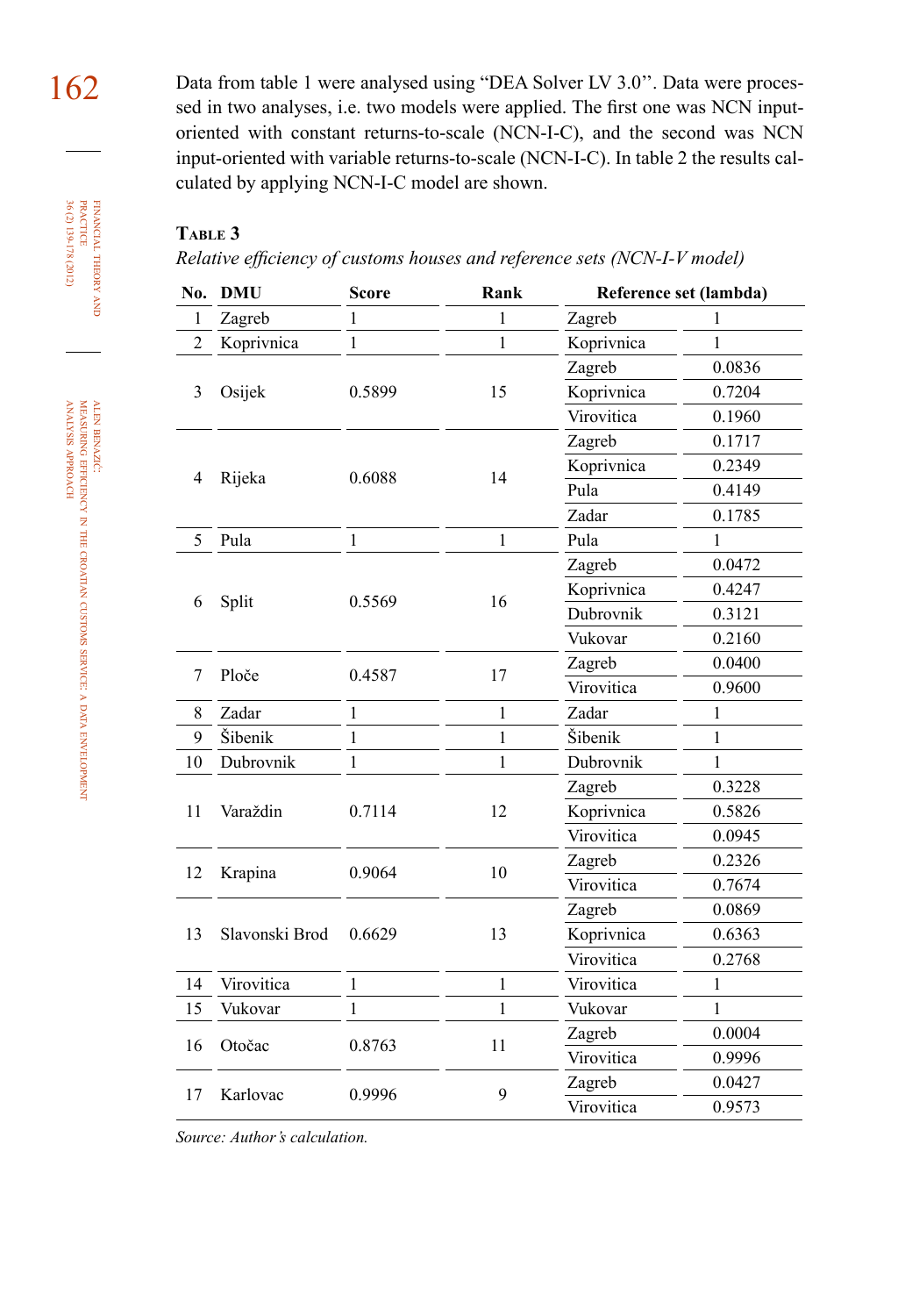The table 2 shows that, according to the NCN-I-C model, 7 customs houses were  $\frac{163}{163}$ efficient. However, to decide which model is more suitable for the analysis of customs houses, it is necessary to analyze data with the NCN-I-V model, too. Table 3 shows the results calculated by applying the NCN-I-V model.

As can be seen from tables 2 and 3, results calculated using NCN-I-C and NCN-I-V models are largely similar. In such case, it can be concluded that the NCN model with constant returns-to-scale is more suitable for analyzing the business processes of the Croatian Customs Service.

Relatively efficient customs houses appear in the reference set of relatively inefficient customs houses. So, frequency of occurrence in the reference set can be considered as indicator of whether the customs house is a model for other customs houses. Particularly, if a relatively efficient customs house is not a member of any reference set, that means that it is relatively efficient, but it does not appear as a model that should be achieved by the other customs houses. On the other hand, a higher frequency of occurrence in the reference set means a higher probability that it is an example of a good performance. Therefore, table 4 shows the frequency of relatively efficient in the reference set of relatively inefficient customs houses.

#### **Table 4**

*Frequency in reference set*

| Reference  | Number of occurrences in reference set |
|------------|----------------------------------------|
| Zagreb     | 10                                     |
| Koprivnica |                                        |
| Pula       |                                        |
| Zadar      | 0                                      |
| Šibenik    | $\mathbf{0}$                           |
| Dubrovnik  |                                        |
| Vukovar    |                                        |

*Source: Author's calculation.*

After examining occurrences in inefficient customs houses' references set, it can be concluded that customs houses Zagreb, Vukovar and Koprivnica are the most frequent DMUs in the reference set. This means that mentioned customs houses are models of efficient performance and their scores are targets for the inefficient.

In addition, every inefficient customs house has a specific reference set consisting of relatively efficient customs houses with similar input-output orientations. With the data of the reference set, in order to become efficient, it is possible to identify concrete goals for every inefficient customs house.

Finally, after the identification of the reference set for every inefficient customs house, *NCN projection* will determine inputs that have to be reduced, and outputs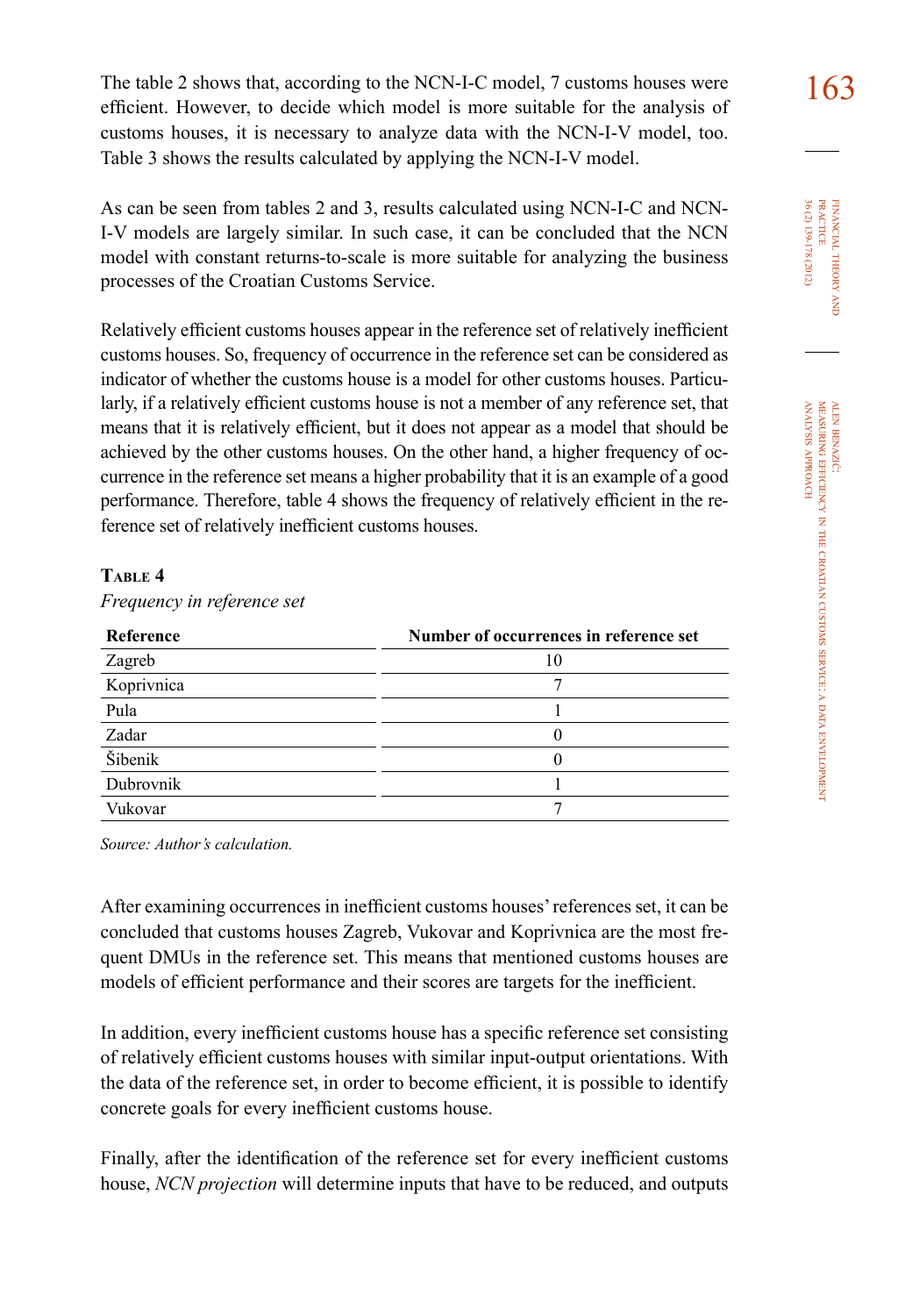164 that must be increased. These improvements will project a particularly inefficient customs house in a reference set, and by achieving projected scores, such a customs house will become efficient.

#### **Table 5**

*NCN Projection*

| <b>Customs</b> |     | <b>Employees</b> |              | Costs<br>(million<br>kuna) |                  | <b>Public revenues</b><br>(million kuna) |              | <b>Offences</b> |                           |
|----------------|-----|------------------|--------------|----------------------------|------------------|------------------------------------------|--------------|-----------------|---------------------------|
| house          | No. | Proj.            | <b>Score</b> | Proj.                      | $Col-$<br>lected | Projection                               | <b>Score</b> | Proj.           | (thousand)<br>Score/Proj. |
| Zagreb         | 478 | 478              | 68.6         | 68.6                       | 20,524.1         | 20,524.1                                 | 1,666        | 1,666           | 1,070.3                   |
| Koprivnica     | 76  | 76               | 11.5         | 11.5                       | 910.2            | 910.2                                    | 223          | 223             | 40.8                      |
| Osijek         | 179 | 101              | 26.0         | 14.6                       | 713.6            | 2,127.9                                  | 315          | 315             | 121.9                     |
| Rijeka         | 340 | 194              | 46.4         | 28.1                       | 5,368.9          | 5,368.9                                  | 415          | 415             | 242.2                     |
| Pula           | 197 | 197              | 28.4         | 28.4                       | 3.548.3          | 3,548.3                                  | 146          | 146             | 107.4                     |
| Split          | 285 | 159              | 40.3         | 22.4                       | 1,481.6          | 1,833.4                                  | 450          | 450             | 99.5                      |
| Ploče          | 146 | 39               | 19.9         | 5.6                        | 187.7            | 958.0                                    | 126          | 141             | 57.5                      |
| Zadar          | 75  | 75               | 11.0         | 11.0                       | 895.1            | 895.1                                    | 90           | 90              | 24.5                      |
| Šibenik        | 63  | 63               | 9.4          | 9.4                        | 535.7            | 535.7                                    | 22           | 22              | 13.2                      |
| Dubrovnik      | 145 | 145              | 19.6         | 19.6                       | 83.7             | 83.7                                     | 362          | 362             | 7.4                       |
| Varaždin       | 285 | 201              | 41.6         | 29.2                       | 2,411.0          | 7,187.3                                  | 675          | 675             | 370.7                     |
| Krapina        | 166 | 129              | 23.2         | 18.4                       | 3,628.6          | 4,871.7                                  | 438          | 438             | 260.7                     |
| Slav. Brod     | 154 | 97               | 23.4         | 14.4                       | 308.2            | 2,455.7                                  | 308          | 308             | 123.2                     |
| Virovitica     | 44  | 26               | 6.6          | 3.9                        | 74.8             | 310.2                                    | 77           | 77              | 15.3                      |
| Vukovar        | 266 | 266              | 37.7         | 37.7                       | 466.6            | 466.6                                    | 758          | 758             | 136.2                     |
| Otočac         | 52  | 22               | 7.6          | 3.2                        | 16.6             | 229.8                                    | 65           | 65              | 15.7                      |
| Karlovac       | 87  | 34               | 9.3          | 4.9                        | 643.4            | 1,078.2                                  | 114          | 114             | 60.3                      |

*Source: Author's calculation.*

Table 5 presents projections, i.e. desirable inputs and outputs for inefficient customs houses. However, if particular customs houses reduce their inputs to a desirable level, their existence would not be possible. Namely, in particular cases, the projected inputs are so low that they cannot ensure fulfilment of the main customs house tasks. This indicates that the current territorial organizational model of Croatian Customs Administration is unsustainable. Consequently, the number and size of particular customs houses need to be changed.

#### **5.2 sensitivity analysis**

After obtaining the previous results, sensitivity analysis has been implemented to determine the impact of choice of outputs on the final results of analysis. In the first phase, it is performed by replacing the number of detected offences with the *values of goods with which offences were committed*. That output represents an

financial

36 (2) 139-178 (2012) PRACTICE

36 (2) 139-178 (2012)

theory

data

envelopment

Hereinafter, an analysis that includes *the number of detected offences* will be called "analysis 1'', and analysis which includes *values of goods with which offences were committed* will be called "analysis 2''.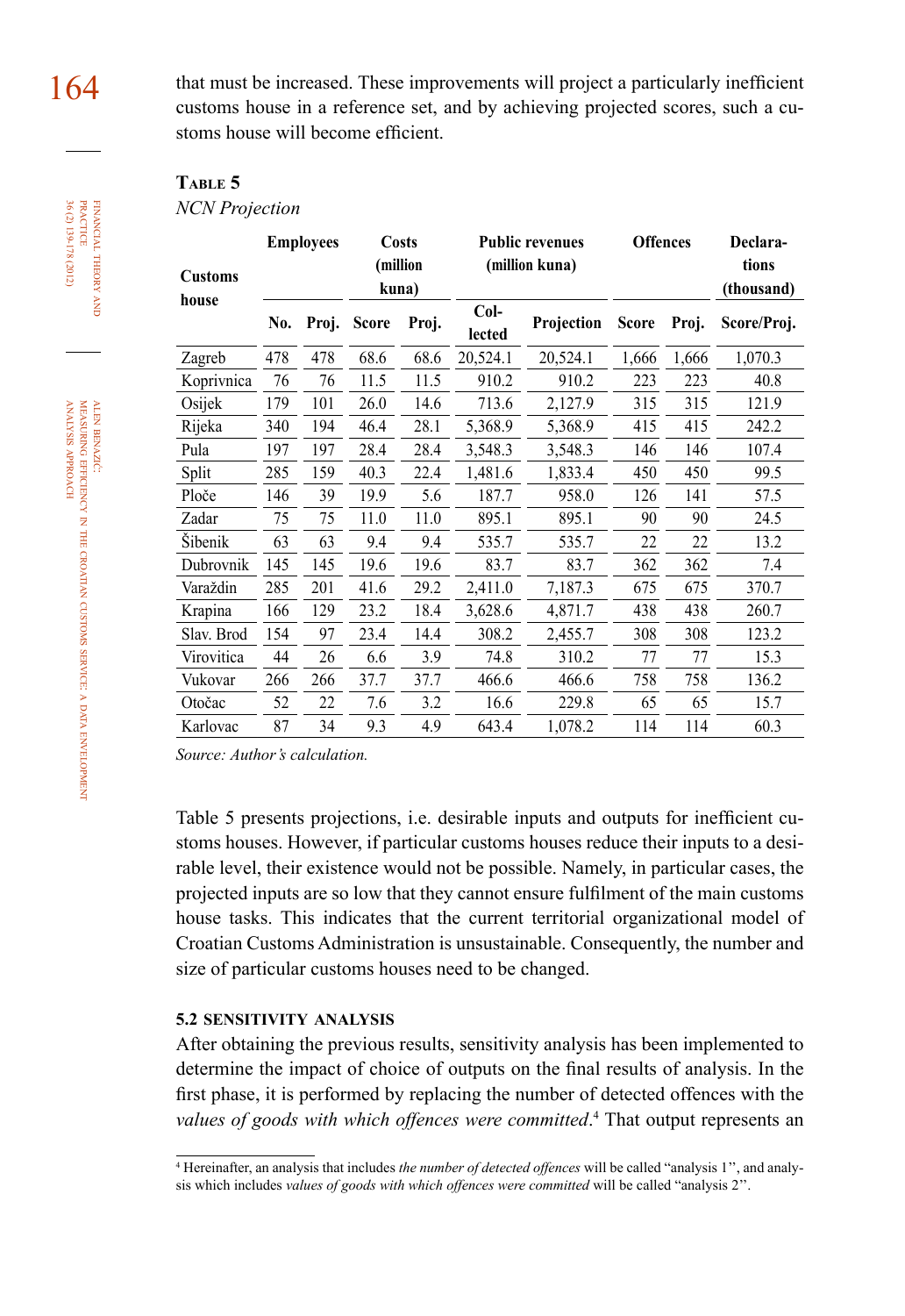expression of value of all goods that are objects of offences, and compared to the  $165$ total number of detected offences, better expresses the seriousness of irregularities. Remaining outputs and inputs are the same as in the previous analysis.

#### **Table 6**

*Inputs and outputs of customs houses*

|                         | <b>Inputs</b>          |                                   |                                      | Outputs                               |                                              |
|-------------------------|------------------------|-----------------------------------|--------------------------------------|---------------------------------------|----------------------------------------------|
| <b>Customs</b><br>house | Number of<br>employees | <b>Costs</b><br>(million<br>kuna) | Number of<br>customs<br>declarations | <b>Public</b><br>revenues<br>(million | Value of goods<br>with offences<br>(thousand |
| Zagreb                  | 478                    | 68.6                              | 1,070.3                              | kuna)<br>20,524.1                     | kuna)<br>49,462.8                            |
| Koprivnica              | 76                     | 11.5                              | 40.8                                 | 910.2                                 | 3,241.5                                      |
|                         | 179                    | 26.0                              |                                      |                                       |                                              |
| Osijek                  |                        |                                   | 121.9                                | 713.6                                 | 1,327.3                                      |
| Rijeka                  | 340                    | 46.4                              | 242.2                                | 5,368.9                               | 3,394.4                                      |
| Pula                    | 197                    | 28.4                              | 107.4                                | 3,548.3                               | 3,784.6                                      |
| Split                   | 285                    | 40.3                              | 99.5                                 | 1,481.6                               | 1,951.4                                      |
| Ploče                   | 146                    | 19.9                              | 57.5                                 | 187.7                                 | 147,552.5                                    |
| Zadar                   | 75                     | 11.0                              | 24.5                                 | 895.1                                 | 76,648.1                                     |
| Šibenik                 | 63                     | 9.4                               | 13.2                                 | 535.7                                 | 910.8                                        |
| Dubrovnik               | 145                    | 19.6                              | 7.4                                  | 83.7                                  | 5,260.5                                      |
| Varaždin                | 285                    | 41.6                              | 370.7                                | 2,411.0                               | 5,507.3                                      |
| Krapina                 | 166                    | 23.2                              | 260.7                                | 3,628.6                               | 7,042.4                                      |
| Slav. Brod              | 154                    | 23.4                              | 123.2                                | 308.2                                 | 2,845.2                                      |
| Virovitica              | 44                     | 6.6                               | 15.3                                 | 74.8                                  | 955.7                                        |
| Vukovar                 | 266                    | 37.7                              | 136.2                                | 466.6                                 | 13,038.0                                     |
| Otočac                  | 52                     | 7.6                               | 15.7                                 | 16.6                                  | 57.9                                         |
| Karlovac                | 87                     | 9.3                               | 60.3                                 | 643.4                                 | 3,176.3                                      |

*Source: Internal data of the Croatian Customs Service.*

To process data from table 6, the NCN-I-C model has been applied, because it was assessed in the previous analysis as the model that is most suitable for analyzing the business processes of the Croatian Customs Service. Results calculated by applying the NCN-I-C model are presented in table 7.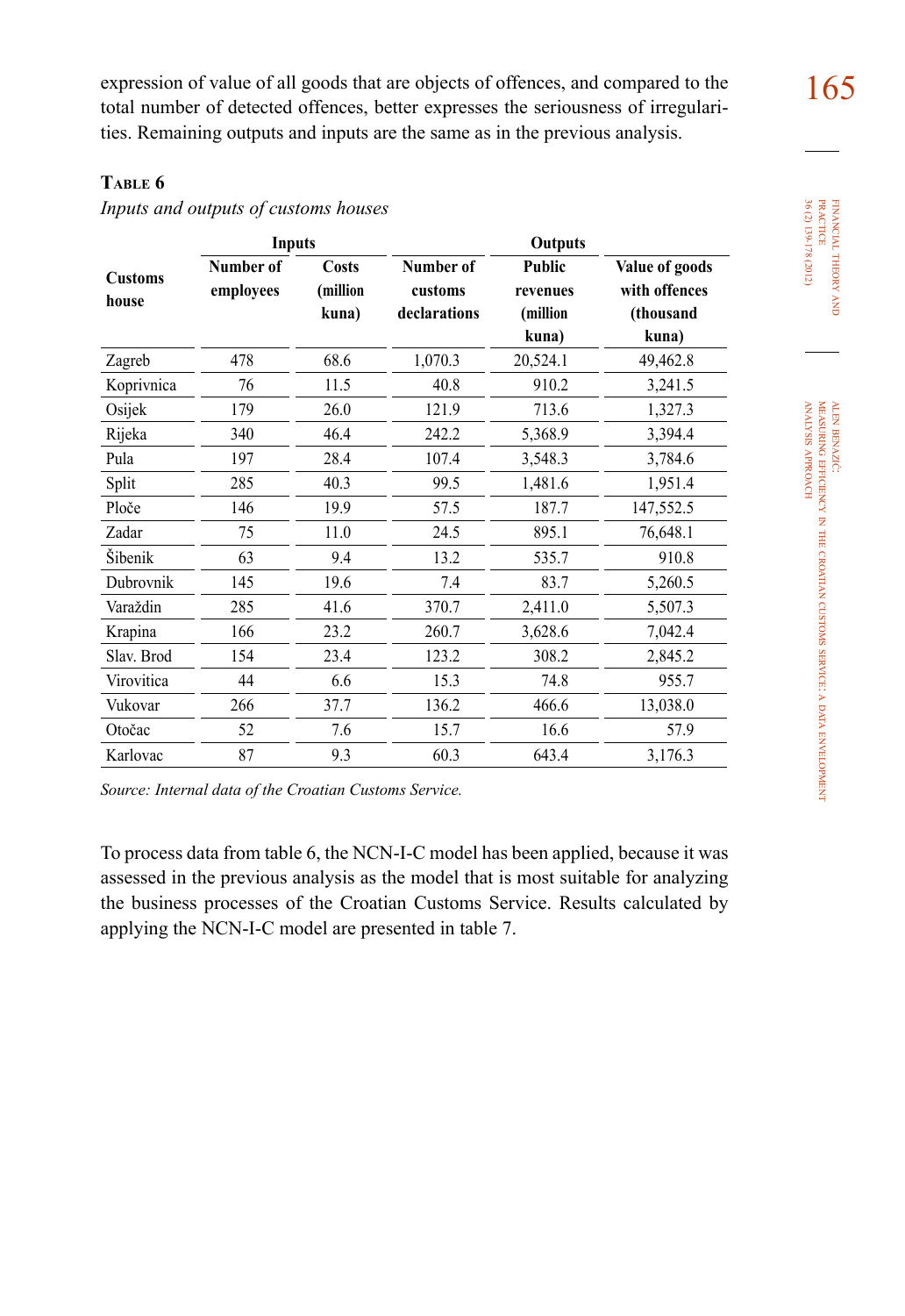#### 166 **Table 7** *Relative efficiency of customs houses and reference sets (analysis 2)*

| No. | <b>DMU</b>  | <b>Score</b> | Rank  | Reference set (lambda) |        |
|-----|-------------|--------------|-------|------------------------|--------|
| 1   | Zagreb      | 1            | 1     | Zagreb                 | 1      |
|     |             |              |       | Zagreb                 | 0.0296 |
| 2   | Koprivnica  | 0.4133       | 10    | Pula                   | 0.0802 |
|     |             |              |       | Zadar                  | 0.0192 |
| 3   | Osijek      | 0.3040       | 12    | Zagreb                 | 0.1139 |
|     |             | 0.5604       | 8     | Zagreb                 | 0.1776 |
| 4   | Rijeka      |              |       | Pula                   | 0.4860 |
| 5   | Pula        | 1            | 1     | Pula                   | 1      |
| 6   | Split       | 0.1584       | 15    | Zagreb                 | 0.0930 |
| 7   | Ploče       | 1            | 1     | Ploče                  | 1      |
| 8   | Zadar       | 1            | 1     | Zadar                  | 1      |
| 9   | Šibenik     | 1            | 1     | Šibenik                | 1      |
| 10  |             | 0.0521       | 17    | Zagreb                 | 0.0051 |
|     | Dubrovnik   |              |       | Ploče                  | 0.0340 |
| 11  | Varaždin    | 0.5809       | 7     | Zagreb                 | 0.3464 |
| 12  | Krapina     | 0.7195       | 6     | Zagreb                 | 0.2435 |
| 13  | Slavonski   | 0.3573       | 11    | Zagreb                 | 0.1151 |
|     | <b>Brod</b> |              |       |                        |        |
| 14  | Virovitica  | 0.1597       | 14    | Zagreb                 | 0.0142 |
|     |             |              |       | Ploče                  | 0.0017 |
| 15  | Vukovar     | 0.2511       | 13    | Zagreb                 | 0.1248 |
|     |             |              |       | Ploče                  | 0.0465 |
| 16  | Otočac      | 0.1356       | 16    | Zagreb                 | 0.0147 |
| 17  | Karlovac    | 0.4212       | 9     | Zagreb                 | 0.0562 |
|     |             |              | Ploče | 0.0027                 |        |

*Source: Author's calculation.*

The table shows that, according to NCN-I-C model, in *analysis 2*, there were 5 efficient customs houses. There are important differences from the previous analysis. Specifically, according to the results of *analysis 1*, there were 7 efficient customs houses. Moreover, particular customs houses that were efficient in *analysis 1*, in *analysis 2* were inefficient, as can be seen from the comparison of results of *analysis 1* and *analysis 2*.

theory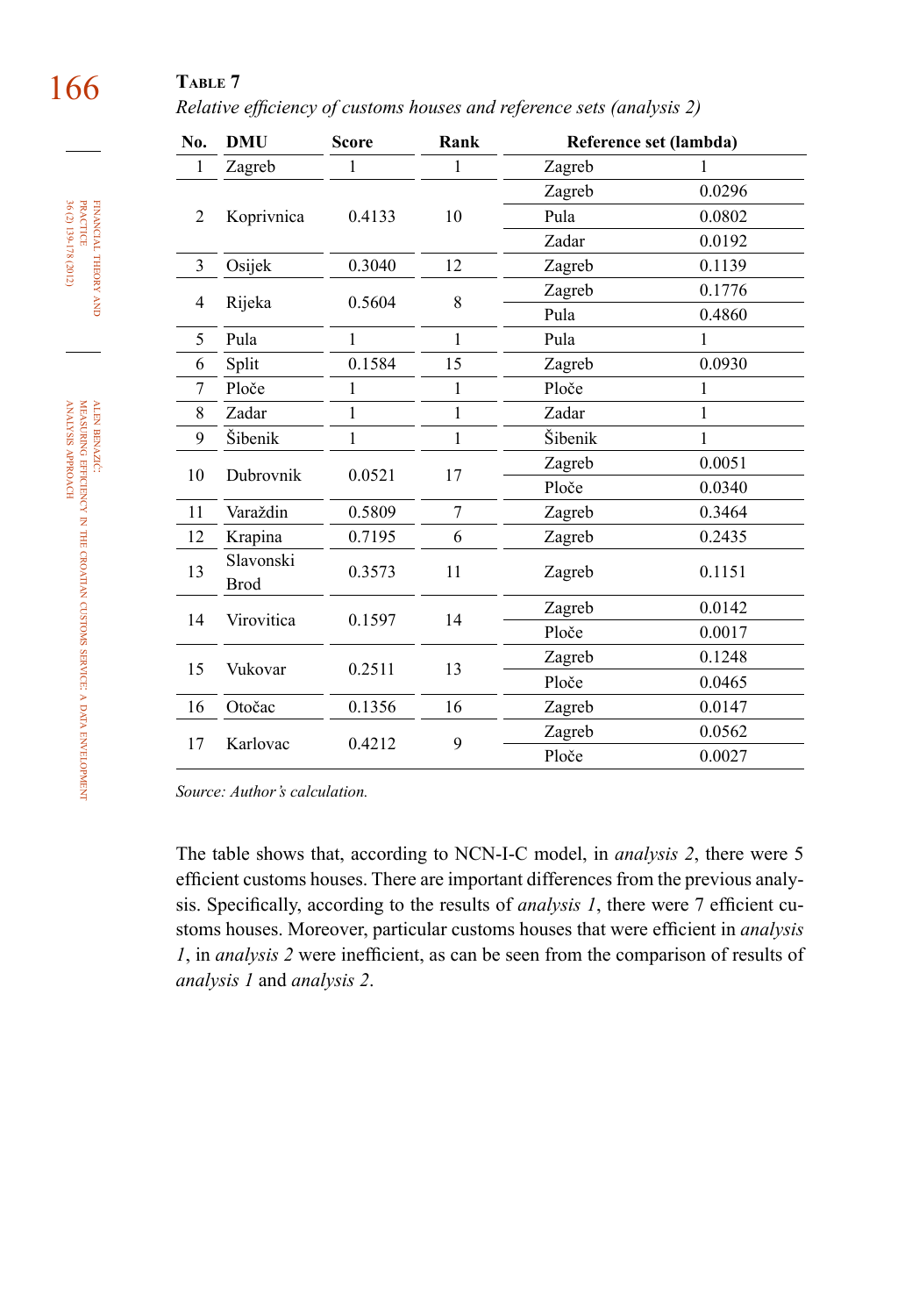| A R I<br>н. |  |
|-------------|--|
|-------------|--|

167 **Table 8** *Comparison of results of analysis 1 and analysis 2*

| No. | <b>DMU</b><br><b>Analysis 1</b> |              | <b>Analysis 2</b> |              |      |
|-----|---------------------------------|--------------|-------------------|--------------|------|
|     |                                 | <b>Score</b> | Rank              | <b>Score</b> | Rank |
| 1   | Zagreb                          |              |                   | 1            | l    |
| 2   | Koprivnica                      |              |                   | 0.4133       | 10   |
| 3   | Osijek                          | 0.5626       | 13                | 0.3040       | 12   |
| 4   | Rijeka                          | 0.6061       | 11                | 0.5604       | 8    |
| 5   | Pula                            | l            | 1                 | 1            | 1    |
| 6   | Split                           | 0.5564       | 14                | 0.1584       | 15   |
| 7   | Ploče                           | 0.2833       | 17                | 1            | 1    |
| 8   | Zadar                           |              | 1                 | 1            | 1    |
| 9   | Šibenik                         |              |                   | 1            | 1    |
| 10  | Dubrovnik                       |              |                   | 0.0521       | 17   |
| 11  | Varaždin                        | 0.7054       | 9                 | 0.5809       | 7    |
| 12  | Krapina                         | 0.7934       | 8                 | 0.7195       | 6    |
| 13  | Slavonski Brod                  | 0.6307       | 10                | 0.3573       | 11   |
| 14  | Virovitica                      | 0.5949       | 12                | 0.1597       | 14   |
| 15  | Vukovar                         |              |                   | 0.2511       | 13   |
| 16  | Otočac                          | 0.4231       | 16                | 0.1351       | 16   |
| 17  | Karlovac                        | 0.5316       | 15                | 0.4212       | 9    |

financial

theory EINANCIAL THEORY AND<br>PRACTICE<br>B6 (2) 139-178 (2012) 36 (2) 139-178 (2012) practice

> alen benazić: measuring

efficiency

analysis

approach

in the

croatian

customs

service: a

data

envelopment

*Source: Author's calculation.*

Data from the table 8 show that customs houses Zagreb, Pula, Zadar, and Šibenik were efficient according to the results of both analyses. In addition, customs houses Koprivnica, Dubrovnik, Virovitica and Vukovar were efficient according to the results of *analysis 1*, while by the results of *analysis 2*, they were inefficient. On the other hand, Ploče customs house is efficient only according to the results of *analysis 2*.

Table 9 shows the frequency of relatively efficient in the reference set of relatively inefficient customs houses for both analyses.

#### **Table 9**

*Comparison of reference sets (analysis 1 and analysis 2)*

|            | <b>Analysis 1</b>                                | <b>Analysis 2</b> |                                                  |  |
|------------|--------------------------------------------------|-------------------|--------------------------------------------------|--|
| Reference  | <b>Number of occurrences</b><br>in reference set | Reference         | <b>Number of occurrences</b><br>in reference set |  |
| Zagreb     | 10                                               | Zagreb            | 12                                               |  |
| Pula       |                                                  | Pula              |                                                  |  |
| Zadar      |                                                  | Zadar             |                                                  |  |
| Šibenik    |                                                  | Šibenik           |                                                  |  |
| Koprivnica |                                                  | Ploče             |                                                  |  |
| Dubrovnik  |                                                  |                   |                                                  |  |
| Vukovar    |                                                  |                   |                                                  |  |

*Source: Author's calculation.*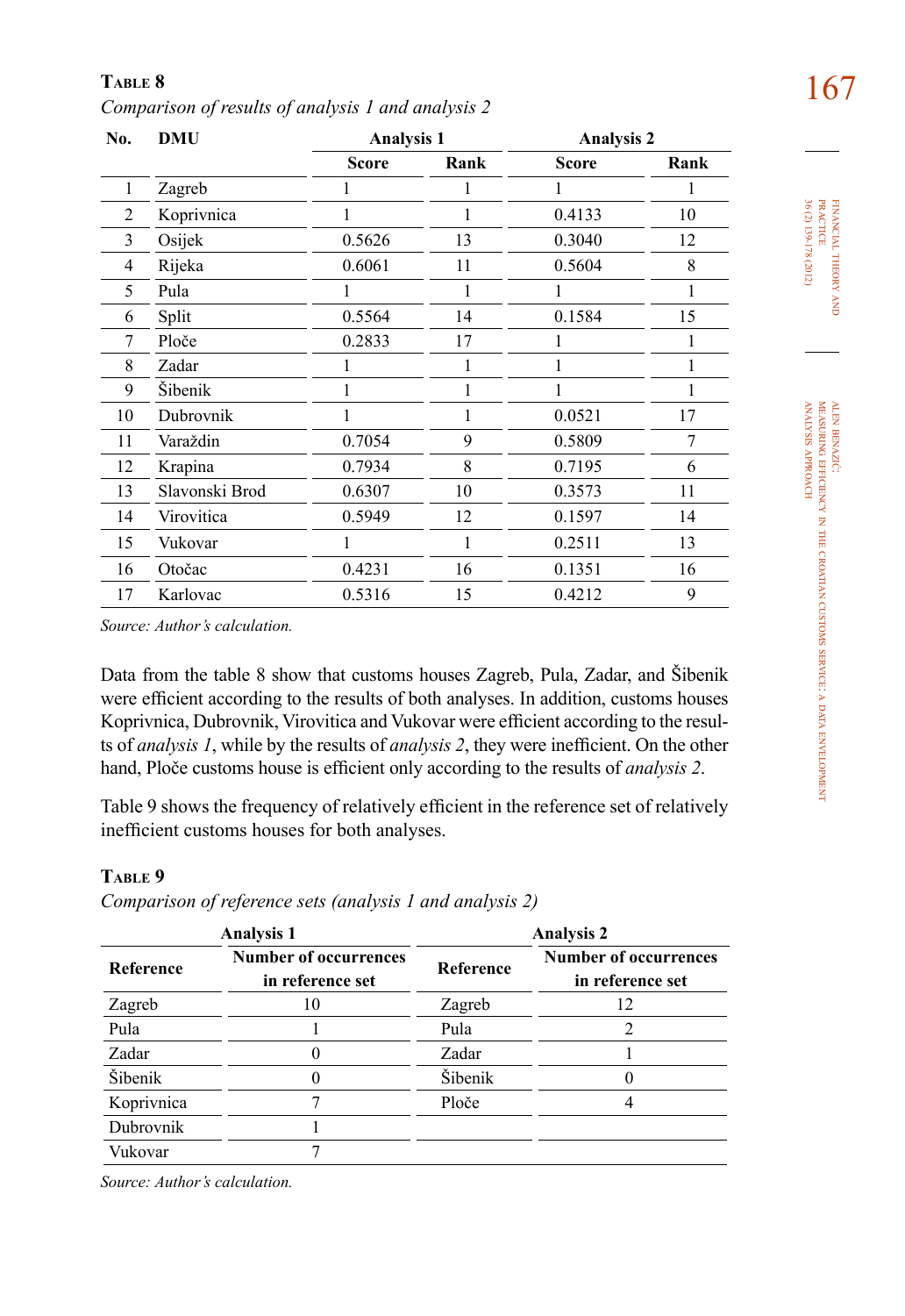168 Following the previous results, there are evident differences in *the reference sets* from *analysis 1* and *analysis 2*. Still, according to results of the *analysis* 2, Zagreb customs house is also the most frequent DMU in the reference set. In addition, Ploče customs house, which, according to results of *analysis 1*, was not efficient, by the results of *analysis 2*, is second most frequent DMU in reference set.

> The above indicates that the reliability of DEA results greatly depends on the selection of inputs and outputs. Therefore, good knowledge of business processes and key inputs and outputs of analysed DMUs is crucial for obtaining reliable DEA results.

> Finally, as in *analysis 1*, after the identification of a reference set for every inefficient customs house, *NCN projection* will determine inputs that have to be reduced, and outputs that must be increased. Table 10 shows differences between NCN projections of *analysis 1* and *analysis 2*.

#### **TABLE 10**

| Comparison of NCN projections (analysis 1 and analysis 2) |  |  |  |  |
|-----------------------------------------------------------|--|--|--|--|
|-----------------------------------------------------------|--|--|--|--|

| <b>Customs</b> |      | Emplo- |         | <b>Costs</b>   | <b>Public revenues</b> |                     | Value of goods |                 |
|----------------|------|--------|---------|----------------|------------------------|---------------------|----------------|-----------------|
| house          |      | yees   |         | (million kuna) |                        | (million kuna)      |                | (thousand kuna) |
|                | Pr.1 | Pr.2   | Proj. 1 | Proj. 2        | <b>Projection 1</b>    | <b>Projection 2</b> | <b>Score</b>   | Projection      |
| Zagreb         | 478  | 478    | 68.6    | 68.6           | 20,524.1               | 20,524.1            | 49,462.8       | 49,462.8        |
| Koprivnica     | 76   | 31     | 11.5    | 4.5            | 910.2                  | 910.2               | 3,241.5        | 3,241.5         |
| Osijek         | 101  | 54     | 14.6    | 7.8            | 2,127.9                | 2,336.7             | 1,327.3        | 5,631.5         |
| Rijeka         | 194  | 181    | 28.1    | 26.0           | 5,368.9                | 5,368.9             | 3.394.4        | 10,622.5        |
| Pula           | 197  | 197    | 28.4    | 28.4           | 3,548.3                | 3.548.3             | 3,784.6        | 3,784.6         |
| Split          | 159  | 44     | 22.4    | 6.4            | 1,833.4                | 1,908.8             | 1,951.4        | 4,600.1         |
| Ploče          | 39   | 146    | 5.6     | 19.9           | 958.0                  | 187.7               | 147,552.5      | 147,552.5       |
| Zadar          | 75   | 75     | 11.0    | 11.0           | 895.1                  | 895.1               | 76,648.1       | 76,648.1        |
| Šibenik        | 63   | 63     | 9.4     | 9.4            | 535.7                  | 535.7               | 910.8          | 910.8           |
| Dubrovnik      | 145  | 7      | 19.6    | 1.0            | 83.7                   | 110.5               | 5,260.5        | 5,260.5         |
| Varaždin       | 201  | 166    | 29.2    | 23.7           | 7,187.3                | 7,108.9             | 5,507.3        | 17,132.3        |
| Krapina        | 129  | 116    | 18.4    | 16.7           | 4,871.7                | 4,998.4             | 7,042.4        | 12,046.2        |
| Slav. Brod     | 97   | 55     | 14.4    | 7.9            | 2,455.7                | 2,362.7             | 2,845.2        | 5,694.2         |
| Virovitica     | 26   | 7      | 3.9     | 1.0            | 310.2                  | 291.3               | 955.7          | 955.7           |
| Vukovar        | 266  | 66     | 37.7    | 9.5            | 466.6                  | 2,569.3             | 13,038.0       | 13,038.0        |
| Otočac         | 22   | 7      | 3.2     | 1.0            | 229.8                  | 301.6               | 57.9           | 726.7           |
| Karlovac       | 34   | 27     | 4.9     | 3.9            | 1,078.2                | 1,154.7             | 3,176.3        | 3,1763          |

*Source: Author's calculation.*

financial

36 (2) 139-178 (2012) PRACTICE

 $36(2)139-178(2012)$ FINANCIAL THEORY<br>PRACTICE

<sup>&</sup>lt;sup>5</sup> The number of customs declarations is not shown in the table because it was treated as a non-controllable output. Therefore, projections are equal with the achieved results. Furthermore, for *values of goods with which offences were committed* scores and projection are shown, because these are new data, not analysed in *analysis 1*, making a comparison impossible.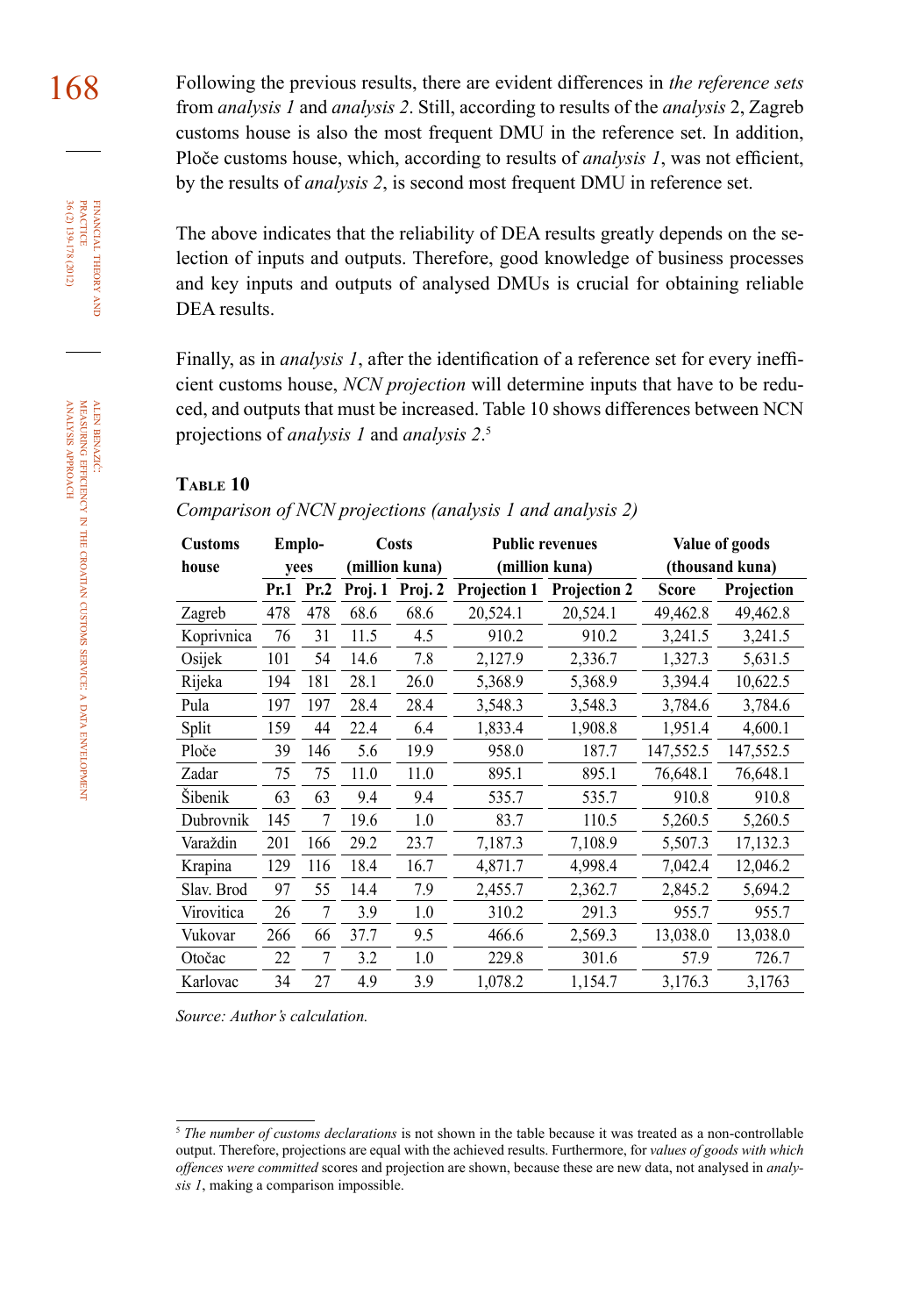Table 10 presents comparison of projections between results of both analyses. It demonstrates significant differences between the results of *analysis 1* and *analysis 2*. By observing projected inputs, it can be concluded that *analysis 2* initiates more drastic reductions of inputs for all inefficient customs houses. As in *analysis 1*, projected inputs of particular DMUs are so low that they cannot ensure fulfilment of main customs house tasks. Therefore, *analysis 2* additionally confirms the argument arising from *analysis 1*, according to which the current territorial organizational model of the Croatian Customs Administration is unsustainable.

In the next step a sensitivity analysis was performed by removing inputs and outputs one at a time, while others remain included in analysis. The number of detected offences was removed first, collected public revenues second, costs third, and the number of employees was removed the last. After that, an analysis was made of how the efficiency of each DMU varies. The outcome of this analysis can be seen in table 11.

#### **TABLE 11**

| No. | <b>DMU</b> | <b>Analysis 1</b> | <b>Omitted output</b> |                 | <b>Omitted input</b> |                  |  |
|-----|------------|-------------------|-----------------------|-----------------|----------------------|------------------|--|
|     |            | (all outp./inp.)  | <b>Offences</b>       | <b>Revenues</b> | <b>Costs</b>         | <b>Employees</b> |  |
| 1   | Zagreb     |                   |                       |                 |                      |                  |  |
| 2   | Koprivnica |                   | 0.4079                |                 |                      |                  |  |
| 3   | Osijek     | 0.5626            | 0.3040                | 0.5626          | 0.5577               | 0.5560           |  |
| 4   | Rijeka     | 0.6061            | 0.5604                | 0.3782          | 0.5708               | 0.6061           |  |
| 5   | Pula       |                   |                       | 0.2434          |                      |                  |  |
| 6   | Split      | 0.5564            | 0.1584                | 0.5480          | 0.5310               | 0.5553           |  |
| 7   | Ploče      | 0.2833            | 0.1854                | 0.2833          | 0.2665               | 0.2833           |  |
| 8   | Zadar      |                   |                       | 0.4011          |                      |                  |  |
| 9   | Šibenik    |                   |                       | 0.1019          |                      |                  |  |
| 10  | Dubrovnik  |                   | 0.0241                |                 |                      |                  |  |
| 11  | Varaždin   | 0.7054            | 0.5809                | 0.7054          | 0.7054               | 0.6963           |  |
| 12  | Krapina    | 0.7934            | 0.7195                | 0.7934          | 0.7717               | 0.7934           |  |
| 13  | Slav. Brod | 0.6307            | 0.3573                | 0.6307          | 0.6307               | 0.6009           |  |
| 14  | Virovitica | 0.5949            | 0.1550                | 0.5949          | 0.5933               | 0.5742           |  |
| 15  | Vukovar    |                   | 0.2312                |                 | 0.9746               |                  |  |
| 16  | Otočac     | 0.4231            | 0.1351                | 0.4231          | 0.4174               | 0.4161           |  |
| 17  | Karlovac   | 0.5316            | 0.4166                | 0.5316          | 0.39334              | 0.5316           |  |
|     | Average    | 0.7463            | 0.4845                | 0.5999          | 0.7301               | 0.7419           |  |

#### *Analysis of DMU efficiency variations*

*Source: Author's calculation.*

In general, after texamining the presented scores, it can be concluded that, in the case of the Croatian Customs Administration, the outcome of DEA is more sensitive to the removal of one of the outputs than to the removal of one of the inputs. Namely, the differences in relation to the analysis from subchapter 5.1 are greater when the analysis omits one of the outputs, than one of the inputs.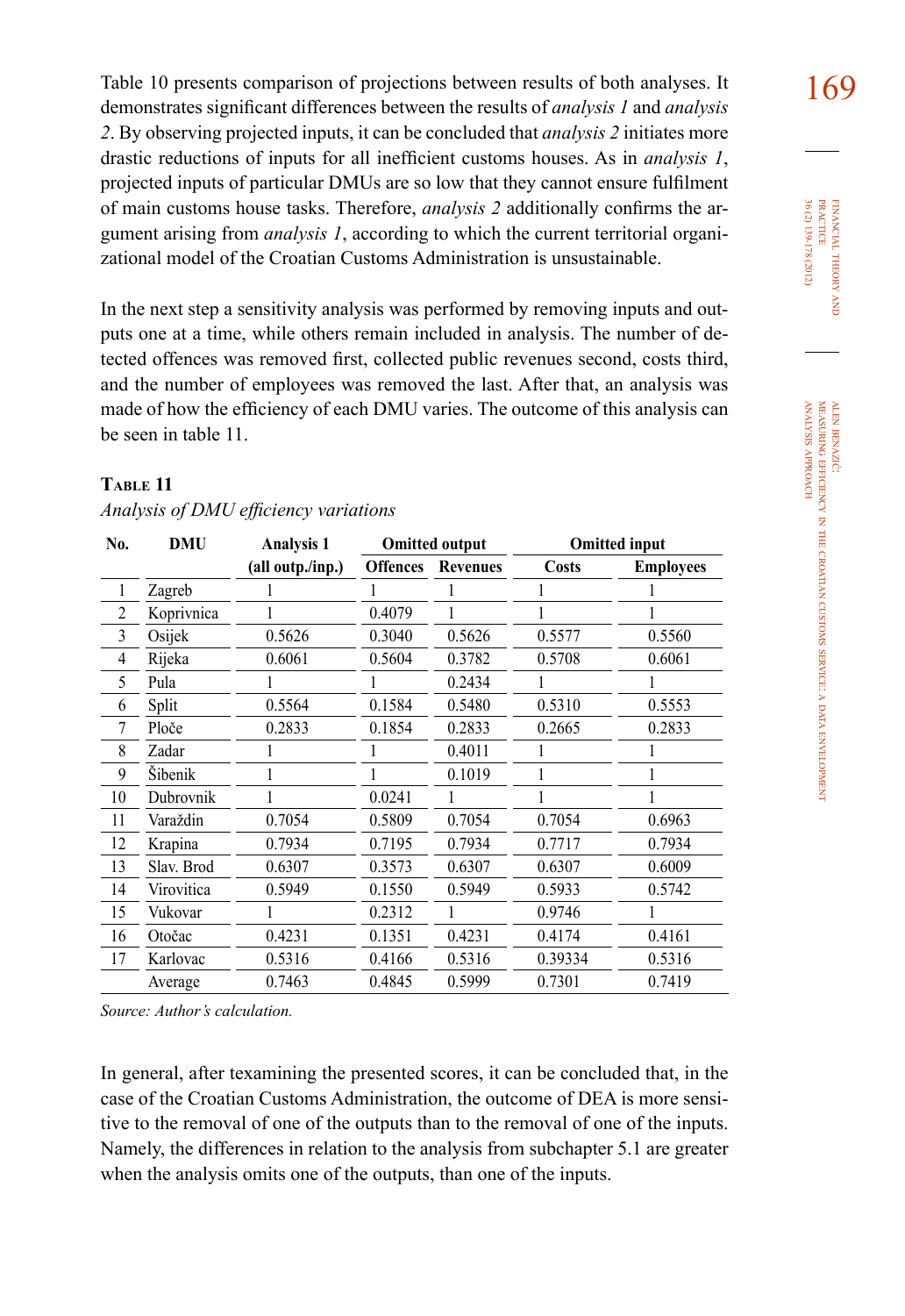170 By observing individual scores, it was found that only Zagreb Customs House was efficient according to all analyses, regardless of which variable is removed. Other DMU scores, generally, vary depending on the importance of input or output that was omitted from the analysis for a particular customs house. Therefore, sensitivity analysis has shown that the impact of choice of inputs and outputs on the final results of applied DEA model is significant.

#### **6 limitations of the model and recommendations for future research**

The model applied is one of the few comprehensive models for evaluating the efficiency of customs services and its organizational units, even at the international level. Therefore, as such, it represents a valuable tool in the search for "best practice''. However, it has several limitations. Several limitations derive from methodology, i.e. data envelopment analysis. On the other hand, few limitations are related to the model applied and data used.

The first limitation is that the *model applied cannot determine absolute but only relative efficiency*; it can identify organizational units of customs service or customs services as a whole, that are, compared with others, efficient or inefficient. It can also identify units that are members of the reference set and, as such, represent desirable models for particular inefficient units. However, data envelopment analysis does not offer the possibility of determining the maximum possible efficiency of DMUs, i.e. customs houses.

The second limitation is related to the *lack of prognostic value* of data envelopment analysis. It deals with data from the past and determines the necessary steps on the basis of these data. Data envelopment analysis is *ex post* oriented and does not create prognosis.

The *ratio between the total number of analyzed units and the total number of inputs and outputs*, (total number of analyzed units has to be at least three times greater than the sum of inputs and outputs included in the analysis) is a limitation that prevents the comparison of a small number of DMUs. Specifically, this model, with a total of five inputs and outputs cannot be reliably used for the analysis of fewer than 15 DMUs, i.e. customs houses. Sometimes researchers conduct studies for only a few units of the customs service, which is not possible using this model.

Previous limitations appear primarily from data envelopment analysis as a methodology. Moreover, the proposed model has several important limitations related to the inputs and outputs of the customs services used in this research; in this research, on the basis of the main tasks, five inputs and outputs that represent customs services, or their organizational units, in the best way were selected. One of these inputs is the *number of irregularities*, expressed through the number of detected

financial

FINANCIAL THEORY<br>PRACTICE 36 (2) 139-178 (2012)

36 (2) 139-178 (2012) PRACTICE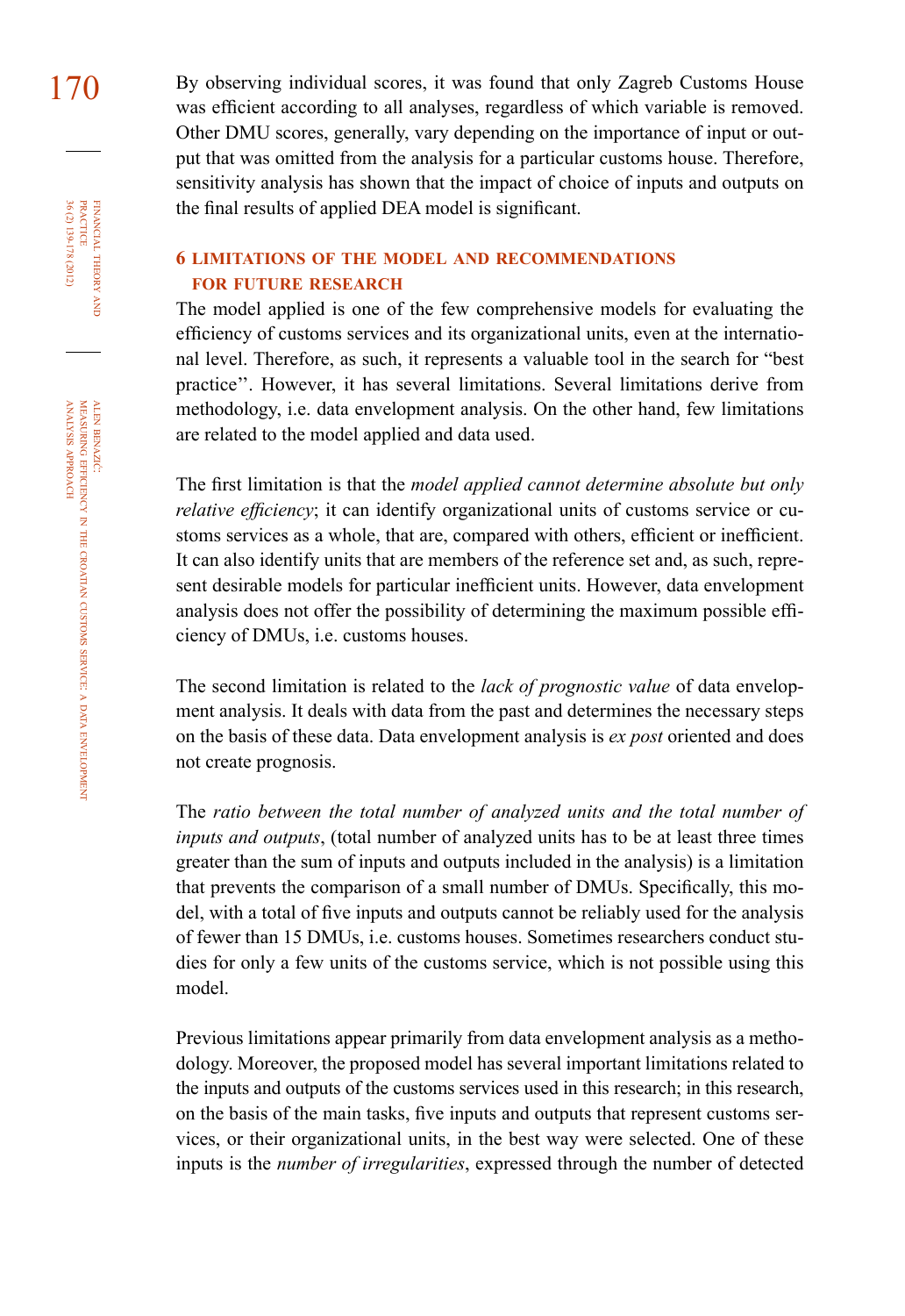violations and offenses. When using the total number of customs offences, wei171 ghts of serious and minor offences are not distinguished. Although it does not mean that for the detection of major irregularities customs services need to invest more energy and resources, serious irregularities should be taken into account and properly evaluated in future researches. For the beginning, it is necessary to determine an adequate criterion of "serious irregularities". Therefore, the inclusion of the *customs value of seized goods the circulation of which is prohibited or restricted* in the analysis could be proposed. Thus, to the analysis would be added the criterion of the customs service's success in detecting the smuggling of commodities such as narcotics, tobacco, alcohol, weapons, and protected plant and animal species. This means that the most relevant, properly valued findings of the customs services would have an impact on the relative efficiency of analyzed DMUs.

In section 2.2 it was found that the duration of customs procedures has become one of the key factors of efficiency of customs services and their tendency should be a maximum shortening of the time required for enforcement of customs procedures. Faster customs procedures reduce the potential costs that are caused to participants in international trade. Therefore, it would be useful to include *the average processing time of customs declarations* in the analysis. Given the increased computerization of customs procedures in contemporary customs services, such data are probably available, but still, are not generally published in annual reports.

One of the questions that this study did not answer, which occupies an important place when discussing the efficiency of customs services, is the problem of *determining the number of undetected irregularities and the size of illegal tax evasion*, as a result of irregular declarations and the smuggling of goods. This research deals with data recorded in Croatian Customs Service. On the other hand, no reliable estimates of proportions of irregularities in areas covered by the Croatian Customs Service exist. The same situation holds true in most other contemporary customs services. For example, customs services have information on how many illegal shipments of cigarettes have been discovered and stopped, but in contrast, they have no reliable information about the number of such shipments that avoided the customs controls and reached the desired destination. The assumption is that customs services in more developed and better regulated countries are more effective in detecting illegal shipments, but this has not been scientifically demonstrated. Hence, at the same time as the analysis of the data available to customs services, and analysis of the "visible'', to enhance the reliability of determining the efficiency, it is necessary to explore and evaluate "invisible'' items.

#### **7 conclusion**

Present conditions of public services' activities are characterised by the development and growth of the global economy, changes within international relations, 36 (2) 139-178 (2012) FINANCIAL THEORY<br>PRACTICE 36 (2) 139-178 (2012) practice financial theory i<br>And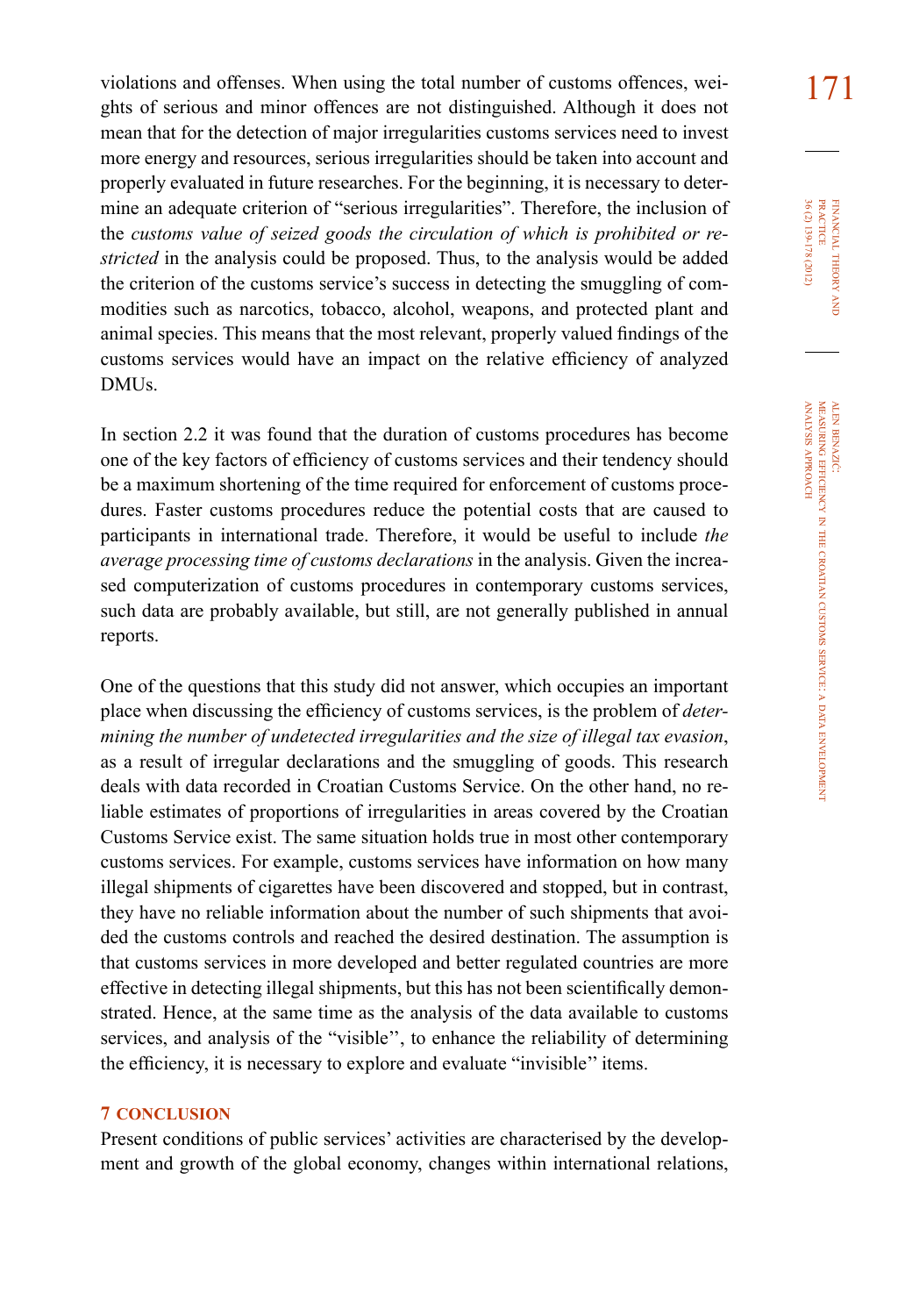172 new scientific knowledge and technological development and the strengthening of civil society. These factors have radically changed the attitude of society towards the state administration, but also the attitude of public services to issues concerning public interest. Public services are expected to be effective, or to be "solving real problems'', and efficient, i.e. "doing things right'', with the essential concern for the public interest and respect for the principles of democracy.

> Contemporary circumstances in which customs services operate imply new challenges. From the initial, primarily fiscal role, customs services in developed and most other countries, have transformed, or are in the process of transformation into organizations with broader and still very important tasks. Besides fulfilling fiscal tasks, customs services ensure the safety of distribution chains by protecting trade, economy and markets from imports of prohibited goods. In addition, they ensure the unhindered flow of legal goods across national borders and contribute to the international competitiveness of their economies. All these tasks can be summarized in the three basic functions of modern customs service:

- protection of national and/or community financial interests,
- international trade protection and improvement,
- protection of society at national and international levels.

The organizational structure of Croatian Customs Service is characterized by its 17 customs houses, i.e. regional organizational units. Analytical research into the outputs and inputs of the Croatian Customs Service has created the basis for evaluating the efficiency of its organizational units. The Customs Service uses different indicators of efficiency, but these measures are usually partial in character, i.e. represent the ratios of one output and one input. Those measures are very simple to use, but do not give an overview of the overall efficiency of customs services. In contrast, this study is focused on determining the methods and models for evaluating the efficiency of customs services, taking into account all the relevant segments of their operations. Data envelopment analysis is suitable for this. It was developed specifically for measuring the effectiveness of organizations working on a non-profit basis, where it is not possible to determine efficiency from the ratio of output and input prices. It is a quantitative technique for measuring the relative efficiency or productivity of organizations within the same sector, and is used for organizations with multiple outputs and inputs.

During the research, for the purpose of applying specified method, the following steps were implemented:

- identification of inputs and outputs that describe the operations of customs services the best way,
- the selection of inputs and outputs relevant for the assessment of efficiency. For this research, the following were selected as the most relevant: number of staff and expenses as inputs, and collected public revenues, the number of

financial

FINANCIAL THEORY<br>PRACTICE 36 (2) 139-178 (2012)

36 (2) 139-178 (2012) PRACTICE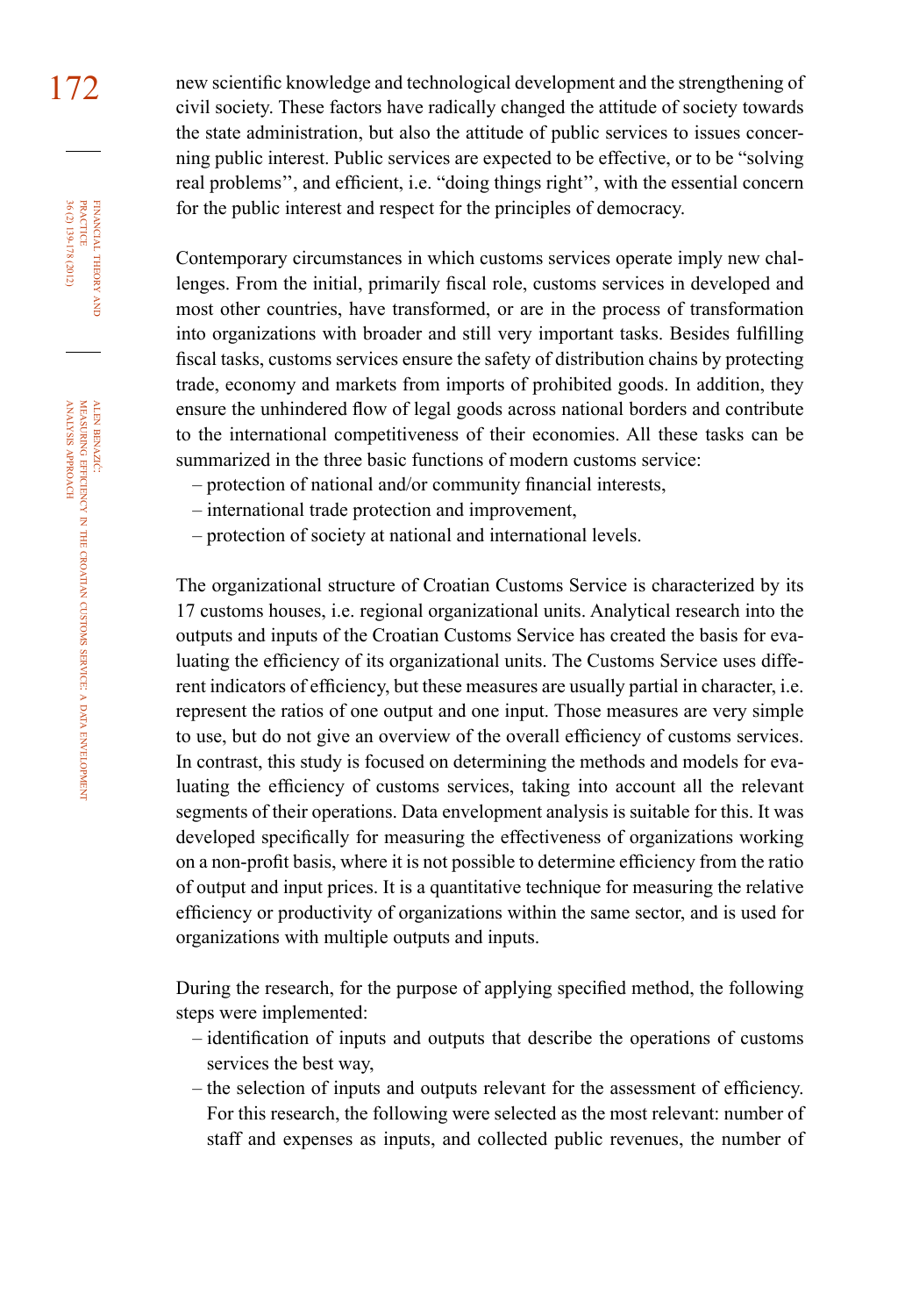- development of a model for comparative analysis of efficiency,
- application of the model and estimation efficiency of customs houses,
- sensitivity analysis.

Considering the business processes of customs houses and the results obtained by both models, the appropriate model is the NCN input-oriented model with a constant returns-to-scale. The analysed data were collected directly in the Croatian Customs Service.

Several conclusions can be drawn from applying the model to the organizational units of the Croatian Customs Administration. Firstly, it suggests and proves that it is possible to quantify relative efficiency of the customs services. Thus, although it is not profit-oriented and its results cannot be measured in terms of profitability, its outputs in key areas were identified and quantified. Furthermore, the model can be applied to certain foreign customs services to assess the relative efficiency of their organizational units. However, the same model is applicable for the comparison of customs services of different countries as wholes at the international level. Specifically, key inputs and outputs of organizational units, in fact, are identical to those of the entire customs services.

Secondly, irrespective of what the inputs and multiple outputs are expressed in different units, the analysis yielded valid results. This implies that it is meaningful to try to identify and quantify the inputs and outputs of other public services and thus to evaluate their efficiency. Therefore, this research can be used as "guideline'' for researching and accessing efficiency in other segments of the Croatian system of public administration. Specifically, data envelopment analysis, with its various models, is suitable for determining the relative efficiency of and for finding the "best practice'' of organizations in the non-profit sector.

There are several points where the research has placed its emphasis that deserve further studies. The analysis indicates that the organizational structure of Croatian Customs Administration is inadequate. This stems from the fact that if particular customs houses reduced their inputs to the desirable level, their existence would not be possible, because in particular cases, projected inputs are so low that they could not ensure fulfilment of main customs houses' tasks. Thus, future research should focus on finding and proposing a more adequate organizational structure. Moreover, an additional incentive for organizational change is the imminent entry of Croatian accession to the European Union, which will greatly change the territorial organization of the Croatian Customs Administration.

Sensitivity analysis, in which the number of detected irregularities, as output, was replaced by the values of goods with which offences were committed, has confir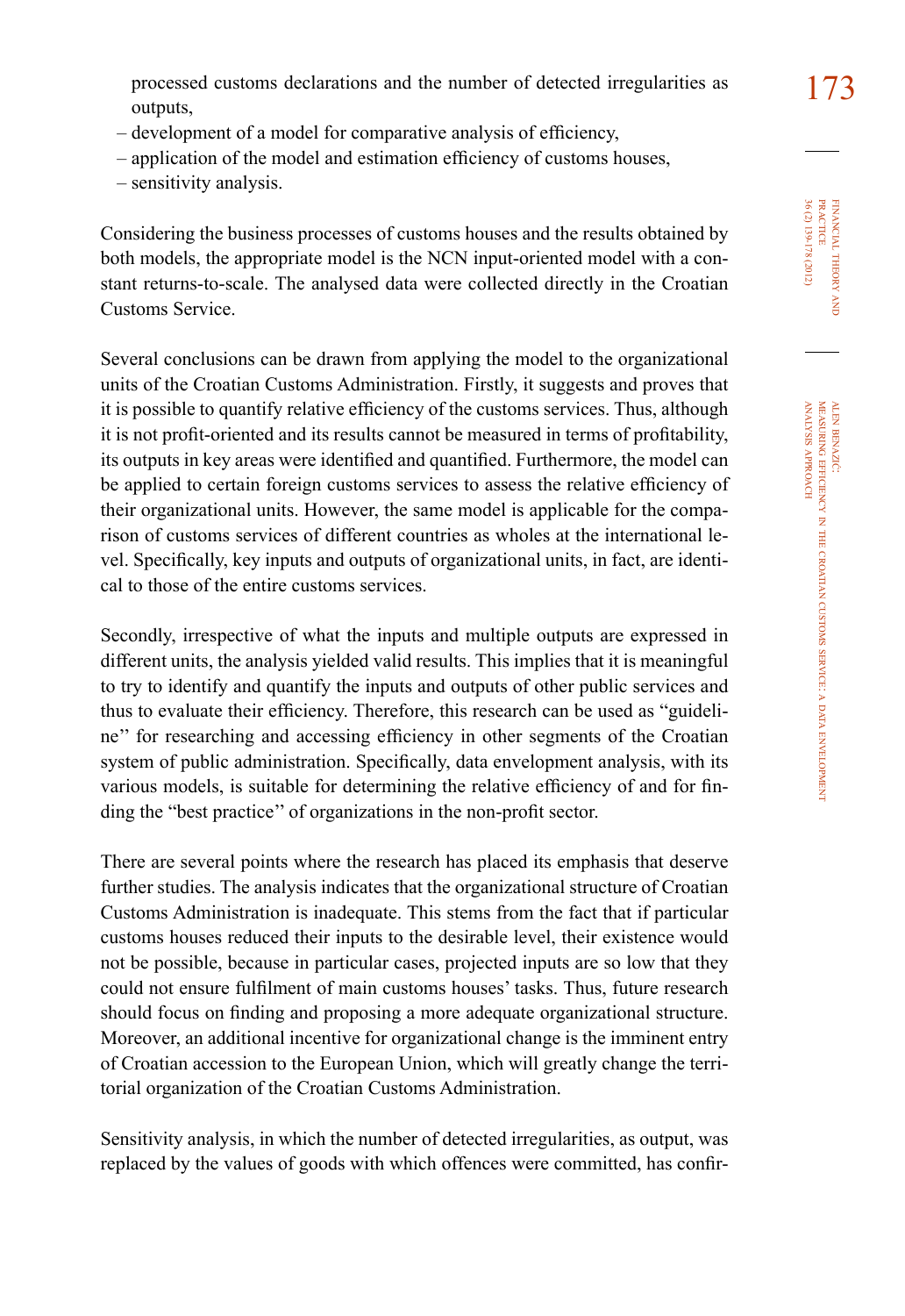174 med the conclusions about the need for organizational changes in the Croatian Customs Service. However, that analysis has changed the composition of the reference set, and certain customs houses that were previously assessed as efficient, have become inefficient, while the other customs house, previously inefficient, has became efficient. Mentioned indicates that data envelopment analysis results depend to a large extent on the choice of inputs and outputs. That is confirmed by the sensitivity analysis carried out by omitting certain inputs and outputs. Therefore, for the application of this method, a good knowledge of the business process of the evaluated organization is required.

> Within the known limitations of data envelopment analysis, this research has highlighted the shortcomings arising from the selected inputs and outputs. In fact, the study has detected two relevant outputs, which were not known due to the lack or the inadequate structure of the existing data at the time of research. Certainly, in future research, as outputs, it is necessary to include the customs value of seized goods the circulation of which is prohibited or restricted and the average processing time for customs declarations.

> In addition, further efforts should be focused on the quantification of undetected irregularities and the size of tax evasion. Besides the possibility of obtaining a more reliable assessment of efficiency, "the detecting of the undetected'' provides an opportunity for quality risk assessment and eventually for increasing overall efficiency and effectiveness.

financial

FINANCIAL THEORY<br>PRACTICE 36 (2) 139-178 (2012)

36 (2) 139-178 (2012) PRACTICE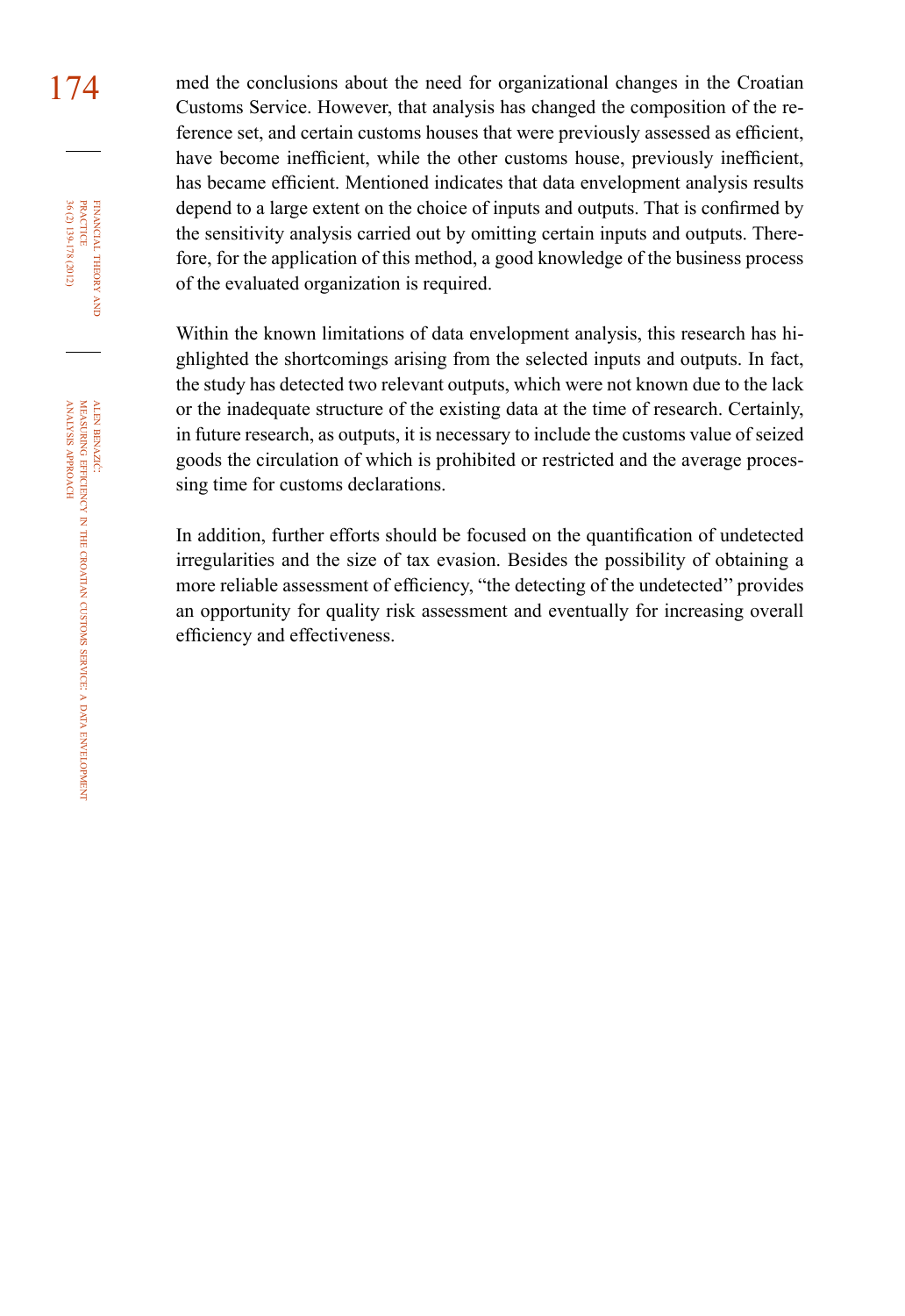### **Appendix** 175

#### **Table A1**

*Correlation (analysis 1)*

|                 | <b>Employees</b> | Costs  | <b>Customs</b> | <b>Public</b> | <b>Offences</b> |
|-----------------|------------------|--------|----------------|---------------|-----------------|
|                 |                  |        | declarations   | revenues      |                 |
| Employees       |                  | 0.9977 | 0.8183         | 0.7661        | 0.8750          |
| Costs           | 0.9977           |        | 0.8270         | 0.7694        | 0.8836          |
| Customs declar. | 0.8183           | 0.8270 |                | 0.9578        | 0.9281          |
| Public revenues | 0.7661           | 0.7694 | 0.9578         |               | 0.8538          |
| Offences        | 0.8750           | 0.8836 | 0.9281         | 0.8538        |                 |

#### **Table A2**

*Input and output weights (analysis 1)*

|                | No. DMU        | V(1)<br>Number of<br>employees | V(2)<br><b>Costs</b> | U(1)<br>Number of<br>customs | U(2)<br><b>Public</b><br>revenues | U(3)<br><b>Number</b><br>of offences |
|----------------|----------------|--------------------------------|----------------------|------------------------------|-----------------------------------|--------------------------------------|
|                |                |                                |                      | declarations                 |                                   |                                      |
| 1              | Zagreb         | 0.0014                         | $\theta$             | $\theta$                     | $\theta$                          | 0.0002                               |
| 2              | Koprivnica     | 0.0132                         | $\theta$             | $\theta$                     | $\theta$                          | 0.0038                               |
| 3              | Osijek         | 0.0056                         | $\theta$             | $\theta$                     | $\theta$                          | 0.0016                               |
| $\overline{4}$ | Rijeka         | 0                              | $\mathbf{0}$         | $\theta$                     | $\boldsymbol{0}$                  | $\theta$                             |
| 5              | Pula           | 0.0051                         | $\boldsymbol{0}$     | $\boldsymbol{0}$             | $\boldsymbol{0}$                  | $\theta$                             |
| 6              | Split          | $\theta$                       | $\theta$             | $\theta$                     | $\Omega$                          | 0.0010                               |
| 7              | Ploče          | $\theta$                       | $\theta$             | $\theta$                     | $\theta$                          | 0.0021                               |
| 8              | Zadar          | 0.0133                         | $\theta$             | $\theta$                     | $\theta$                          | 0.0038                               |
| 9              | Šibenik        | 0.0159                         | $\mathbf{0}$         | $\mathbf{0}$                 | $\theta$                          | $\theta$                             |
| 10             | Dubrovnik      | $\overline{0}$                 | $\mathbf{0}$         | $\mathbf{0}$                 | $\theta$                          | 0.0021                               |
| 11             | Varaždin       | 0.0035                         | $\boldsymbol{0}$     | $\theta$                     | $\boldsymbol{0}$                  | 0.0010                               |
| 12             | Krapina        | $\theta$                       | $\theta$             | $\theta$                     | $\theta$                          | 0.0018                               |
| 13             | Slavonski Brod | 0.0065                         | $\mathbf{0}$         | $\Omega$                     | $\theta$                          | 0.0019                               |
| 14             | Virovitica     | 0.0227                         | $\mathbf{0}$         | $\theta$                     | $\theta$                          | 0.0065                               |
| 15             | Vukovar        | $\theta$                       | $\mathbf{0}$         | $\mathbf{0}$                 | $\theta$                          | 0.0011                               |
| 16             | Otočac         | 0.0192                         | $\boldsymbol{0}$     | $\theta$                     | $\boldsymbol{0}$                  | 0.0055                               |
| 17             | Karlovac       | $\overline{0}$                 | $\mathbf{0}$         | $\theta$                     | $\mathbf{0}$                      | 0.0044                               |

financial FINANCIAL THEORY AND<br>PRACTICE<br>36 (2) 139-178 (2012) 36 (2) 139-178 (2012) practice

theory

analysis

approach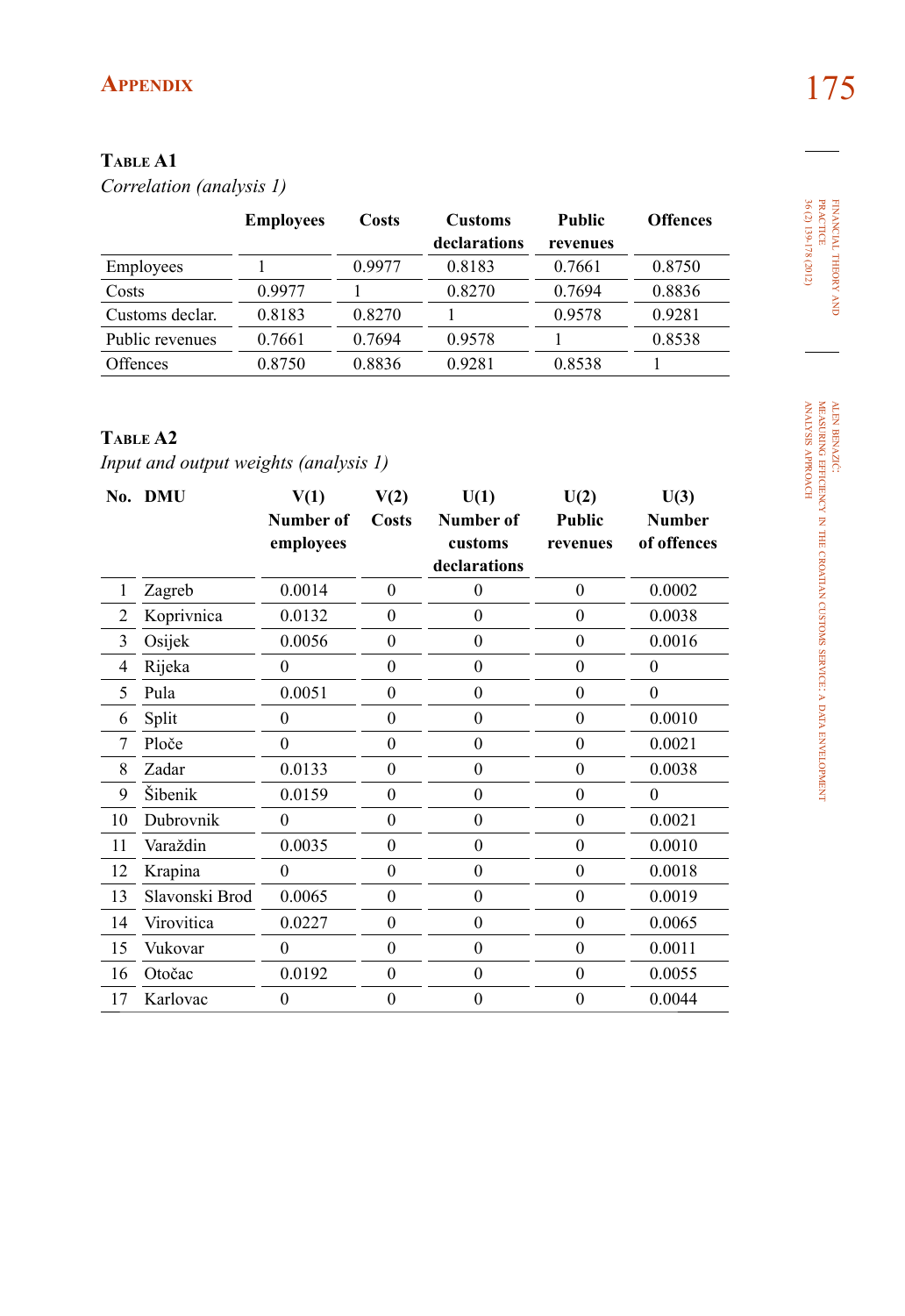## 176 **Table A3**

*Correlation (analysis 2)*

|                  | <b>Employees</b> | Costs  | <b>Customs</b> | <b>Public</b> | Offences' |
|------------------|------------------|--------|----------------|---------------|-----------|
|                  |                  |        | declarations   | revenues      | value     |
| <b>Employees</b> |                  | 0.9977 | 0.8183         | 0.7661        | 0.0456    |
| Costs            | 0.9977           |        | 0.8270         | 0.7694        | 0.0394    |
| Customs declar.  | 0.8183           | 0.8270 |                | 0.9578        | 0.1148    |
| Public revenues  | 0.7661           | 0.7694 | 0.9578         |               | 0.1302    |
| Offences' val.   | 0.0456           | 0.0394 | 0.1148         | 0.1302        |           |

#### **Table A4**

*Input and output weights (analysis 2)*

| No.            | DMU            | V(1)<br>Number of<br>employees | V(2)<br><b>Costs</b> | U(1)<br>Number of<br>customs     | U(2)<br><b>Public</b><br>revenues | U(3)<br>Value of<br>offences |
|----------------|----------------|--------------------------------|----------------------|----------------------------------|-----------------------------------|------------------------------|
| 1              | Zagreb         | 0.0016                         | $\mathbf{0}$         | declarations<br>$\boldsymbol{0}$ | $\theta$                          | $\mathbf{0}$                 |
| $\overline{2}$ | Koprivnica     | 0.0132                         | $\theta$             | $\theta$                         | $\theta$                          | $\theta$                     |
| 3              | Osijek         | 0.0056                         | $\mathbf{0}$         | $\mathbf{0}$                     | $\mathbf{0}$                      | $\theta$                     |
| $\overline{4}$ | Rijeka         | $\boldsymbol{0}$               | $\mathbf{0}$         | $\mathbf{0}$                     | $\mathbf{0}$                      | $\mathbf{0}$                 |
| 5              | Pula           | 0.0051                         | $\boldsymbol{0}$     | $\mathbf{0}$                     | $\mathbf{0}$                      | $\theta$                     |
| 6              | Split          | $\theta$                       | $\theta$             | $\mathbf{0}$                     | $\mathbf{0}$                      | $\theta$                     |
| 7              | Ploče          | 0.0018                         | $\theta$             | $\mathbf{0}$                     | $\mathbf{0}$                      | $\theta$                     |
| 8              | Zadar          | 0.0066                         | $\theta$             | $\mathbf{0}$                     | $\mathbf{0}$                      | $\theta$                     |
| 9              | Šibenik        | 0.0159                         | $\mathbf{0}$         | $\mathbf{0}$                     | $\mathbf{0}$                      | $\mathbf{0}$                 |
| 10             | Dubrovnik      | $\theta$                       | $\mathbf{0}$         | $\mathbf{0}$                     | $\mathbf{0}$                      | $\mathbf{0}$                 |
| 11             | Varaždin       | 0.0035                         | $\mathbf{0}$         | $\mathbf{0}$                     | $\mathbf{0}$                      | $\mathbf{0}$                 |
| 12             | Krapina        | $\mathbf{0}$                   | $\overline{0}$       | $\mathbf{0}$                     | $\mathbf{0}$                      | $\mathbf{0}$                 |
| 13             | Slavonski Brod | 0.0065                         | $\theta$             | $\mathbf{0}$                     | $\mathbf{0}$                      | $\theta$                     |
| 14             | Virovitica     | 0.0227                         | $\mathbf{0}$         | $\mathbf{0}$                     | $\mathbf{0}$                      | $\theta$                     |
| 15             | Vukovar        | $\mathbf{0}$                   | $\theta$             | $\mathbf{0}$                     | $\mathbf{0}$                      | $\theta$                     |
| 16             | Otočac         | 0.0192                         | $\boldsymbol{0}$     | $\boldsymbol{0}$                 | $\mathbf{0}$                      | $\theta$                     |
| 17             | Karlovac       | $\boldsymbol{0}$               | 0                    | $\boldsymbol{0}$                 | $\mathbf{0}$                      | $\mathbf{0}$                 |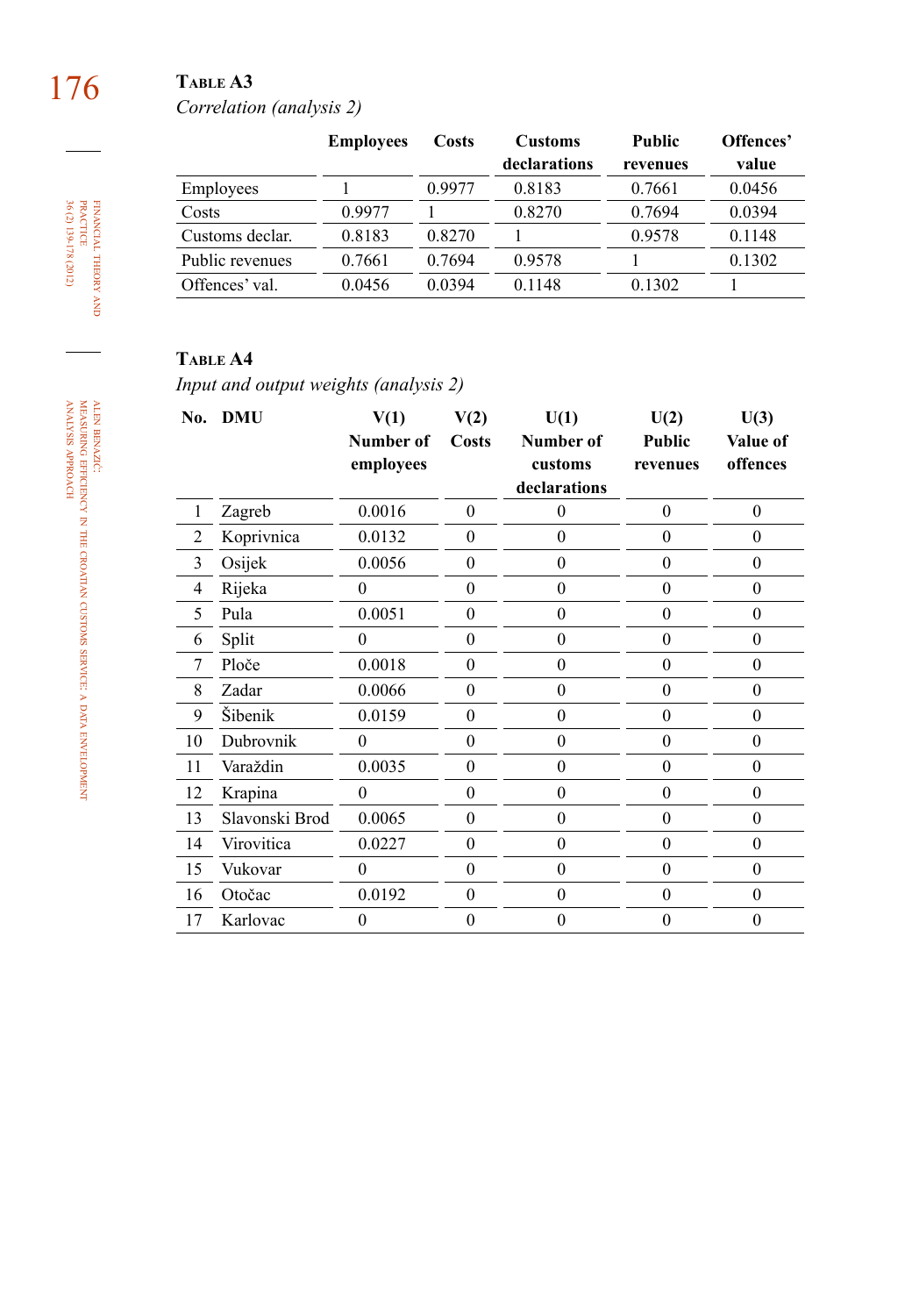### **literature** 177

- **---, 2006.** *Belastingdienst: The Organisation: Customs: Tasks* [online]. Available from: [http://www.belastingdienst.nl/organisatie/en/organisatie-12.html].
- **Afonso, A., Schuknecht, L. and Tanzi, V., 2003.** *Public Sector Efficiency: An International Comparison*. Frankfurt am Main: European Central Bank.
- **Aristovnik, A., 2009.** *Public sector efficiency and effectiveness an application to the new EU member states and Croatia'* [online]. Available from: [http://oliver.efri.hr/~euconf/2009/docs/session11/10%20Aristovnik.pdf].
- **Boyle, R., 2006.** *Measuring public sector productivity: Lessons from International Experience*. Dublin: Institute of Public Administration.
- **Boyle, R., 2007.** "Public sector productivity measurement: An impossible task" in: C. Ailward and R. O'Toole, eds. *Perspectives on Irish productivity*. Dublin: Forfas, 100-115.
- **Bratić, V., 2004.** "Troškovi oporezivanja". *Financijska teorija i praksa,* 28 (3), 401-404.
- **Carinska uprava, 2010.** *Poslovna strategija Ministarstva financija, Carinske uprave 2010.-2012.* Zagreb: Carinska uprava.
- **Cooper, W. W., Seiford, M. L. and Tone, K., 2006.** *Introduction to Data Envelopment Analysis and Its Uses.* New York: Springer.
- **De Wulf, L. [et. al.], 2005.** *Customs Modernization Handbook.* Washington DC: The World Bank.
- **Đurđević, Z., 2006.** "Fraud Adversely Affecting the Budget of the European Union: The Forms, Method and Causes''. *Financial Theory and Practise,* 30 (3), 253-281.
- **Federal Ministry of Finance, 2002.** *The Federal Customs Administration.* Berlin: The Federal Ministry of Finance.
- **Flynn, N., 1997**. *Public Sector Management*. Hertfordshire: Prentice Hall.
- **Grainger, A., 2004.** *A Paperless Trade and Customs Environment in Europe: Turning Vision into Reality* [online]. Available from: [http://www.tradefacilitation. co.uk/papers/AGrainger(EUROPRO)paperless\_(2004).pdf].
- **Hodge, B. J., Anthony, W. P. and Gales, L. M., 2003.** *Organization Theory: A Strategic Approach.* New Jersey: Pearson Education.
- **International** Convention on the Simplification and Harmonization of Customs Procedures, NN Međunarodni ugovori, 6/05. Zagreb: Narodne novine.
- **Lowell, C. A. K., 2002.** "Performance assessment in the public sector'' in K. J. Fox, ed. *Efficiency in the Public Sector*. Dortrecht: Kluwer Academic Publishers Group, 11-35.
- **Mandl, U., Dearx, A. and Ilzkovitz, F., 2008.** *The effectiveness and efficiency of public spending*. Brussels: European Commission.
- **Marušić, S., 2001.** *Upravljanje ljudskim potencijalima*. Zagreb: Ekonomski institut.
- **Neralić, L., 1992.** "Uvod u analizu omeđenih podataka'' in: V. Stipetić, ed. *Ekonomika poljoprivrede u suvremenoj Hrvatskoj I*. Zagreb: Ekonomski fakultet Zagreb, 41-51.